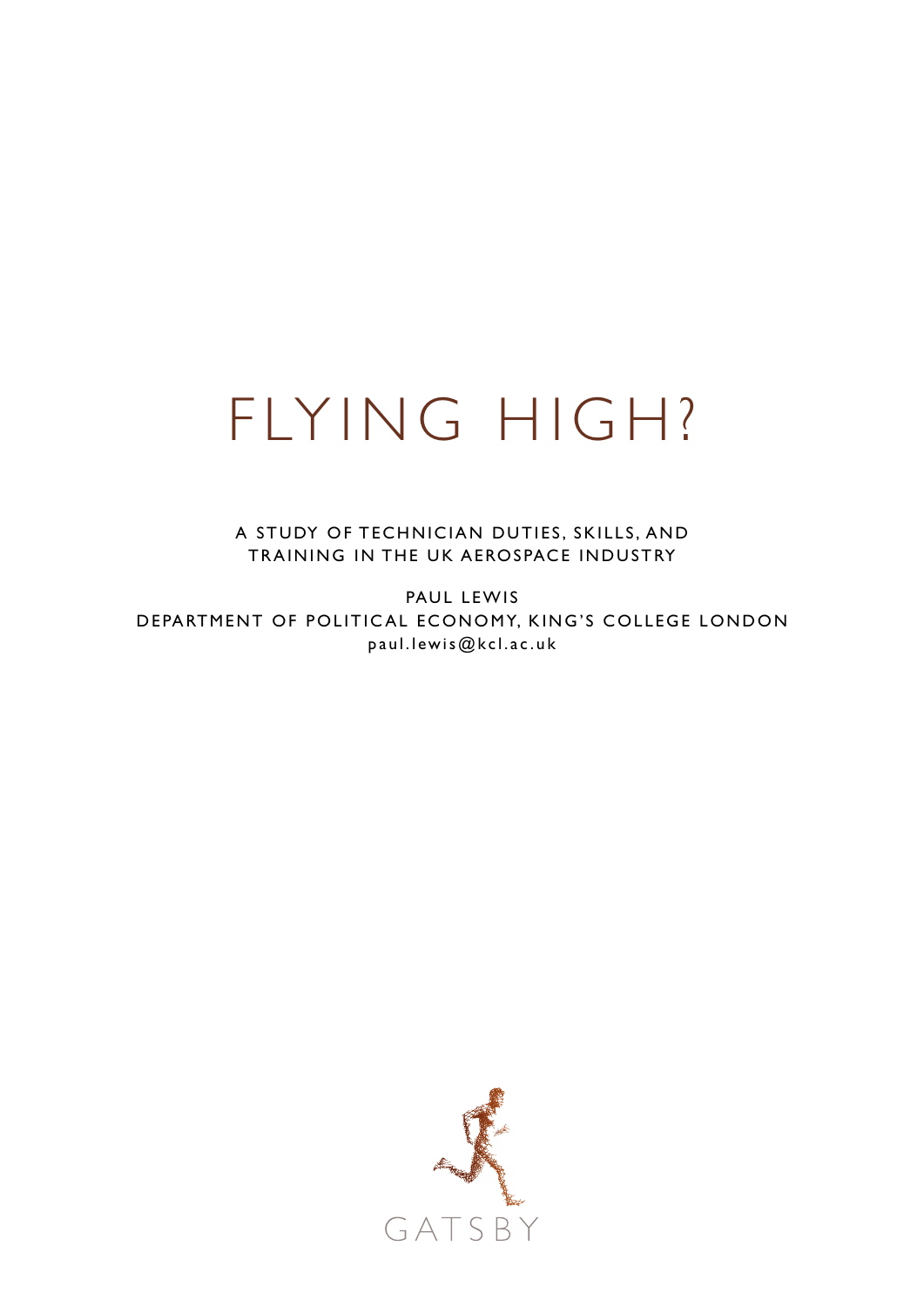GATSBY IS A FOUNDATION SET UP BY DAVID SAINSBURY TO REALISE HIS CHARITABLE OBJECTIVES. WE FOCUS OUR SUPPORT ON A LIMITED NUMBER OF AREAS:

PLANT SCIENCE RESEARCH NEUROSCIENCE RESEARCH SCIENCE AND ENGINEERING EDUCATION E CONOMIC DEVELOPMENT IN AFRICA PUBLIC POLICY RESEARCH AND ADVICE THE ARTS

WE ARE PROACTIVE IN DEVISING PROJECTS TO ACHIEVE OUR AIMS. WE ARE ENTHUSIASTIC A BOUT SUPPORTING INNOVATION. WE ARE AN ALYTICAL AS WE BELIEVE IT IS IMPORTANT TO UNDERSTAND THE OPPORTUNITIES AND PROBLEMS WE TACKLE. WE TAKE A LONG-TERM VIEW AS WE DO NOT THINK MUCH CAN BE ACHIEVED BY SHORT, ONE OFF PROJECTS. WE ARE ALWAYS EAGER TO FORM PARTNERSHIPS WITH ORGANISATIONS WHO SHARE OUR GOALS.

The Gatsby Charitable Foundation The Peak, 5 Wilton Road, London SWIV IAP  $T + 44 (0)20 7410 0330 F + 44 (0)20 7410 0332$ www.gatsby.org.uk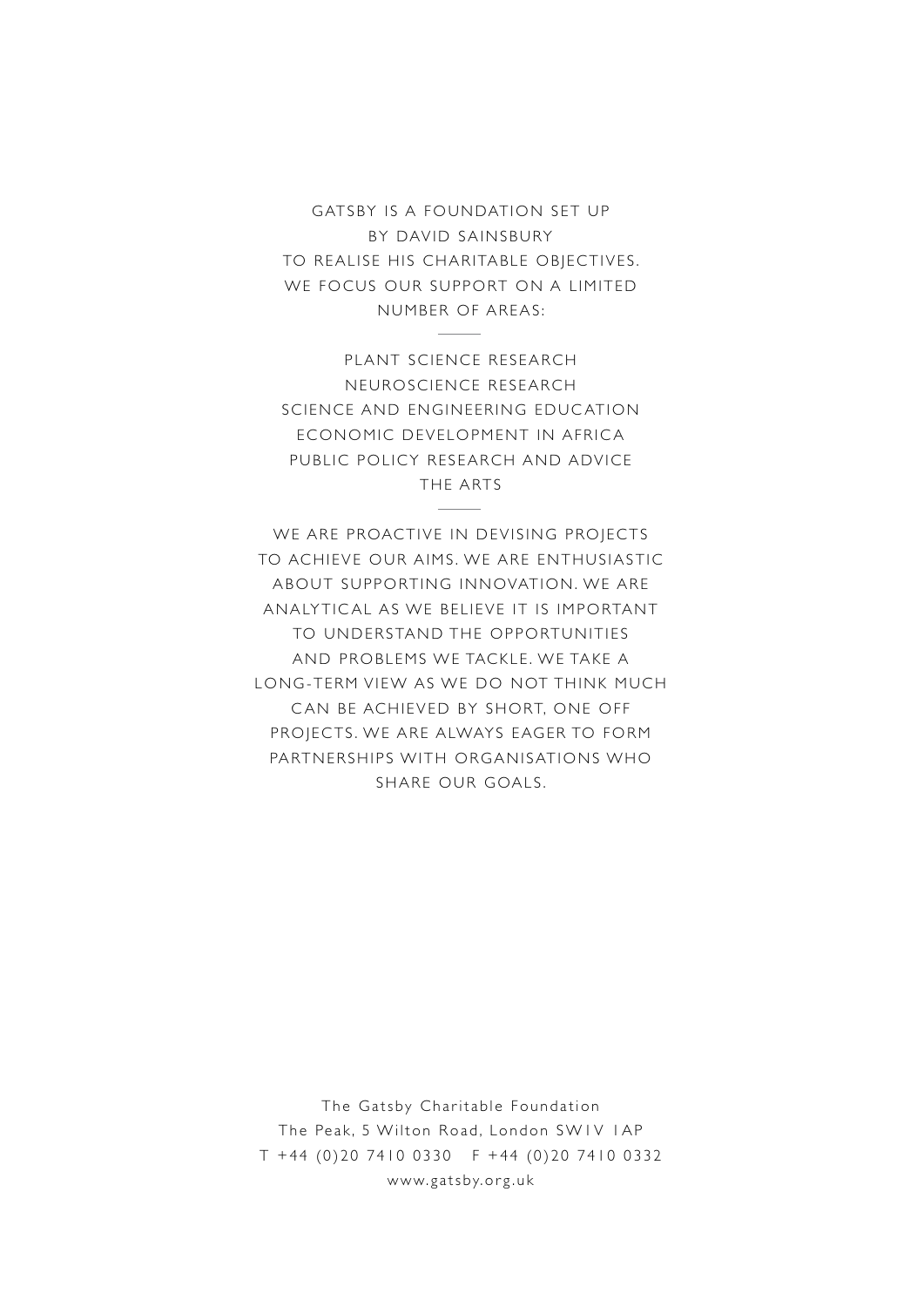# **CONTENTS**

# Executive Summary

| I. Introduction                                                                             | p. I    |
|---------------------------------------------------------------------------------------------|---------|
| 2. Research Methodology                                                                     | p. 3    |
| 3. Results I: The Current Technician Workforce:<br>Size, Roles, Qualifications, and Origins | p. 4    |
| 4. Results II: The Future Technician Workforce                                              | p. $21$ |
| 5. Conclusions and Recommendations for Policy                                               | p. 37   |
| References                                                                                  | p. $41$ |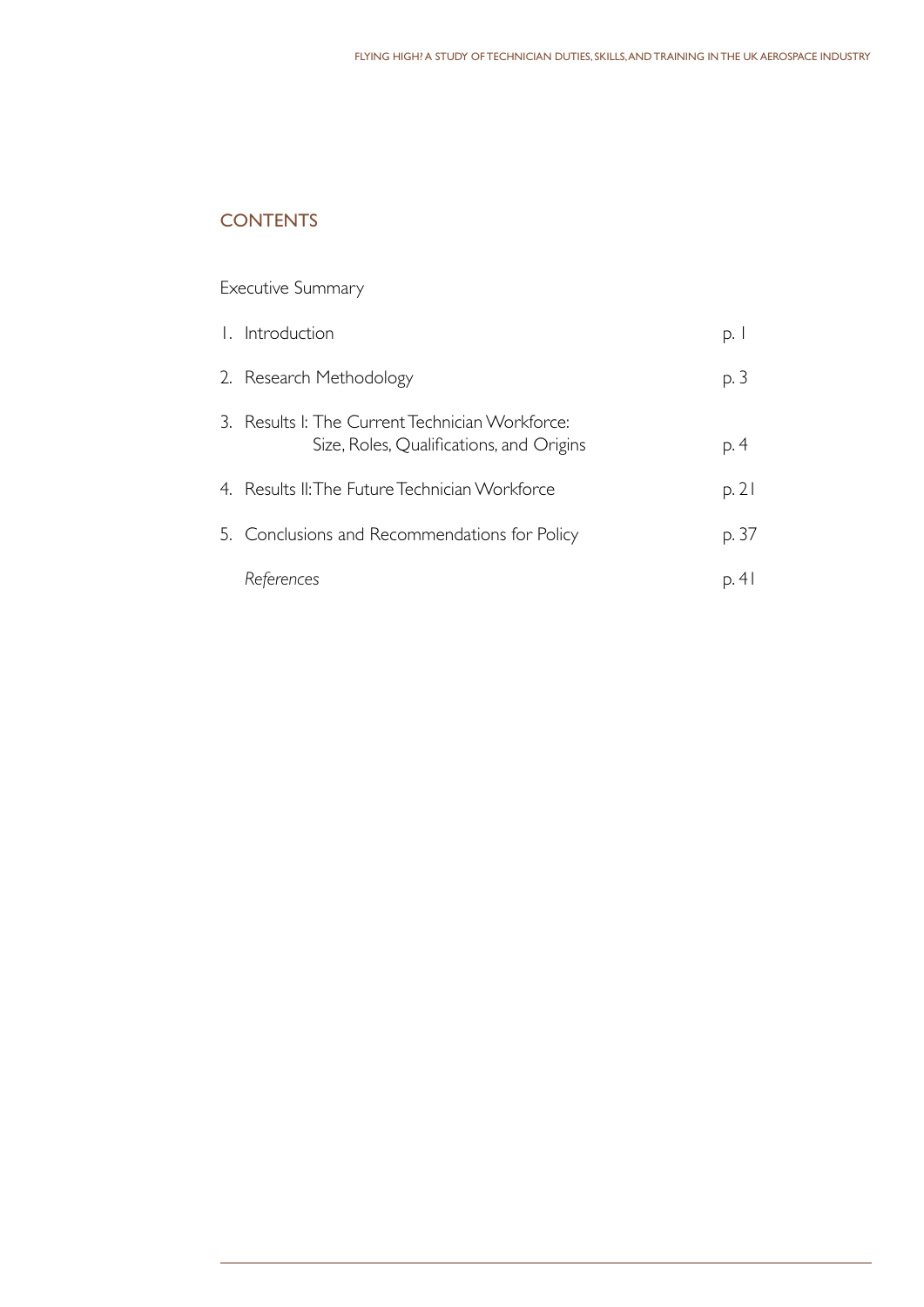FLYING HIGH? A STUDY OF TECHNICIAN DUTIES, SKILLS, AND TRAINING IN THE UK AEROSPACE INDUSTRY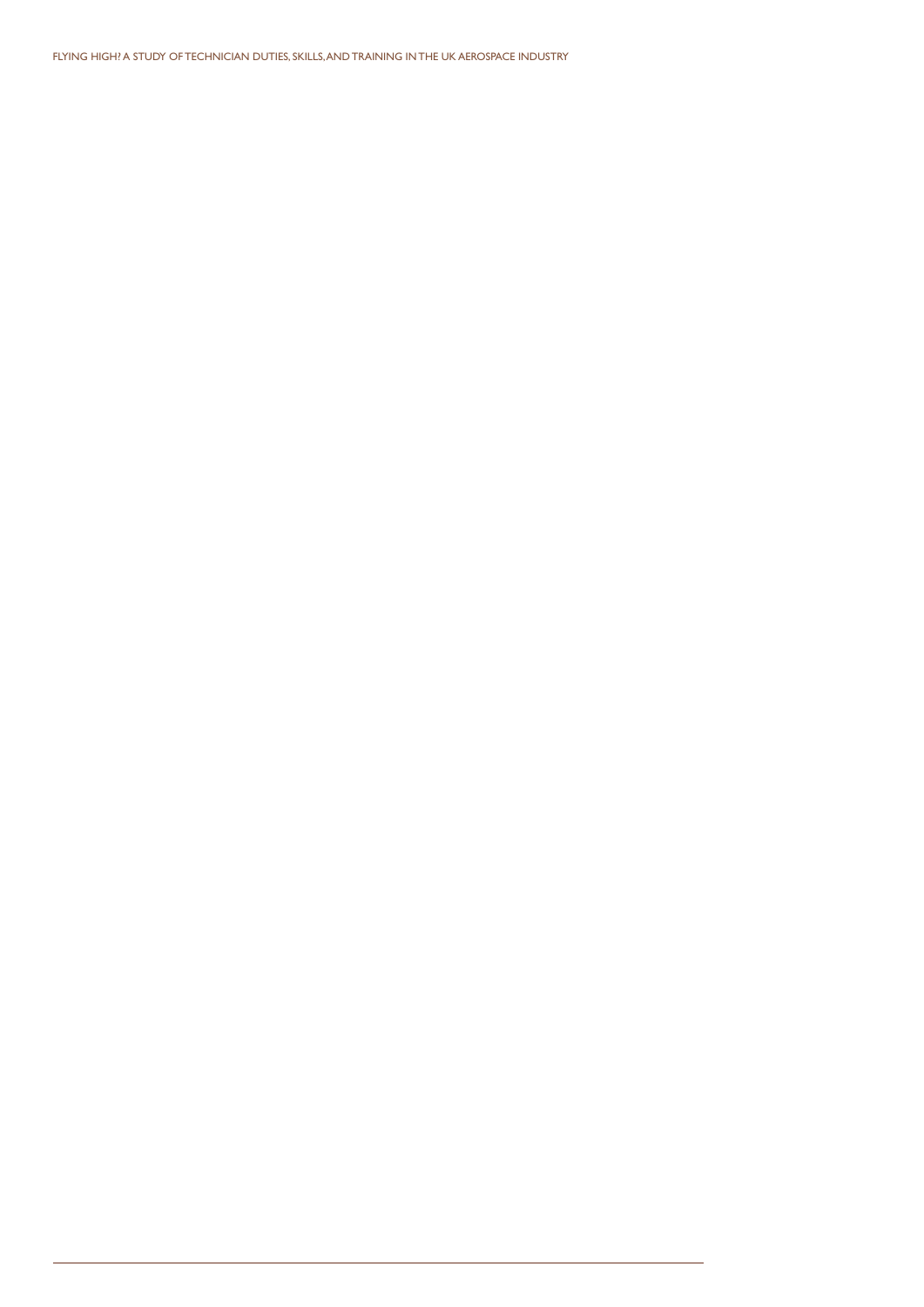## EXECUTIVE SUMMARY

- 1. The Coalition Government has set itself the goal of creating 'a modern class of technicians.' Technicians are highly productive people who apply proven techniques and procedures to the solution of practical problems. They carry supervisory or technical responsibility and competently deliver their skills and creativity in the fields of science, engineering and technology. As the term 'technician' is currently used by policy-makers in the UK, it denotes people occupying technical roles that require either level 3 or level 4/5 skills. Consequently, the class of 'technicians' encompasses both 'skilled trades' and also 'associate professional/technical' roles.
- 2. There are currently concerns both about skills shortages at the technician level and also about the age of the technician workforce. The government is attempting to address these concerns through policies designed to increase both the status and also the numbers of technicians in the UK economy.
- 3. This report investigates the role played by technicians in one of the most important industries in the British economy, namely aerospace. The UK aerospace industry – whose member firms contribute to the design and manufacture of civil and military aircraft, as well to their maintenance, repair and overhaul - is the second largest in the world, with a turnover of £24 billion and around 96,000 employees.
- 4. The goal of the research described in this report is to inform policy by examining how the UK aerospace industry uses technicians and how it acquires and/ or develops those it needs. The project forms part of a wider programme of research into technician duties, skills and training in various strategically important sectors of the economy, including – in addition to aerospace – the composites, chemicals, nuclear, and space sectors.
- 5. More specifically, the research reported here focused on six sets of questions.
	- First, what roles do the technicians employed in the aerospace industry in the UK occupy, and what are their main duties?
	- Second, what qualifications do those technicians typically possess?
	- Third, how do aerospace employers acquire the technicians they need?
	- Fourth, do aerospace companies suffer from any skill shortages at the technician level?
	- Fifth, what provision do employers make for the ongoing training and career development of their technicians?
	- Sixth, and finally, what if anything should government do to help aerospace employers in their efforts to acquire skilled technicians?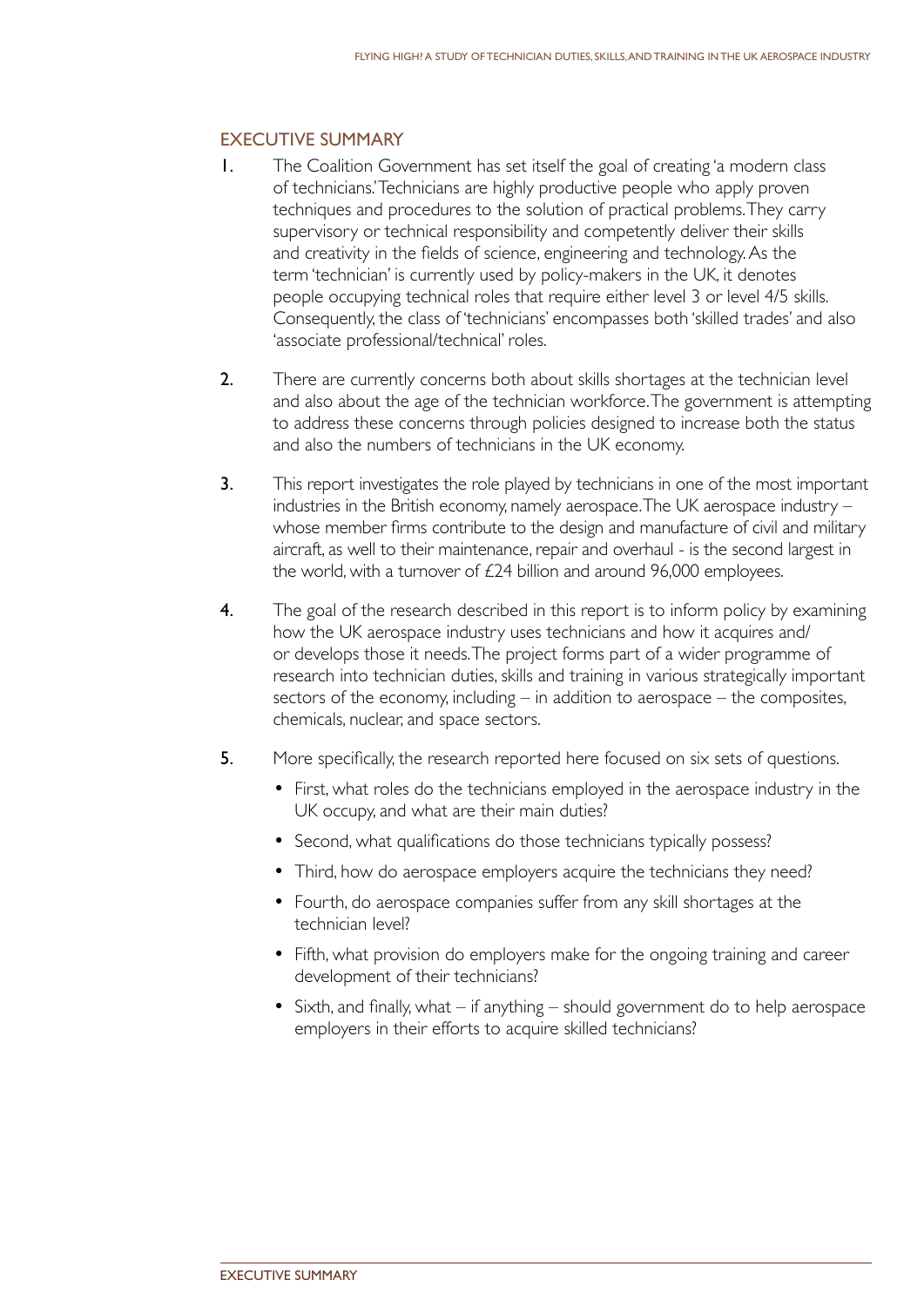- 6. Data was collected via interviews with 17 sector-level organisations, including government departments, learned societies, trade bodies, and sector skills councils, and through case studies of 21 employers. The case study organisations included manufacturers of major aircraft structures, manufacturers of aircraft components and sub-systems/systems, and organisations that maintain, repair and overhaul civil and military aircraft (MROs).
- 7. The roles filled by the technicians who work in the aerospace industry include those of machinist, aircraft fitter, aircraft mechanic, and category 'A' licensed engineer, in the case of 'skilled trades' roles, and those of draughtsman/junior design engineer, production/manufacturing engineer, quality engineer, and category 'B' licensed aircraft engineer in the case of 'associate professional/technical' roles. The occupants of 'skilled trades' roles tend to possess a level 3 qualification in some form of engineering, most commonly aeronautical or aerospace engineering. The occupations of 'associate professional/technical' roles tend to be qualified at least to level 4/5, possessing at a minimum HNCs, HNDs or Foundation Degrees in engineering. In addition, those people who fill the role of licensed aircraft engineers must also possess the relevant category of licence.
- 8. Technicians typically account for a substantial share of the workforce at the various types of case study organisation, averaging somewhere in the region of 45-55% of total employment in the case of most of the manufacturers and maintenance organisations visited for this study. The main exceptions are to be found in the case of some MROs, where the share of the total workforce accounted for by technicians is driven down either by the presence of large numbers of non-technical staff (in the case of those MROs that form part of airlines) or by the employment of semi-skilled composites laminators (in the case of those MROs that also fabricate composite parts).
- 9. The manufacturers of aircraft components and sub-systems/systems, along with the manufacturers of large aircraft structures, who were able to supply data indicated in the past they have relied principally on in-house training programmes to acquire their technicians, estimating that apprenticeship training or the upgrade training of semi-skilled employees has provided them with over half of their current technician workforce. Practice varies between the MROs visited for this study: around half, including most of smaller firms, have tended in the past to recruit most of their technicians ready-made from the external labour market; the other MROs estimate that 40-60% of the technicians they currently employ have been trained internally.
- 10. The workforce planning strategies currently being used by the aerospace companies in the UK, with a view to satisfying their future need for technicians, see an increased reliance on in-house training. There are two main aspects to this. First, the increasing difficulty of recruiting experienced technicians (especially those experienced in working with composite materials), coupled with employers' desire to deal with the problems posed by an ageing technician workforce, is leading them to place (even) more emphasis on apprenticeship training than they have in the past. In particular, several employers that had discontinued their apprenticeship schemes in the 1990s or early 2000s have restarted them within the past five years, both as succession planning tool and as a means of dealing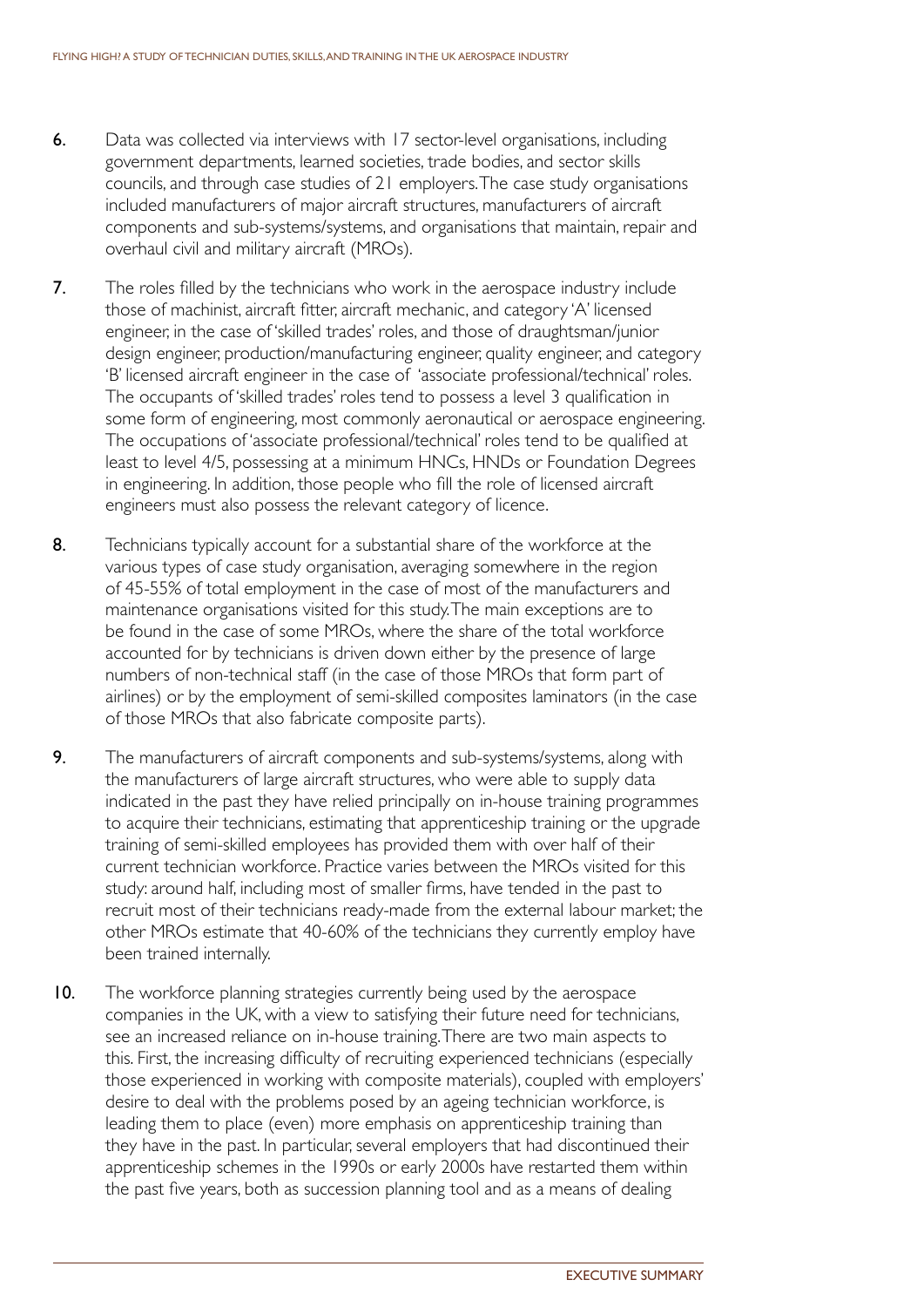with the increasing difficulty of acquiring experienced technicians from the external labour market (see points 11-13 below). Second, some manufacturers of aircraft structures, components and sub-systems are changing their approach to filling associate professional/technical occupations; their frustration with graduates' lack of practical skills, combined with their appreciation of the skills and loyalty of vocationally educated workers, is encouraging them to rely less on hiring recent university graduates to fill such roles and to turn instead to training people inhouse using Higher Apprenticeships (see point 14 below).

- 11. The vast majority of the firms involved in aerospace manufacturing typically differentiate explicitly between those apprentices who are destined for skilled trades roles and those who will occupy associate professional/ technical occupations upon completing their training, offering separate training programmes with different entry requirements for the two groups of trainees. 'Craft apprentices', as those apprentices who are in training for skilled trades roles are often known, usually aim to achieve qualifications at level 3 in subjects such as aeronautical engineering (for aircraft fitters), mechanical engineering (for machinists), and electrical/electronic or mechanical engineering for those fitters who make mechanical and/or electronic/electronics components. 'Technical apprentices' – as those in training for associate professional/technical occupations are often known – aim to achieve qualifications at level 4 (e.g. HNC) or level 5 (Foundation Degree, often as part of a Higher Apprenticeship) in subjects such as aerospace/aeronautical engineering, manufacturing engineering, mechanical engineering, or electrical/electronics engineering, with a view to filling roles such as draughtsman, junior design engineer, manufacturing engineer, production engineering, and quality engineer.
- 12. The most common form of apprentice training offered by MROs sees trainees take level 3 qualifications in aeronautical engineering or aerospace engineering and maintenance. The young people who complete their apprenticeship are ready to work as unlicensed aircraft mechanics. Those who wish to become licensed engineers will spend a fourth year, if they aspire to a category 'A' licence, and a fifth year, if they wish to acquire a category 'B' licence, taking the relevant examinations and acquiring the requisite practical experience. It is widely thought that the apprenticeship-based route provides a much better way of becoming a licensed aircraft engineer than university-based approaches. The latter involve young people attending university for two years in order to acquire a Foundation Degree in aerospace engineering. The problem, however, is that while the graduates of such programmes acquire the theoretical knowledge required to become a licensed engineer, they lack the practical maintenance experience required to obtain their licence, the reason being that, unlike apprentices, they are not accumulating time working in the maintenance hangar from the outset of their course. It is not always easy for the graduates to persuade an MRO to give them the opportunity to gain the necessary practical experience, because MROs often understandably prefer to restrict opportunities for on-the-job training to their own apprentices. Moreover, even if they do gain the relevant practical experience, the overall length of time before they can achieve licensed status is typically longer than for those trainees who come up via the apprentice-based route.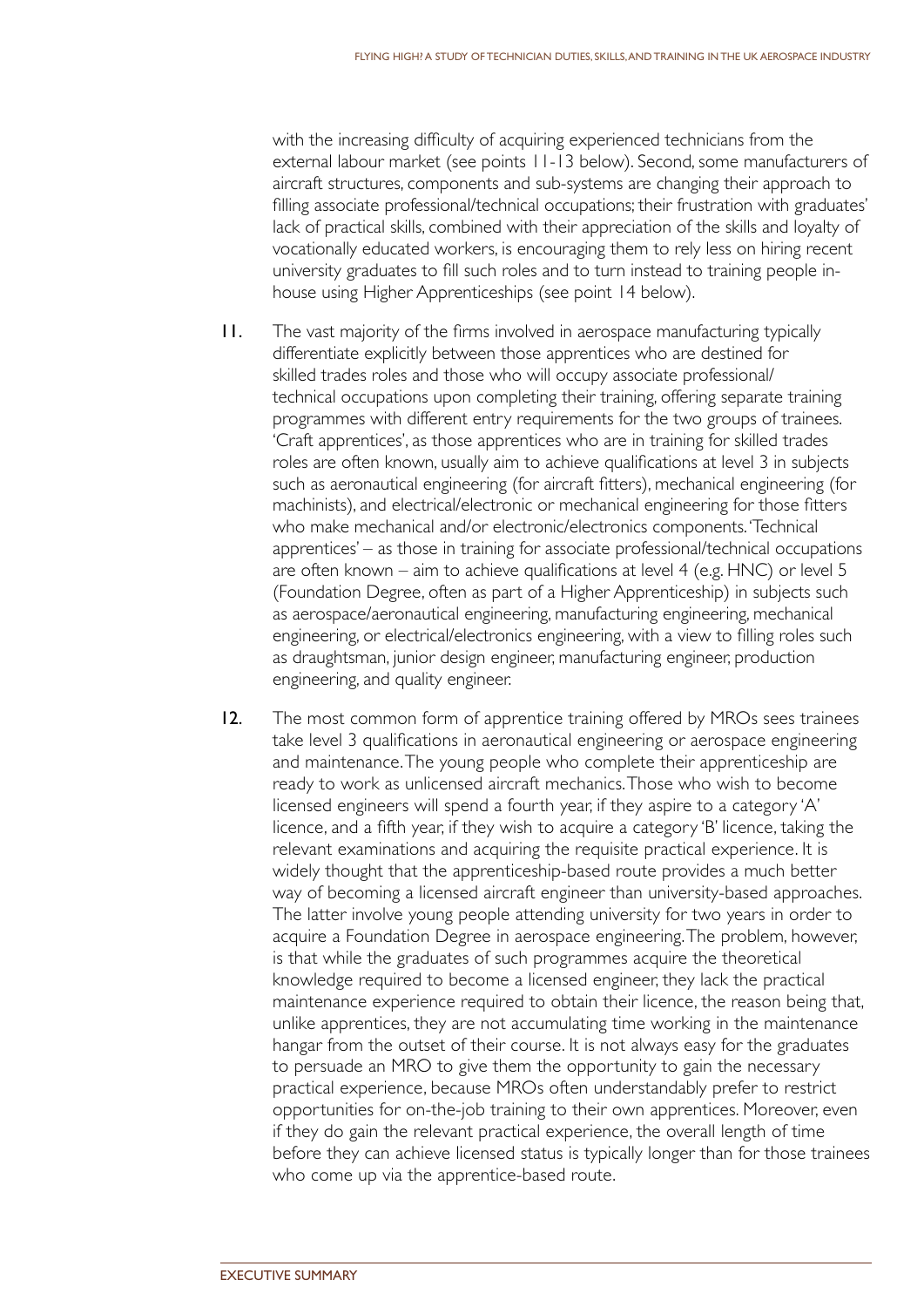- 13. The organisations that train apprentices usually mentioned one or more of the following four reasons for doing so. First, as already noted, apprenticeship enables employers to acquire specialist technician skills in a context where there is a limited availability of the relevant kind of worker on the external labour market. Perhaps the most striking example of this involves those firms that make composite components and structures, where expanding firms are finding it extremely difficult to hire experienced workers with the relevant skills and as a result have little option but to train workers in-house. Second, apprenticeship helps organisations in their efforts to plan for the orderly succession of an ageing technician workforce. Third, apprenticeship training affords employers an opportunity to introduce young people to the organisation's culture and to instil in them the values, standards and norms of behaviour - such as teamwork, attention to detail, leadership, and the ability to take responsibility and act in a trustworthy fashion - desired by the employers. Fourth, and relatedly, the provision of apprentice training can signal to young people that they are valued by their employer, who will support them and give them the opportunity to develop their career within that organisation, thereby helping to build apprentices' loyalty and commitment to the employer that initially trained them.
- 14. Manufacturers of major aircraft structures, components and sub-systems/systems are making more and more use of Higher Apprenticeships, usually in Aeronautical Engineering. This is motivated by a number of considerations. First, employers believe that Higher Apprentices offer a combination of theoretical and practical training that enables people to apply their skills and knowledge in the workplace more effectively than can many new university graduates, who are often said to lack the requisite practical skills. Second, having received more in-house training and practical experience from their employer than most graduates, the Higher Apprentices often have more realistic expectations of what their job involves, and greater loyalty to the firm that invested in them. Third, employers believe that the Higher Apprenticeship affords them the opportunity to appeal to talented and ambitious young people who might in the past have gone straight from school to university but who now, after the rise in university fees, are attracted by the prospect of obtaining a degree whilst gaining practical experience and without accumulating large debts. In this way, it is thought, the use of Higher Apprenticeships will enable firms to increase the supply of talented individuals entering their organisations.
- 15. Employers face a number of impediments to their efforts to offer high-quality apprenticeship training. Several, in particular those involved in aircraft maintenance and those looking for training in techniques for working with composites materials, expressed dissatisfaction with the quality of the training offered by local colleges of further education. A majority of the employers who are SFA contractholders are highly critical of what they see as the excessive bureaucracy involved in managing the apprentice training contract. The employers that train Higher Apprentices also expressed concerns about the additional difficulties caused by the split in funding between HEFCE (which funds the Foundation Degree) and the SFA (which funds the other parts of the training). Several employers expressed concerns about the attitudes towards vocational education and training displayed by schools, arguing that – perhaps because of the influence of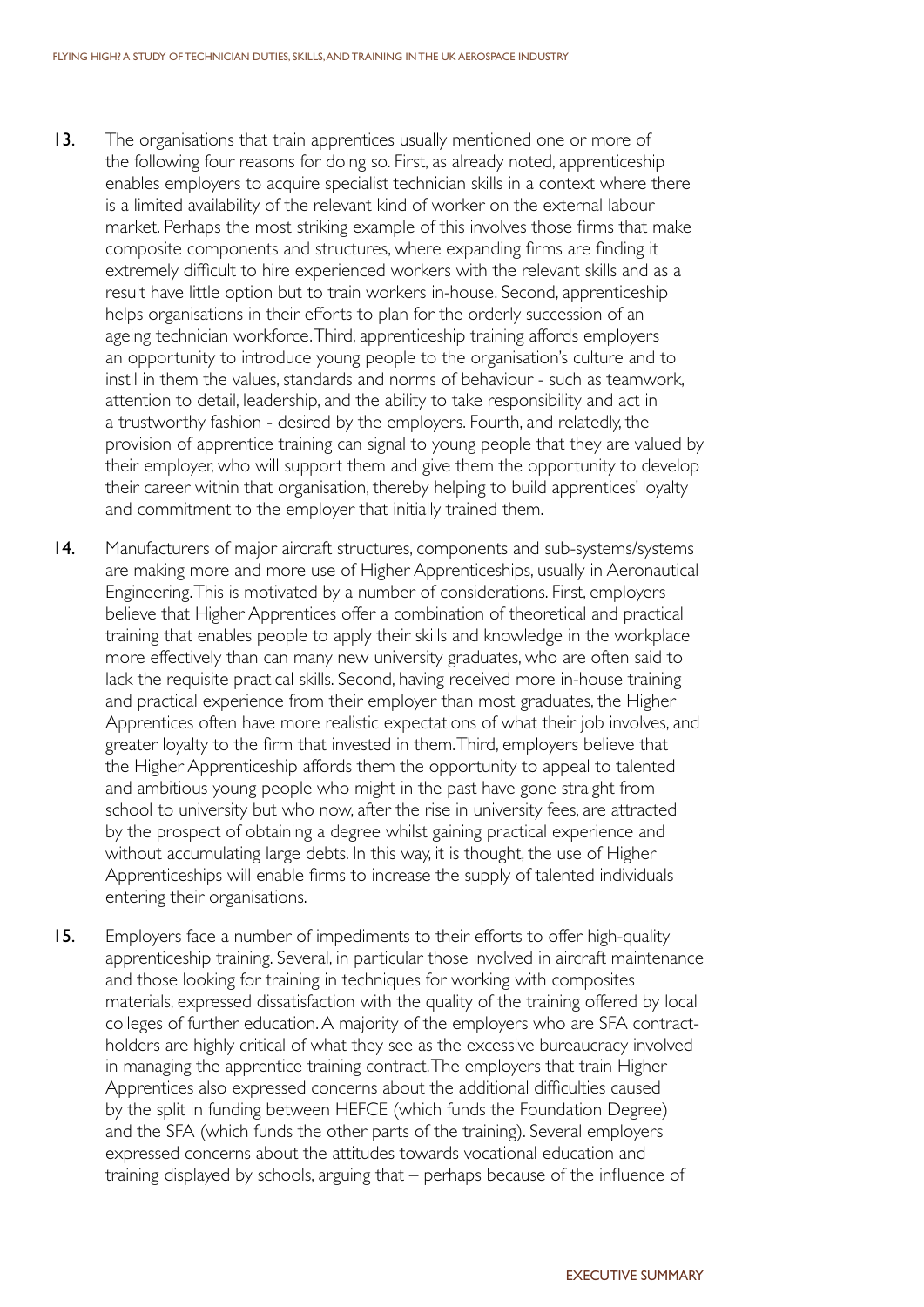league tables - schools seemed to be biased towards encouraging young people to go to university rather than encouraging them to consider apprenticeships. These employers believed that, all too often, schools viewed apprenticeships as suitable only for less able pupils, rather than as an option that could be valuable for more able young people (including those who ultimately might want to go to university).

- 16. So far as ongoing training for more established technicians is concerned, the vast majority of the non-MROs sponsor suitable vocationally-educated people to HNCs (if they are not already the target outcome of the firm's apprenticeship programme), HNDs, Foundation Degrees and full honours degrees. Significant proportions of the managers in several of these organisations have risen to their current position via the vocational route, testifying to the organisations' commitment to establishing and sustaining robust career paths for technicians. MROs typically support ex-apprentices through the additional training required to become licensed aircraft engineers. In addition, the licensing regime under which MROs operate demands that licensed engineers receive continuing training to ensure that they are aware of new developments in technology and the lessons to be learned incidents.
- 17. Several of the aerospace manufacturers visited for this study have had their apprenticeship schemes accredited either by one of the professional engineering bodies, so that apprentices in these firms will be eligible to register as an Engineering Technician upon completion of their training. Higher Apprenticeship programmes have typically been mapped onto the requirements for Incorporated Engineer, so that their Higher Apprentices can register for IEng. status once they have completed their training. In contrast, only a small minority of the MROs that take apprentices have had their schemes accredited by one of the professional engineering bodies. The reason is that there already exists a welldefined, well-known and oft-followed vocational route that takes people from an apprenticeship to higher levels of professional recognition, namely those associated with being a category 'A' or a category 'B' licensed aircraft engineer.
- 18. A number of recommendations for policy emerge from the findings presented above, connected primarily with the need to help firms offer high-quality apprenticeship training and thereby deal with the problems posed by an ageing workforce and the increasing difficulty of recruiting experienced technicians.
	- At times, aerospace employers' efforts to offer high-quality apprentice training are hampered by the poor quality of support they receive from colleges. Determining the right response requires the collection of additional evidence, but possible solutions include (i) sharpening the incentives that encourage further education colleges to invest in their workshops and to offer highquality practical training; and (ii) providing college lecturers with secondments in industry, so that they can learn more about current industry best practice.
	- Another potentially helpful initiative would involve small and medium-sized firms that wish to take apprentices 'piggy backing' on the established training schemes offered by larger employers. Such 'over-training', as it is known, can take a variety of forms, that may for example involve the larger organisation (i) simply assuring the quality of the provision offered by local colleges, so that the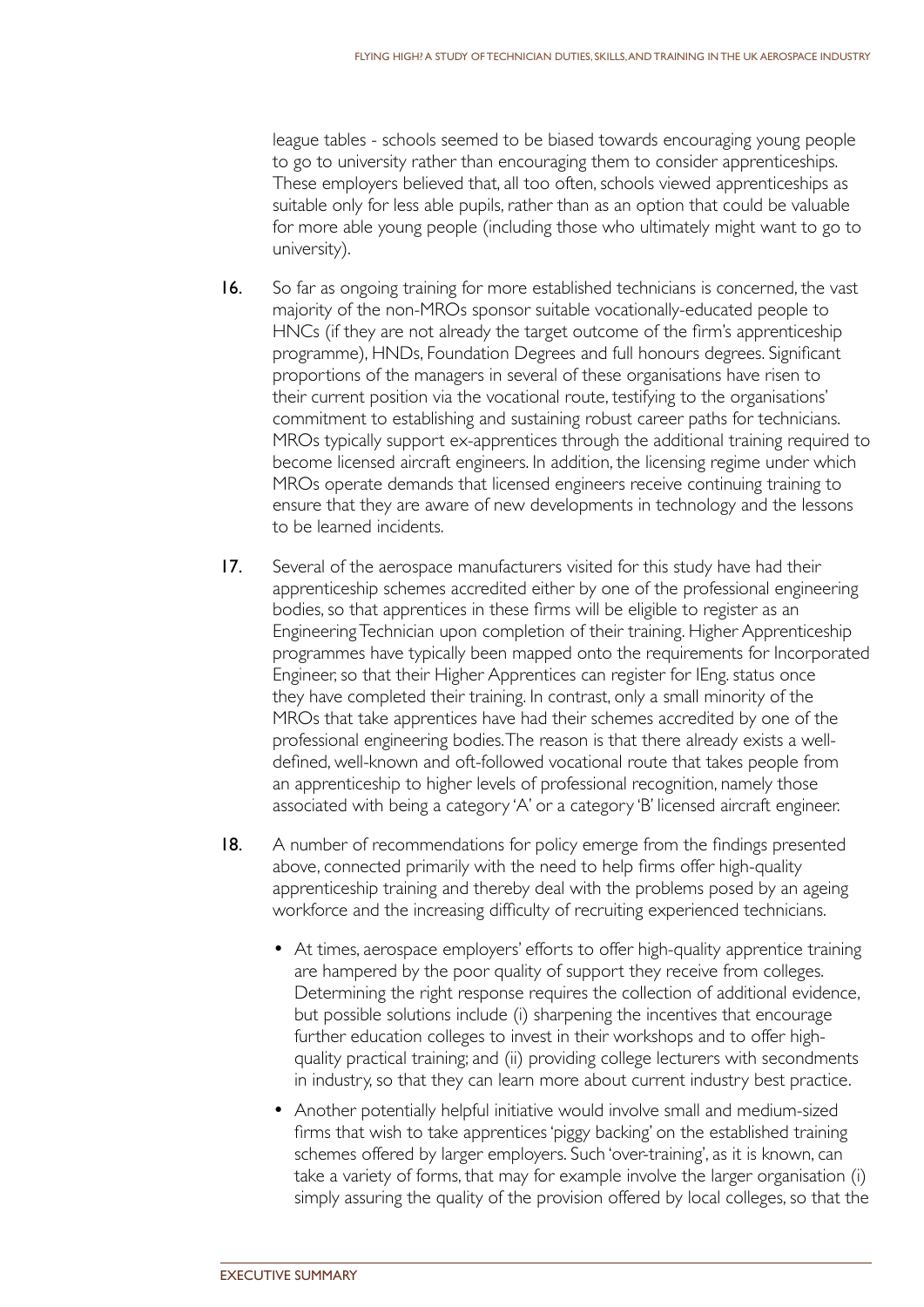other firms could be confident that their apprentices would be well trained, or (ii) taking a more direct role, for instance – in the case of those firms that have their own training school – by providing the hand skills training for other firms' apprentices during the latter's period of block release.

- In the case of large employers that hold SFA contracts, two beneficial reforms would be (i) to reduce the burden of bureaucracy involved in running an apprenticeship scheme, and (ii) to simply the funding regime by creating a single funding source for apprenticeships at level 3 and levels 4-5.
- Finally, the careers advice provided to young people should also be improved. Young people need to be made aware that the vocational route can lead to high quality training, that following it does not preclude going to university at some point, and that it offers the prospect of swift progress along a welldefined career path. In the case of aircraft maintenance in particular, young people need better advice about precisely which career goals are best pursued via a university-based Foundation Degree route and those, such as licensed aircraft engineer, which are arguably better followed from the foundation provided by a traditional apprenticeship.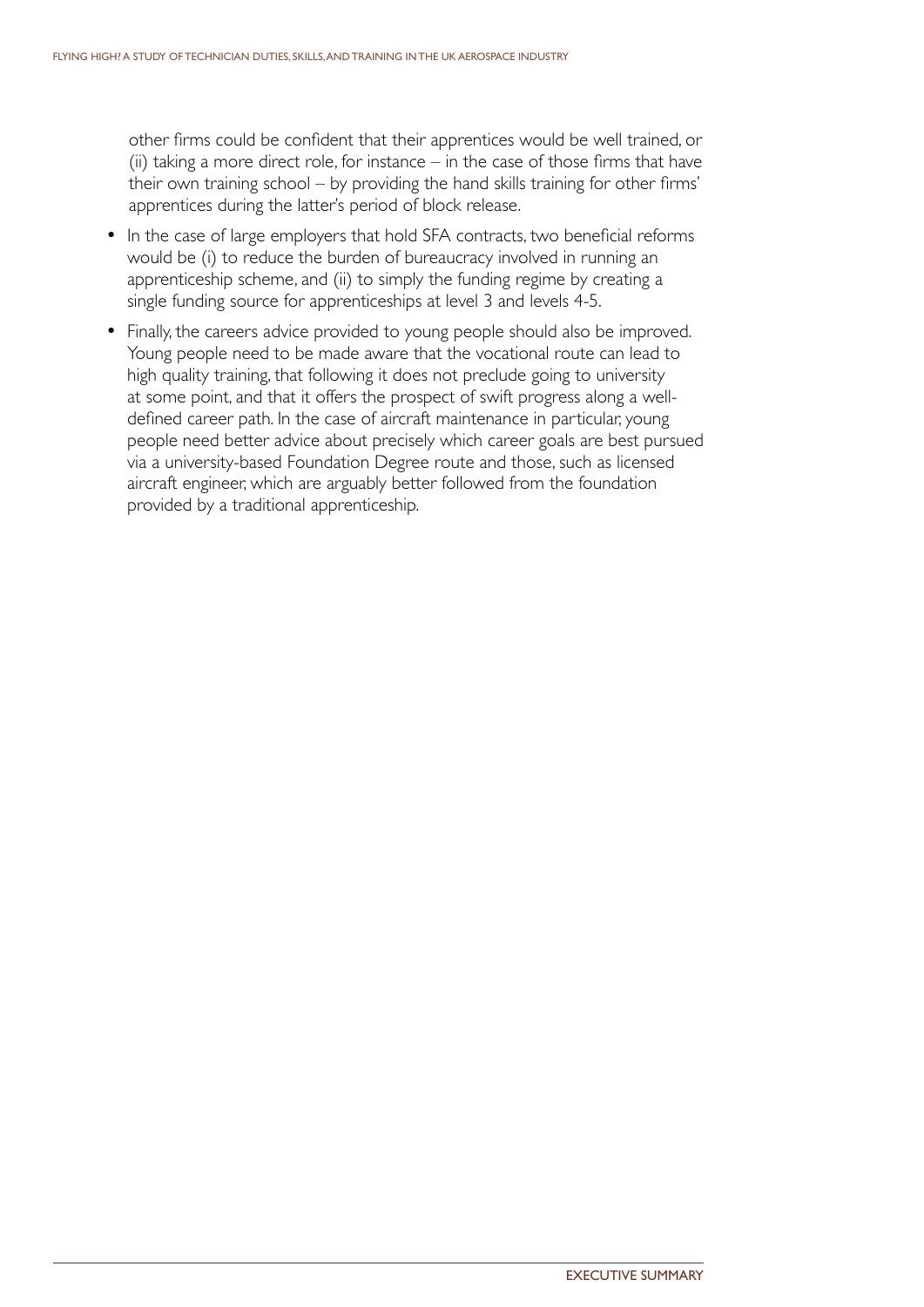#### 1. INTRODUCTION1

The current UK Coalition Government has set itself the goal of increasing both the status and also the numbers of technicians in the UK economy. Technicians are 'highly productive people who apply proven techniques and procedures to the solution of practical problems. They carry supervisory or technical responsibility and competently deliver their skills and creativity in the fields of science, engineering and technology' (Technician Council 2012). As it is currently used by policy-makers in the UK, the term 'technician' denotes people occupying technical roles that require either level 3 or level 4/5 skills. Consequently, the category encompasses both 'skilled trades' and also 'associate professional/technical' roles (BIS 2010a: 7; Jagger et al. 2010; Technician Council 2012).

There is currently widespread concern about skills shortages at the technician level in the UK economy (UKCES 2010a, 2010b; HM Treasury and Department of Business, Innovation and Skills 2011: 85; Spilsbury and Garrett 2011). The policy response to this problem centres on the creation of a 'modern class of technicians' and ambitious targets have been set for the number of apprentice technicians (BIS 2009a: 18, 2010a: 7, 15, 18; HM Treasury and Department of Business, Innovation and Skills 2010: 18-19; House of Commons Library 2011: 4-6). A Technician Council has been established, its main goals being: to ensure that the contribution made by technicians to the organisations in which they work, and thence to society at large, is properly recognised, thereby raising the status and the esteem in which technicians are held; to increase (awareness of) the opportunities for career advancement open to technicians, in particular by helping to develop a common framework for professional registration for technicians working across science, technology, engineering and mathematics; and, ultimately, by increasing the attractiveness of the technician jobs and careers in the ways just described, to increase the number of technicians being trained in the UK (BIS 2009a, 2010a: 18; HM Treasury and Department of Business, Innovation and Skills 2011: 89; Technician Council 2012: 2, 5).

The policy goals of increased numbers of technicians and enhanced status will be achieved only if the nature of technician work, and the demand for and supply of technician skills, are well understood. The research reported in this paper helps to achieve such an understanding by investigating the duties, skills, and training of the technicians employed in one of the most important industries in the UK economy, namely aerospace. The UK aerospace (civil and defence) industry is one of the success stories of British manufacturing. It is the second largest aerospace industry in the world, after the USA. In 2011, the sector had a turnover of £24 billion, of which around 75% was exported. It has particular expertise in the design and manufacture of aircraft wings and engines. British firms account for 25% of all aircraft engines sold in the world and make the wings for 50% of all large aircraft. UK firms also have a 17% share of the £28 billion world market in the maintenance, repair and overhaul (MRO) of aircraft.<sup>2</sup>To

<sup>1</sup> The funding for the research that informs this report was provided by the Gatsby Foundation. I am grateful to the Foundation and, in particular, Daniel Sandford Smith, for that support. A considerable debt of gratitude is owed to all of the interviewees, who were very generous with their time. Matthew Harrison, Daniel Sandford Smith and Richard Smith provided very useful feedback on an earlier version of this report. Geoff Mason also provided helpful comments on various issues. Any errors that remain are solely my responsibility.

<sup>2</sup> More specifically, MROs carry out both line maintenance and base maintenance. Line maintenance is relatively light maintenance that can be completed without the aircraft being taken out of service. It consists of (i) minor, scheduled maintenance activities of the kind required to ensure that aircraft are fit to fly and to prepare them for their next flight – including checking the level of oil and hydraulic fluids, replacing batteries and wiper blades, and checking wheels and tire pressures - along with (ii) minor repairs and modifications that do not require extensive disassembly of the aircraft and can be accomplished through relatively simple procedures. Base maintenance is heavy maintenance that involves the aircraft being taken out of service. It may, for example, involve the entire aircraft being taken apart for inspection, overhaul, and the implementation of complex structural repairs, modifications and upgrades (see EASA 2010: AMC 145.A.10).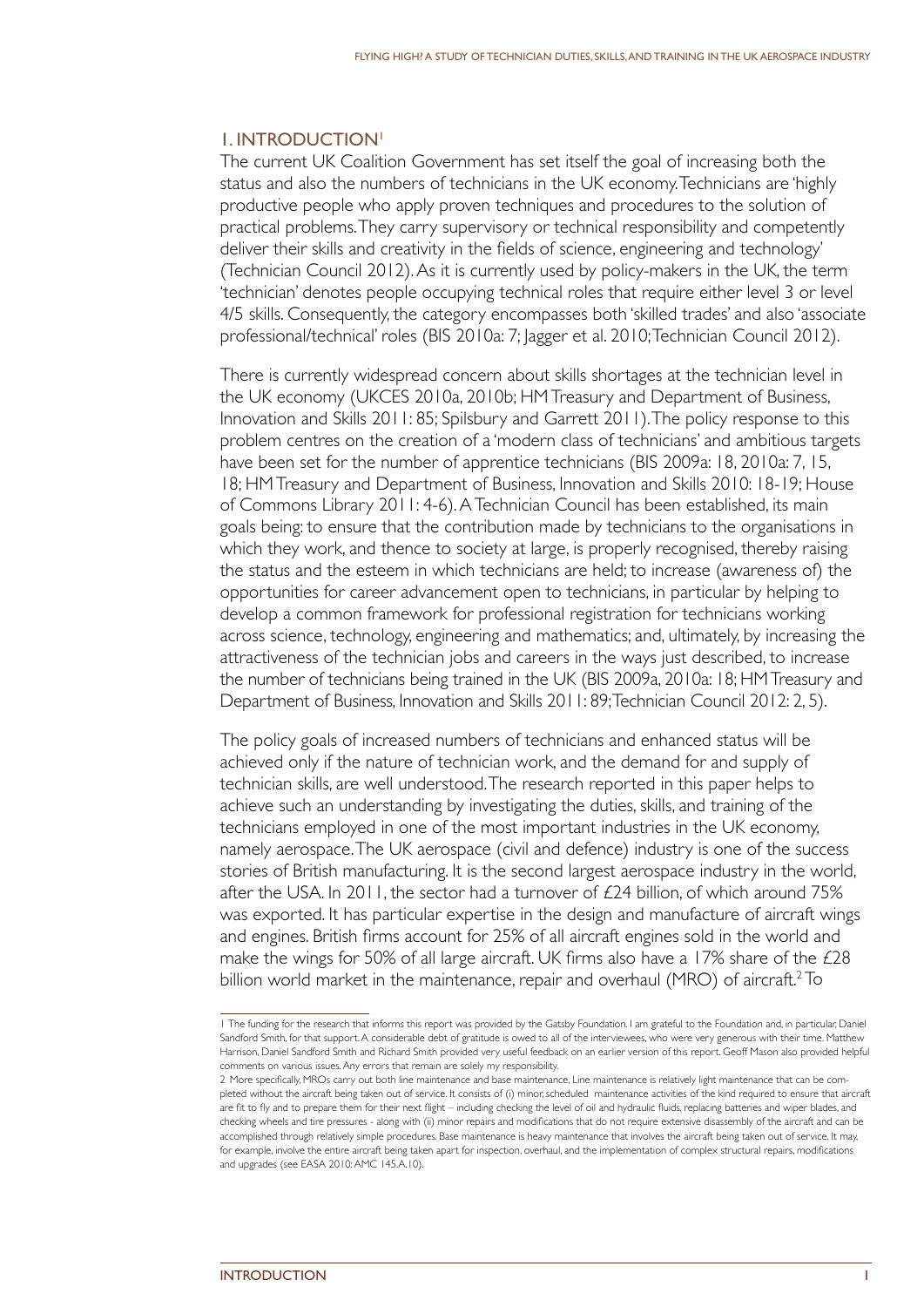achieve all this, the sector directly employs in the region of 96,000 people, around 2500 of them apprentices (ADS 2011; Aerospace Growth Partnership 2012: 3).

As one of the jewels in the crown of advanced manufacturing in the UK, aerospace is naturally of interest to those policy-makers who, like the current government, are seeking to increase the number of apprentices in training and thereby promote the fortunes of UK manufacturing and catalyse export-led growth (BIS 2010b; SEMTA 2009: 11-19; Aerospace Growth Partnership 2012). As a recent report on technicians has put it, 'the level and type of skills that technicians have are vital to emerging markets in the UK, such as [the] advanced manufacturing and engineering industries. Becoming more production and export-led means becoming more technician led' (Skills Commission 2011: 16).

The goal of the research described in this report is to inform policy by examining how the UK aerospace industry uses technicians and how it acquires and/or develops those it needs. More specifically, the paper seeks to answer six sets of questions:

- First, what roles do the technicians employed in the aerospace industry in the UK occupy, and what are their main duties?
- Second, what qualifications do those technicians typically possess?
- Third, how do aerospace employers acquire the technicians they need? In particular, what balance do employers strike between hiring experienced technicians from the external labour market, on the one hand, and training them in house, on the other, and - if they rely on in-house training - what form does it take?
- Fourth, do aerospace companies suffer from any skill shortages at the technician level?
- Fifth, what provision do employers make for the ongoing training and career development of their technicians?
- Sixth, and finally, what  $-$  if anything  $-$  should government do to help aerospace employers in their efforts to acquire skilled technicians?

The structure of the report is as follows. Section 2 outlines the research methodology used in this study. Section 3 begins the presentation of the study's findings, examining the current technician workforce with respect to three main sets of issues: the kind of roles that technicians fill; the skills – and, as a proxy for skills, the qualifications - they need to fill those roles successfully; and whether they were acquired by their current employer via the external labour market and/or through some form of in-house training. Section 4 continues with the presentation of the results, but shifts attention towards the workforce planning strategies that aerospace employers are currently using in their efforts to ensure that they can satisfy their need for technicians in the medium to long term. Accordingly, the section examines both the balance that employers seek to strike between recruitment and different forms of in-house training, and also to consider the ongoing training that employers provide for their more established technicians. Section 5 summarises the discussion and offers recommendations for policy.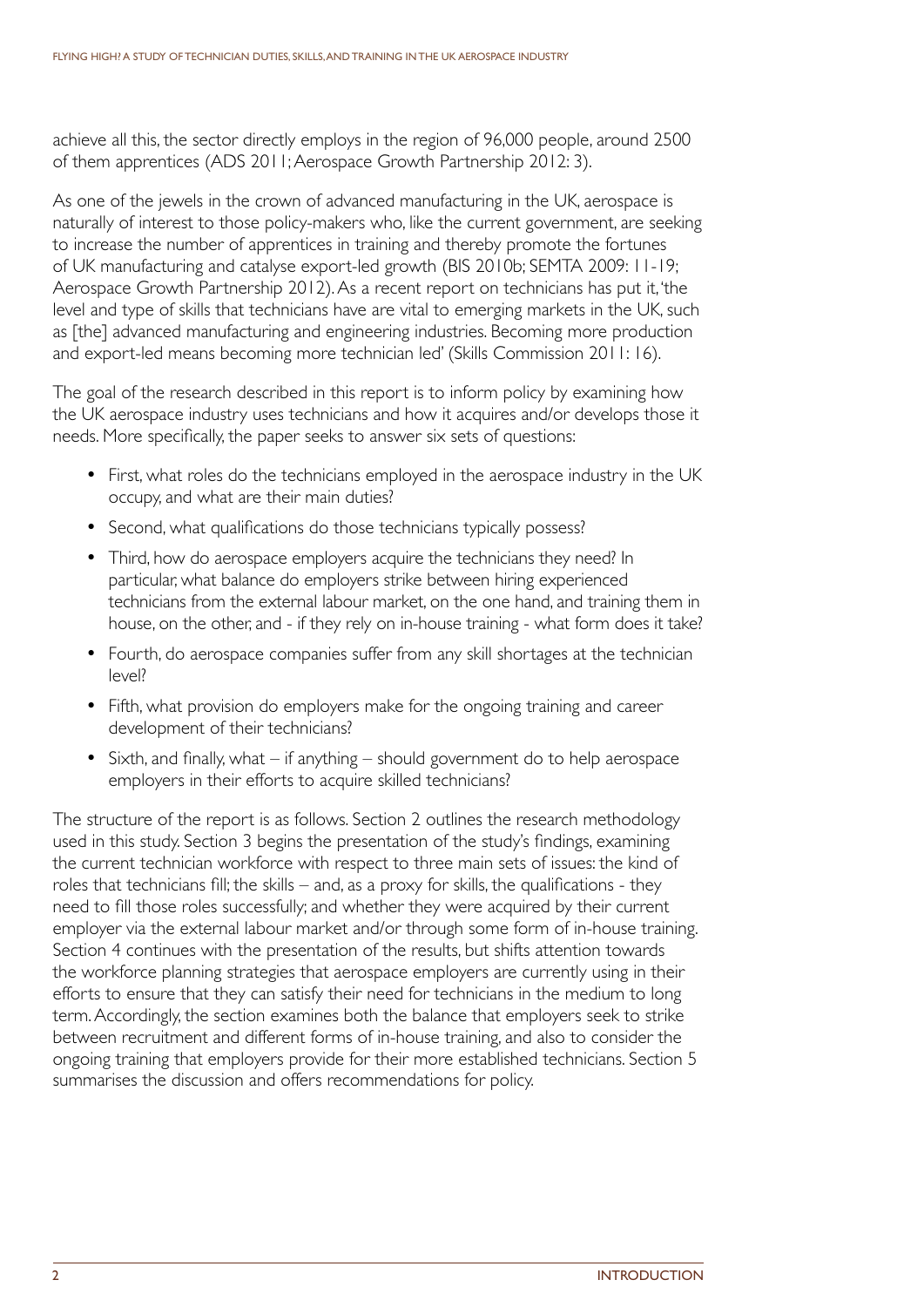# 2. RESEARCH METHODOLOGY

In the absence of a large data set concerning the skills and training of technicians in the aerospace industry, a case study method was adopted. This has the benefit of making it possible to explore employers decisions how about to obtain and use technicians in considerable contextualised detail.

The process of data collection had two main stages. The first involved a series of 17 interviews with various sector-level organisations, such as the Department of Business, Innovation and Skills, the Royal Aeronautical Society, national skills academies, trade associations, learned societies, and sector skills councils. These interviews, along with secondary sources such as reports and policy documents concerning the UK aerospace industry, were used both to acquire information about key issues associated with the industry's use of technicians and also to inform the choice of case study organisations.

The second stage of the project involved the collection of data about technician duties, skills, recruitment, and training from a total of 21 employers. Information was collected via 22 semi-structured interviews with a total of 29 interviewees, whose ranks included HR, training, apprenticeship, and production managers, managing directors, training instructors, heads of technology, directors of engineering, and MRO base managers, using a schedule piloted in the early cases. The interviews were carried out between July 2011 and June 2012 and averaged a little over 60 minutes in length. Notes were written up and, where gaps were revealed, these were filled by email follow-ups. Primary and secondary documentation was also collected where available.

The case study organisations were drawn from several parts of the industry and included: manufacturers of major aircraft structures (two cases); manufacturers of aircraft components and sub-systems (five cases); the MROs that carry out the maintenance, repair and overhaul of civil aircraft, some of which do so as their sole line of business (five cases), others of which carry out their MRO work either as part of a commercial line (four cases) or in conjunction with the manufacture of various kinds of aircraft components (two cases); and organisations involved in the manufacture, maintenance, repair and modification of military aircraft and (in one instance) associated components and sub-systems/systems (three cases). The cases are summarised in Table 1:

| Type of organisation                                                                                  | Number | Average total workforce | Average share of<br>technicians in the total<br>workforce (%) |
|-------------------------------------------------------------------------------------------------------|--------|-------------------------|---------------------------------------------------------------|
| <b>MROs</b>                                                                                           | 5      | 595                     | 45                                                            |
| MROs / airlines                                                                                       | 4      | 13,200                  |                                                               |
| MROs / component manufacture                                                                          | V      | -50                     | 25                                                            |
| Manufacture/maintain/modify<br>military aircraft, and components/<br>sub-systems/systems <sup>a</sup> | 3      | 1.400                   | 44                                                            |
| Manufacturers of large aircraft<br>structures                                                         | V      | 5,000                   | 53                                                            |
| Component/sub-system<br>manufacturers                                                                 | 5      | 4,300                   | 51                                                            |

#### Table 1: Summaries of Case study organisations, by type of organisation

a: one military-related aerospace company did not supply complete data on technician numbers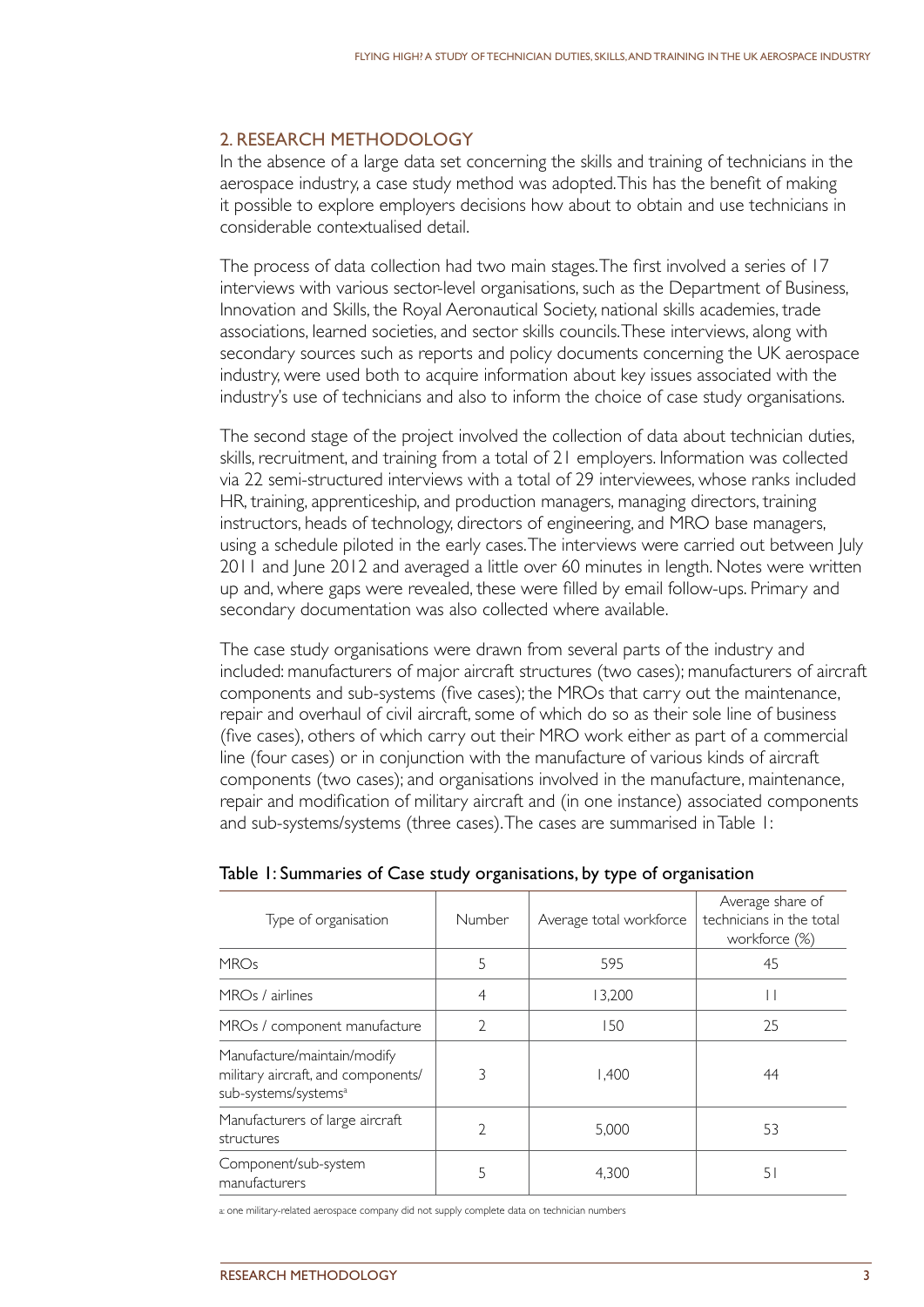# 3. RESULTS I: THE CURRENT TECHNICIAN WORKFORCE: SIZE, ROLES, QUALIFICATIONS, AND ORIGINS

This section of the report outlines the research project's findings concerning issues such as: the duties and qualifications associated with typical technician roles; the size of the technician workforce; and how organisations in the aerospace industry have hitherto gone about satisfying their need for technicians.

# 3.1 TYPES OF TECHNICIAN AND THE NATURE OF TECHNICAL SUPPORT

A variety of different types of technician are employed in the aerospace industry. A selection of common technician roles, including both 'Skilled Trades' and 'Associate Professional/Technical Occupations', will be described below in order to give a flavour of the kinds of jobs that are filled by technicians in the sector. Brief summaries of the roles in question, along with the section of the report in which they are discussed, can be found in Table 2.

| Section of report | Role                                        | Duties                                                                             | Skill level                                                                                              |
|-------------------|---------------------------------------------|------------------------------------------------------------------------------------|----------------------------------------------------------------------------------------------------------|
| 3.1.1             | Aircraft fitter                             | Manufactures and<br>assembles aircraft<br>components, structures<br>and systems    | 3, 4                                                                                                     |
| 3.1.2             | Machinist                                   | Produces aircraft parts<br>and structures                                          | $\mathcal{E}$                                                                                            |
| 3.1.3             | Composites laminator                        | Fabricates composite<br>parts and structures                                       | 2 (for non-<br>automated<br>methods of<br>production) 3-4<br>(for automated<br>production<br>techniques) |
| 3.1.4             | Non-destructive testing<br>(NDT) technician | Tests for defects in<br>aircraft components and<br>structures                      | 3, 4                                                                                                     |
| 3.1.5             | Draughtsman/junior<br>design engineer       | Helps to design aircraft<br>components and systems                                 | 4, 5                                                                                                     |
| 3.1.6             | Production/<br>manufacturing engineer       | Develops and optimises<br>production processes                                     | 4,5                                                                                                      |
| 3.1.7             | Quality engineer                            | Develops and implements<br>quality assurance systems                               | 4, 5                                                                                                     |
| 3.1.8             | Aircraft mechanic                           | Inspects, services,<br>maintains and repairs<br>aircraft components and<br>systems | 3                                                                                                        |
| 3.1.8             | Licensed aircraft<br>engineers              | Carries out and certifies<br>the maintenance, repair<br>and overhaul of aircraft   | 3 (Category A),<br>4/5 (Category B)                                                                      |

# Table 2: Typical Technician Roles in the Aerospace Industry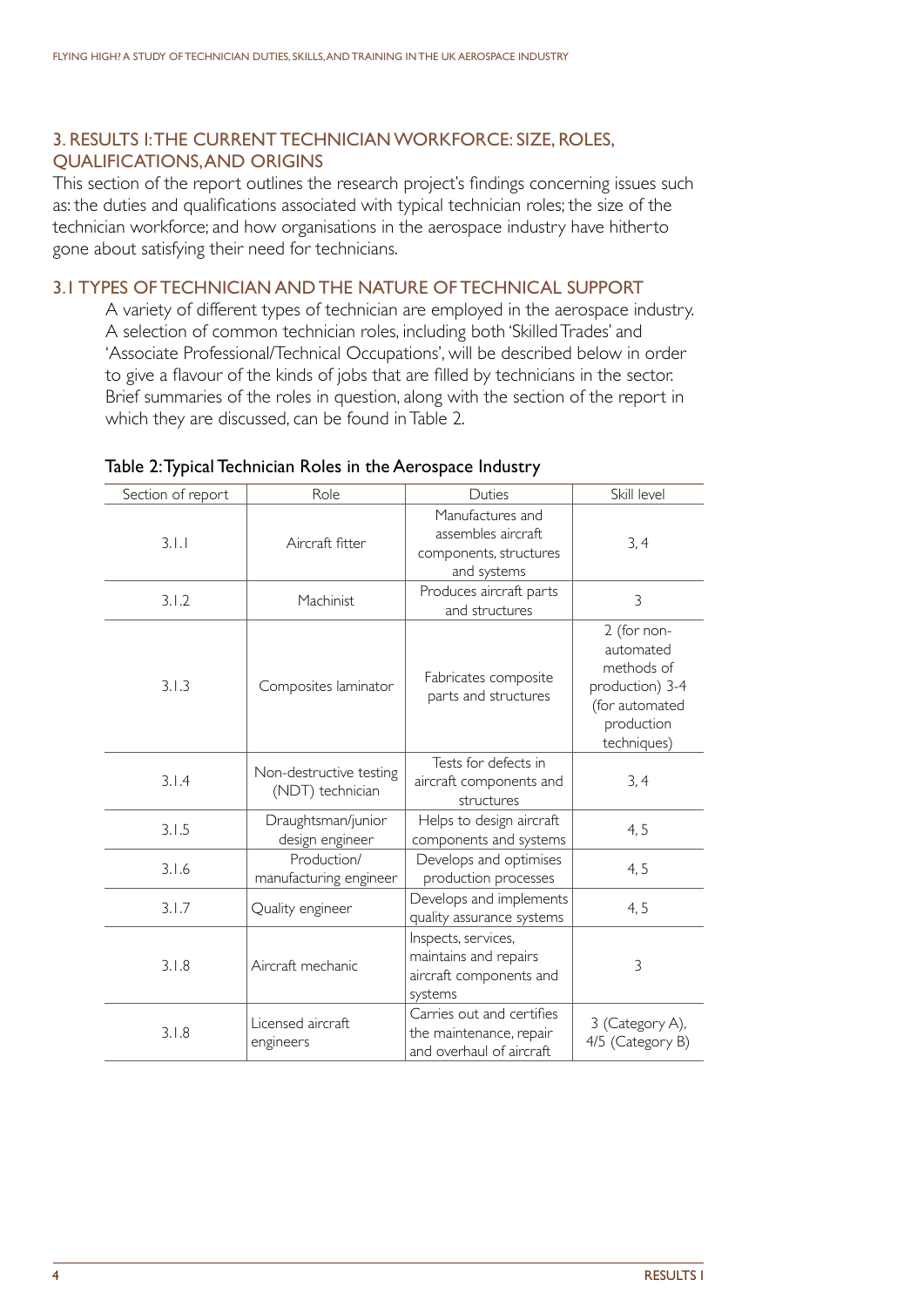Four points should be kept in mind whilst considering the descriptions that follow. First, the selection of roles provided below is by no means comprehensive, and many important – and common – roles have been excluded. Second, few if any organisations will employ each and every one of the different kinds of technician described below. For example, licensed aircraft engineers are found only in MROs, while composite laminators will not be found in organisations making only metallic or electronic components. An attempt will be made in what follows to give a sense of the types of organisation that employ particular kinds of technician. Third, the technicians employed by one particular firm may be assigned duties that combine elements of more than one of the roles outlined below. For example, the licensed aircraft engineers who work in MROs will undertake non-destructive testing (NDT) that might in some organisations be carried out by specialist NDT technicians. Fourth, there may well also be instances where the boundaries between the roles occupied by more experienced technicians and those occupied by less experienced and/or more practically inclined graduates become blurred (as in the case of roles such as production/ manufacturing engineer, quality engineer, and junior design engineer). These caveats notwithstanding, the following should provide a faithful introduction to the type of roles occupied by technicians in the aerospace industry.<sup>3</sup>

#### 3.1.1 Aircraft Fitters (mechanical and electrical)

Aircraft fitters are production workers who are involved both in the manufacture and assembly of aircraft structures and also in the task of fitting out those structures with the electrical and electronic equipment required to build a flightworthy aircraft. This category of worker is found in the two case study organisations that manufacture large aircraft structures. Mechanical fitters need to be able to: read engineering drawings, interpret technical specifications, and use measuring tools in order to be able to mark out materials such as aluminium panels and composite wing spars and ribs in preparation for assembly; use hand and machine tools in order to carry out any drilling, turning, and milling required to prepare those materials for assembly; fit the prepared parts into jigs or fixtures and then assemble them in order to form the relevant aircraft structure (wing, fuselage, nacelle, etc). Mechanical fitters will also be involved in installing various mechanical components and systems – such as fuel tanks, pipes and pumps, mechanical flying controls, landing gear, and hydraulic and pneumatic systems – to the airframe. The successful completion of these tasks will typically require fitters to be expert in rigging and slinging and in the use of cranes.<sup>4</sup> Electrical/avionics fitters must also be able to interpret engineering drawings and technical data so that they can carry out the electrical wiring and cabling, and install the electrical/ electronic instruments and avionics systems (e.g., engine and flight control instruments, electrical actuators and motors, navigational equipment, radar and radios), required to build an aircraft. Fitters of both kinds will also be involved in inspecting and testing the sub-systems and systems they have assembled using a variety of manual and electrical/electronic instruments. They may well also be required to collect and record data for use in quality-improvement projects. Aircraft fitters will typically have done an apprenticeship and will possess level 3 qualifications in aeronautical engineering.

<sup>3</sup> For older accounts of technician roles, see Liepmann (1960: 20-21, 67), Evan (1963) and EITB (1970, 1980).

<sup>4</sup> Some assembly tasks – e.g. the riveting of structural parts – are typically carried out by semi-skilled (level 2) operators.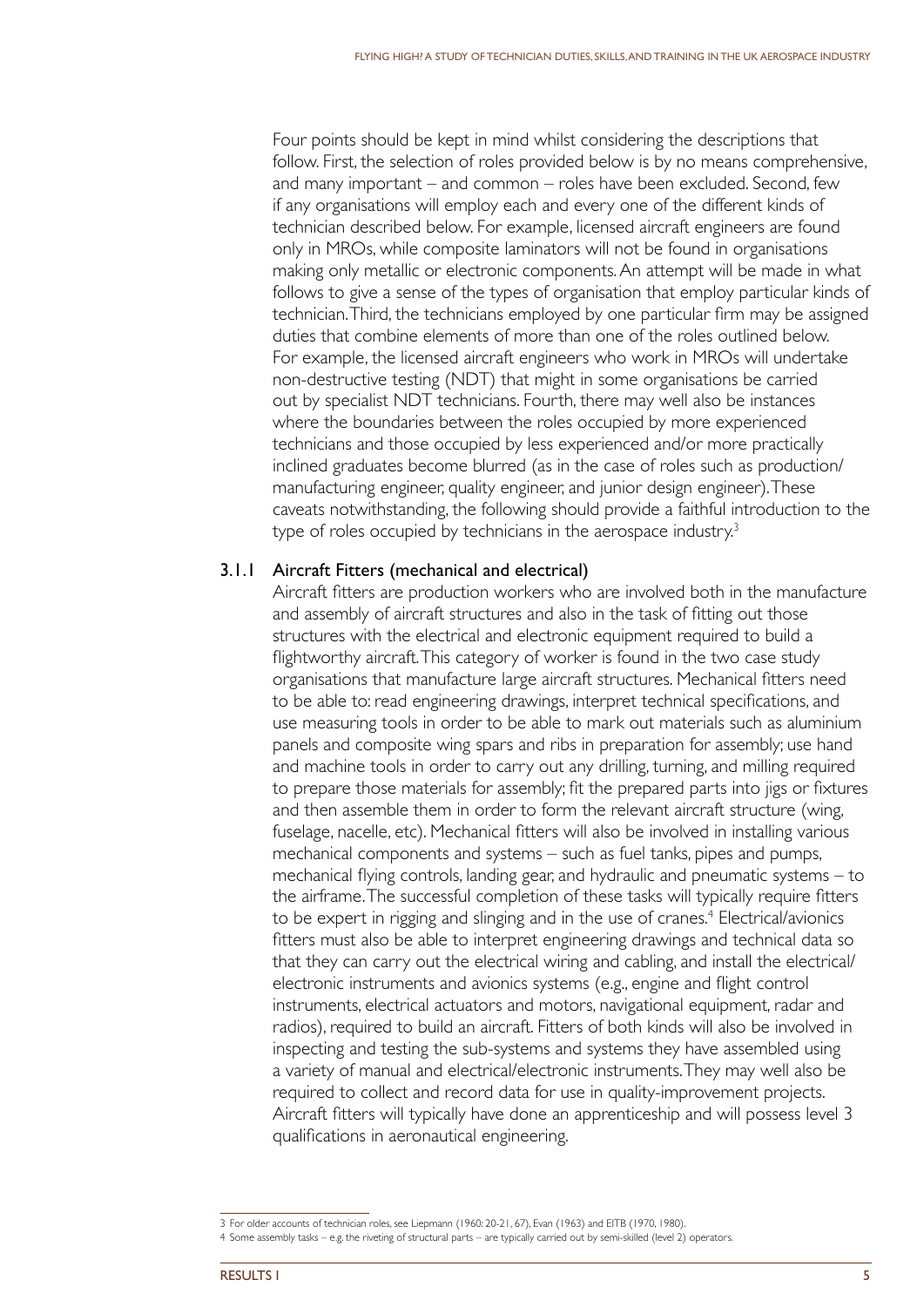Fitters similar to those described above are also employed by five of the case study companies that manufacture some of the mechanical and electrical/ electronic components and sub-systems/systems used on aircraft. These fitters will work in accordance with engineering drawings and use technical data in order to fabricate and/or assemble a variety of items, ranging from small components such as fairings and machined rings to larger systems such as jet engines. Depending on the precise nature of the object being manufactured, they will be skilled in tasks such as, to name but a few possibilities: the use of hand-operated tools and CNC machines in order to mill, turn, grind, and drill sheet metal and other materials, most notably composites; welding; the assembly of mechanical components; and the cutting, bending, joining, sealing and installation of pipework. In addition, fitters will typically inspect components and be involved in testing sub-systems/ systems once they are assembled (e.g. checking pipe systems for leaks or testing engines to make sure that they run properly). Some fitters will also be trained in rigging, slinging and lifting. The duties of electrical/electronics fitters will include the construction and fitting of electrical and fibre optic looms and cable harnesses, involving such tasks as crimping, termination, earth bonding, and - in the case of electronics technicians in particular – soldering and surface mount assembly. Electrical/electronics fitters will also be involved in testing the components and systems in question both visually and also using appropriately calibrated instruments. Both mechanical and electrical/electronics fitters are usually required to maintain paperwork documenting the procedures that have been carried out and recording test results, and also to collect data that can be used to facilitate their employer's attempts continuously to improve its manufacturing processes. Fitters of this kind will be apprentice-trained and will typically possess level 3 or (less commonly) level 4 qualifications in mechanical and/or electrical/electronic engineering. The qualifications at level 3 typically include both an NVQ and also a technical certificate, such as a BTEC or City and Guilds qualification in aeronautical engineering, while the level 4 qualifications are usually only technical certificates (e.g. HNC).

#### 3.1.2 Machinists

Six of the organisations visited for this study employ specialist machinists who use manual and CNC milling, turning and drilling machines in order to produce a variety of aircraft parts, in both metals and composite materials. The operators of CNC machines usually work from 3-D CAD files and engineering drawings provided by junior design engineers or draughtsmen (see Section 3.1.5 below), but will programme, set and operate the CNC machines themselves. Machinists may also be involved in making the mould tools, jigs and fixtures required for the manufacture and assembly of novel metal and composite parts. They will often be trained in the use of precision measuring instruments so that they can work to high degrees of accuracy. Machinists will typically be qualified to level 3 in mechanical engineering, possessing both technical certificates and NVQs in that discipline.

It is important to note that machining composites is different from machining metals, not only because different cutters and drills are used but also because rather different techniques are needed. For instance, in machining composites, different feed rates and spindle speeds, different ways of placing the drill on the part being machined, etc., are required compared to metals. Machinists therefore require specific training in machining composite parts, as indeed do the aircraft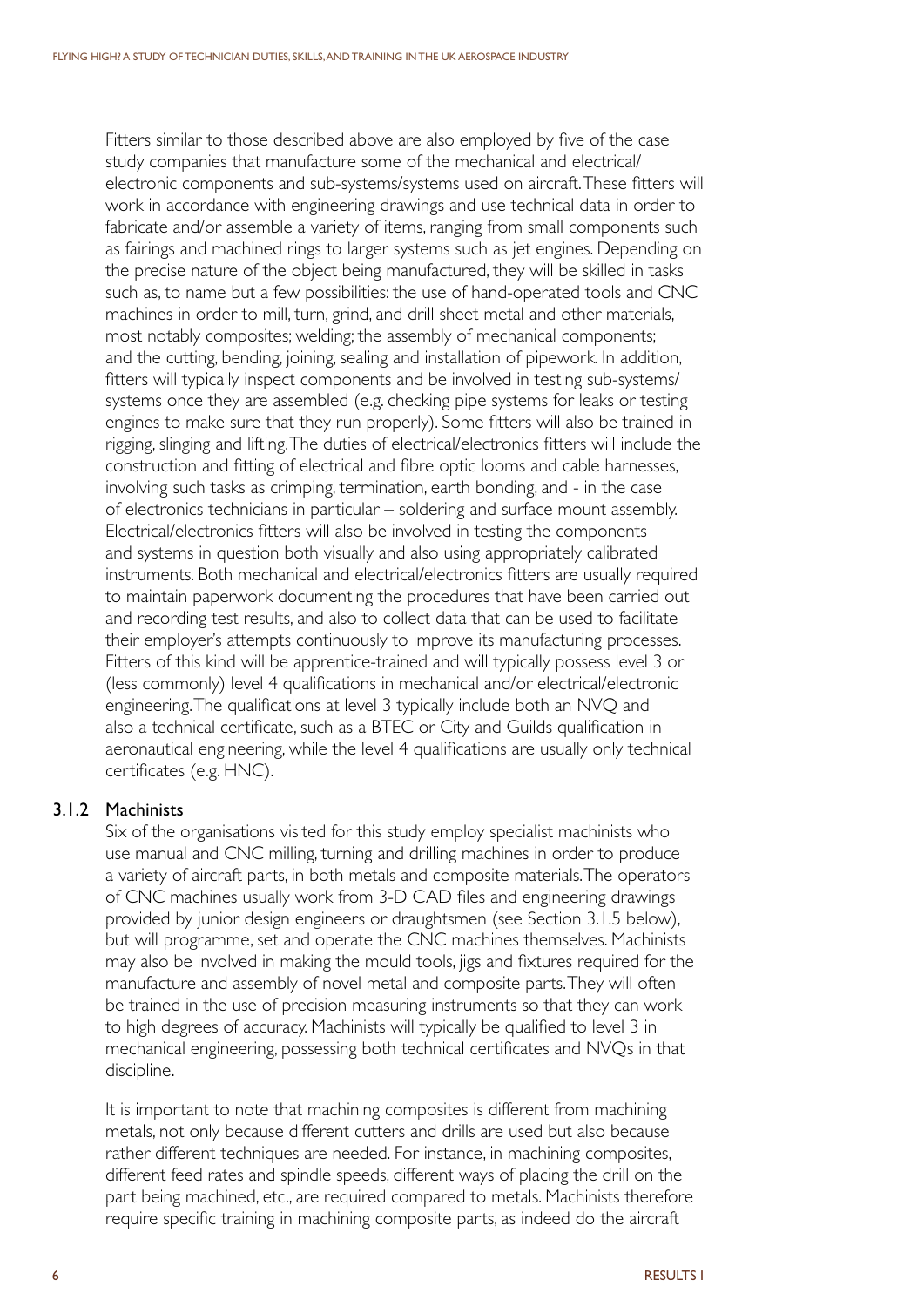fitters who assemble parts of aircraft (who need to be trained in the appropriate techniques for drilling, reaming and fastening together composite components). This is usually provided via (usually uncertificated, though sometimes certificated) in-house training in the case of experienced workers but is increasingly being incorporated into formal, certificated training programmes in the case of apprentices.

#### 3.1.3 Composite laminators

The skills that laminators need varies according to the particular methods being used to make composite aircraft parts. Consequently, a short account of the nature of composite materials, and of some of the main techniques used in the manufacture of composite components and structures, provides background information that is helpful in understanding the level of skills that laminators are required to possess.

Increasingly, large parts of aircraft wings and fuselages are made of composite materials, in particular carbon fibre. For many purposes, composites have notable advantages over their metallic counterparts such as aluminium. Very crudely speaking, if carbon fibre material is impregnated with resin, shaped by being laid in a mould, and cured/hardened by being exposed to heat and pressure, then - thanks to the resulting alignment of the carbon fibres within the material – the composite parts that are produced are lighter, stronger, and more resistant to corrosion and fatigue than those fashioned from metal. Moreover, aircraft structures can be made with fewer physically separate components when they are made out of composites rather than metal – in the jargon, the part count is lower - so that there is less need for labour-intensive assembly work, making the manufacturing process quicker and cheaper (BIS 2009b: 6-7, 16; SEMTA 2009: 45- 46; SEMTA and NSAPI 2011: 19; Aerospace Growth Partnership 2012: 15).5

Five of the organisations visited for this study are engaged in the manufacture of a variety of composite parts for the aerospace industry, including wings, nacelles, radomes, flying control surfaces and doors. In 4 of those cases, the laminators who make the parts in question use either carbon pre-preg techniques or resin infusion methods. Carbon pre-preg involves the laminator taking pieces of carbonfibre material, which have already been impregnated with resin, and placing them in a mould, which is then vacuum-bagged and placed under pressure, before being cured (baked) in an oven or autoclave to ensure that the layers of carbonfibre material consolidate properly in order to form a component that has the appropriate structural properties. Resin infusion is a little different, because – rather than it being the case that the carbon fibre has already been impregnated with resin, as is the case in pre-preg laminating - dry carbon fibre is placed in a mould and vacuum-bagged, with resin then being drawn into the mould under pressure, before autoclaving to form the finished part.<sup>6</sup>

The vast majority of the workers who fabricate composite parts using either of these two techniques are semi-skilled, possessing no more than level 2 skills – sometimes certificated via the award of an NVQ2, but also often uncertificated - in laminating. Consequently, they do not count as 'technicians', as that term is currently used. (None of the case study employers referred to their pre-preg

<sup>5</sup> For a very useful overview of the UK composites industry, including aerospace, see UKTI (2010).

<sup>6</sup> For a helpful introductory guide to composites, including descriptions of the relevant manufacturing techniques, see Gurit (2012).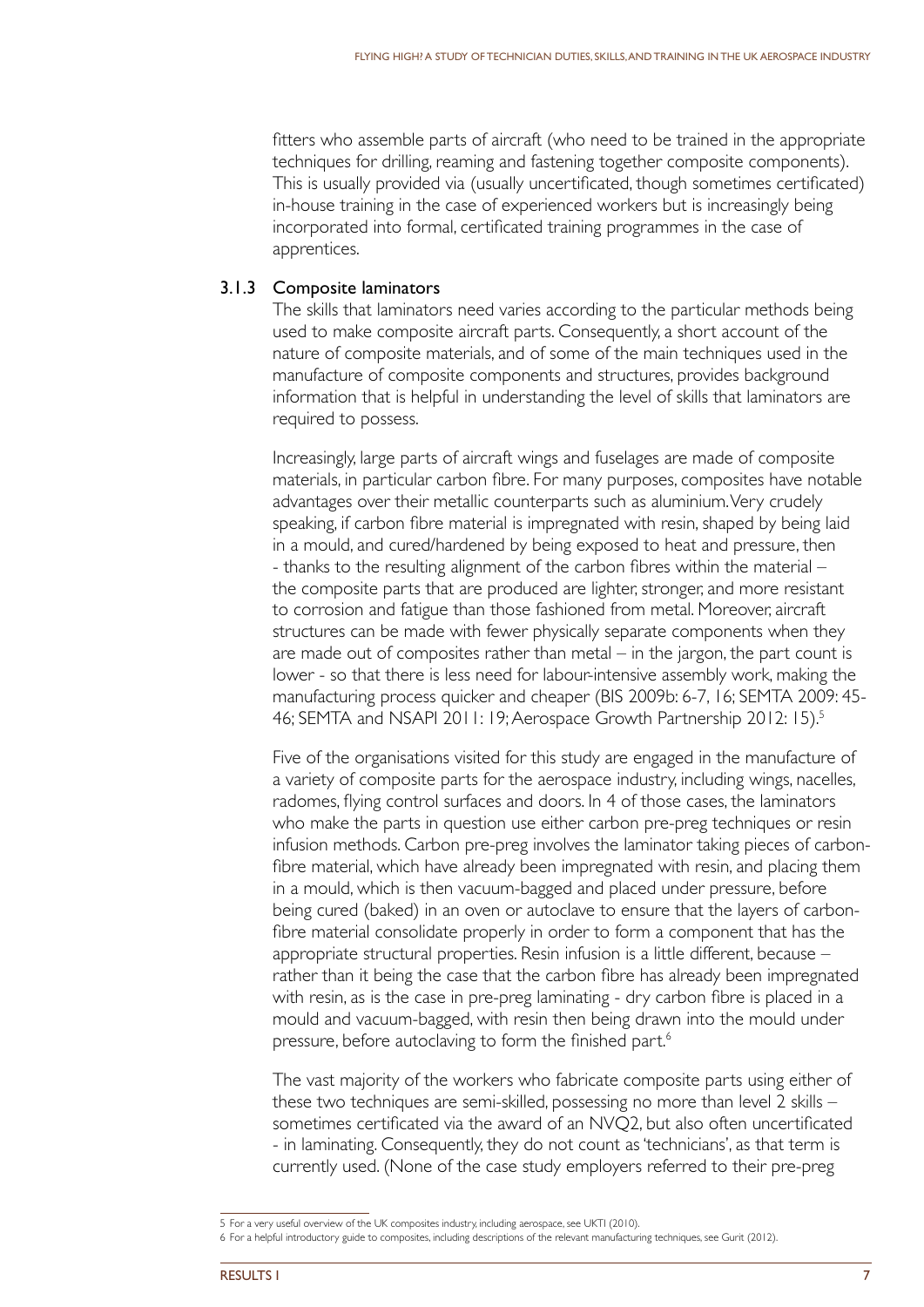laminators as 'technicians'.)<sup>7</sup> The small number of workers who are qualified to level 3 (usually NVQ only) typically amount to no more than 10% of the composites workforce and tend to occupy roles such as supervisor, production unit manager and team leader. Accordingly, their duties tend to involve less hands-on work than those of the semi-skilled laminators and instead see them carry out tasks that require a slightly higher level of skills, such as troubleshooting, monitoring the quality of work, identifying opportunities to improve the production process, and the on-the-job training of new laminators. It is worth noting, however, that while currently most laminators are semi-skilled, two of the organisations visited for this study are considering raising the level of skills their laminators are expected to possess from level 2 to level 3, in an attempt to improve the quality of work being carried out and so reduce the incidence of defective parts (each of which may in some cases be worth up to  $£100,000$ ) and the volume and value of scrappage and re-working that is required in their manufacturing operations.

While many composite parts, in particular those with geometrically complex shapes, are still made by hand along the lines described above, the use of automated production technologies such as Automated Tape Laying (ATL) and Automated Fibre Placement (AFP) is becoming more common as manufacturers attempt to increase the speed, consistency, repeatability and reliability of their production processes so as to enhance quality and reduce costs. Interviewees reported that the operators of machines involved in AFP/ATL need to be skilled to at least level 3 and possibly to level 4, both in terms of competence (as certificated by an NVQ) and underpinning knowledge (as certificated by a qualification such as a BTEC or an HNC). (The uncertainty over the precise level of skills arises because of the novelty of this technology.) While graduate–level engineers will write the programmes that govern how the machine will deposit the carbon fibre in order to make the composite part, the operators still have a key role to play. As one interviewee put it, 'they don't just look at a screen and press a green button'. This is not because the operators need good hand skills. On the contrary, one of the principal benefits of using automated manufacturing processes is precisely that it leads to a reduced reliance on the dexterity and hand skills of individual workers, thereby increasing not only the speed but also the consistency of the production process. Or, as one source put it, the use of automated processes is designed 'to increase throughput and reduce errors by minimising human involvement in the production process.' However, human involvement is not entirely eliminated. In particular, in order to ensure that the automated processes works smoothly and efficiently, the operators must have a well-developed understanding of how the machines work, so that they can monitor the production process, assess accurately whether it is going well (e.g. whether the bundles of fibres being deposited are of the right thickness, whether the gaps between them are the right size, whether they are oriented in the right way around the mould, etc.), and tweak the operation of their machine to optimise its performance. The operators must also have sufficient knowledge to be able to make sound judgements about whether any problems that arise are routine ones that they themselves can solve - something that it is important for them to do wherever possible, given that pre-preg carbon fibre degrades very quickly once it is removed from the freezer, so that stoppages in the production

<sup>7</sup> Additional evidence that the workers in question are semi-skilled is provided by the fact that they are paid typically a lower wage (sometimes explicitly referred to as 'the semi-skilled rate') than the occupants of skilled trades roles (e.g. aircraft fitters).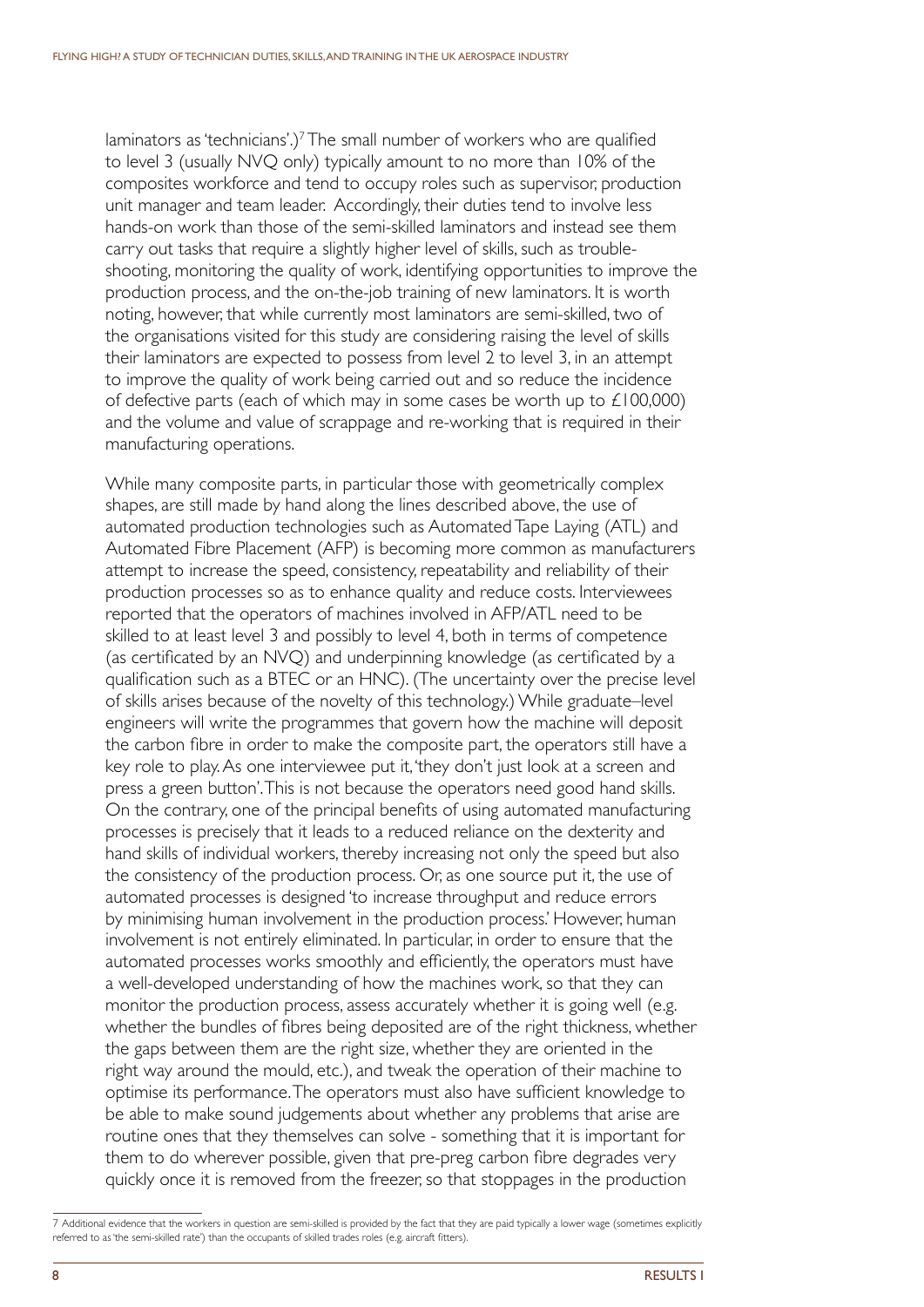processes can be very costly in terms of lost materials - or whether the difficulties are sufficiently complex to justify halting production and calling a supervisor or engineer for assistance. The machine-operators need to have level 3 or 4 qualifications – interviewees differed in their opinion of the precise level of skills required - in mechanical engineering, with a large dose of composites engineering in particular, so that they have the requisite understanding of how the automated process is supposed to be working, of when and how to adjust the operation of the machine, and of when to call for help (cf. SEMTA and NSAPI 2011: 15). The qualifications at level 3 typically include an NVQ and a technical certificate, such as a BTEC qualification in aerospace engineering, while the level 4 qualification is a technical certificate only (usually an HNC).

#### 3.1.4 Non-destructive testing technicians

Specialist non-destructive testing (NDT) technicians are found in a majority of the organisations visited for this study, including component and sub-systems/systems manufacturers, the manufacturers of large aircraft structures, and the different kinds of organisation involved in aircraft maintenance, repair and overhaul. The testing will be carried out by specialist NDT technicians in the case of some MROs, subsequently being signed off by licensed engineers, and by the licensed engineers themselves in others.

Such workers use a variety of techniques – including x-ray methods, dyepenetrants testing, woodpecker tap-testing, and eddy-current, magnetic particle and ultra-sonic inspection  $(A-, B-$  and  $C$ -scan) – to test for defects in both newly made and repaired/modified composite and metallic components and structures. They must also prepare the paperwork required to certify the integrity of components and structures that pass the tests. The occupants of these roles will typically be apprentice-trained in mechanical engineering to level 3 (BTEC/C&G) or - a little less often – to level 4/5 (HNC/FD). They will also typically possess specialist NDT qualifications, most commonly being certified to NDT level 2 or – slightly less often – to level 3.

# 3.1.5 Draughtsman/Junior design engineer

One role occupied by workers with level 4/5 vocational qualifications is that of a junior design engineer or draughtsman. As those job titles suggest, such workers will be involved in the design of various kinds of hardware. Chartered and other highly qualified engineers will produce a broad schematic overview of a particular structure or system, specifying the functional parameters it must satisfy. But junior design engineers or draughtsmen will flesh out that broad outline by developing more detailed designs of the individual components, structures, and cabling and piping layouts required to complete the overall design. Notably, while the junior engineers and draughtsmen operate within the broad parameters set out by the chartered engineering designers, they exercise discretion and bring their own expertise to bear in deciding how precisely the engineer's broad schematic designs are to be realised. Junior design engineers may also be involved in helping to design the tooling that is used in the production process (e.g. the mould tools that are used in the fabrication of composite parts, and the jigs and fixtures that are used to hold parts securely in place during manufacture and assembly). In all these ways, the technicians in question make an important contribution to turning the chartered engineers' general schematic ideas into concrete reality.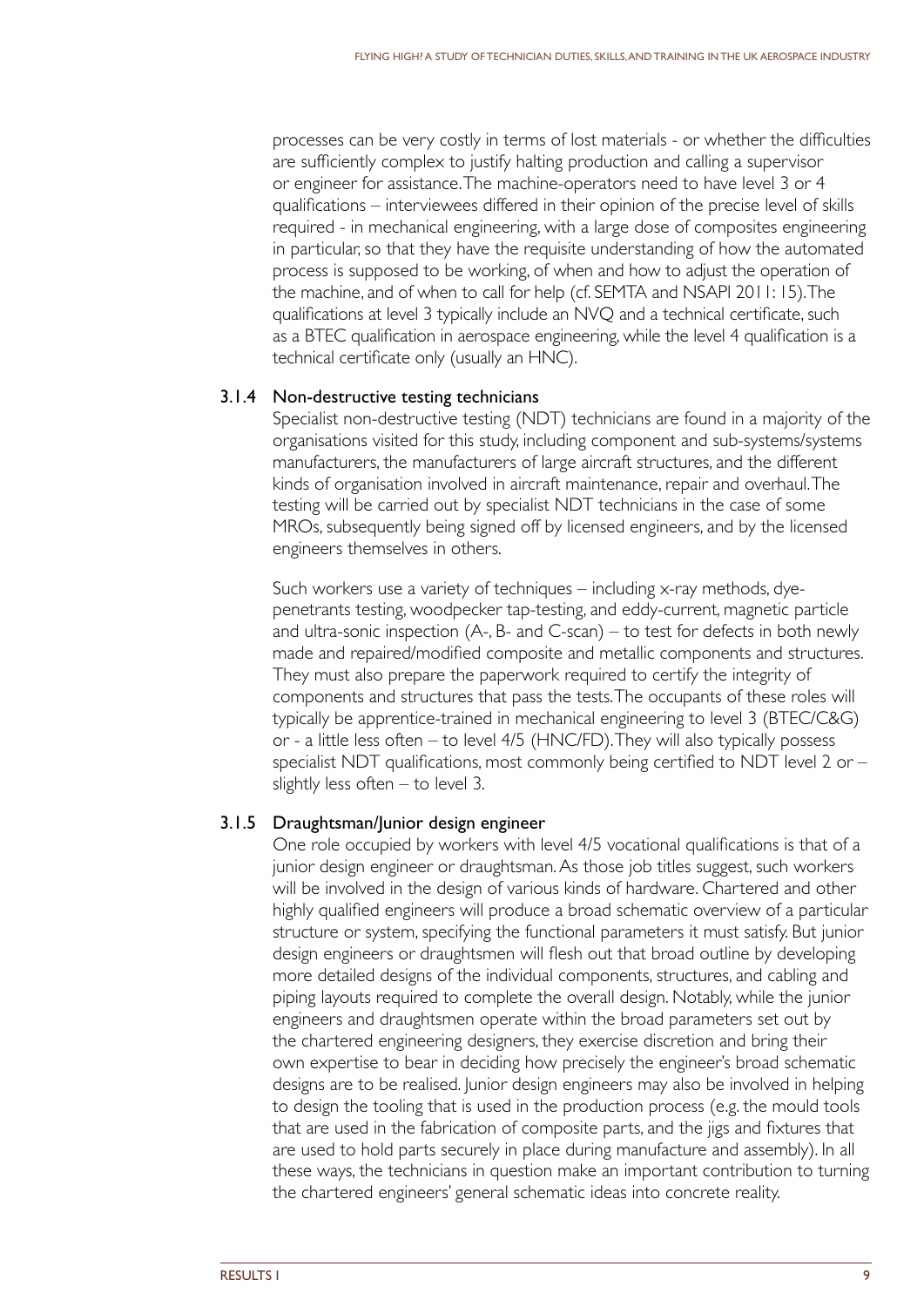In making this contribution, vocationally educated technicians may well be able to advise the professional engineers who occupy more senior positions within the organisation about the ease with which the components and structures can actually be built, or  $-$  in the case of MROs  $-$  the ease with which particular kinds of repair/modification can be effected. The technicians' experience of how work is actually carried out on the shop floor – and, in particular, their awareness of the difficulties that can arise in implementing certain kinds of design, repair or modification - can enable them to provide advice and feedback to ostensibly better qualified, but in terms of hands-on manufacturing often less knowledgeable, chartered engineers about how to design components, structures and repairs/ modifications in ways that will make them as easy to make/carry out as possible. For example, one interviewee described how vocationally-educated technicians, who had considerable experience of working on aircraft, pointed out to a chartered design engineer that the repair he had designed for an aircraft structure would not in fact be feasible, because in practice the pipes and wiring looms on the aircraft precluded the kind of access needed to effect it. This was a problem that, because of his limited experience of hands-on repair work, the chartered engineer had not anticipated.<sup>8</sup>

The role of junior design engineer/draughtsman tends to be occupied by people with qualifications pitched at level 4/5, most notably HNCs and HNDs, as befits a role that falls under the heading of 'Associate Professional/Technical Occupations'.

#### 3.1.6 Production/manufacturing engineers

In addition to contributing to the design of the final product, technicians with level 4/5 skills will also be intimately involved in developing, implementing and optimising the production processes and systems through which that product is made. In particular, technicians occupying associate professional/technical roles such as those of a manufacturing or production engineer will define the processes through which production workers manufacture outputs, translating the design engineers' plans into a set of the work instructions that specify for the benefit of production workers the procedures that should be followed in order to build a particular component or sub-assembly. For example, in the case of a composite component that is made through carbon pre-preg laminating, manufacturing engineers will write the 'job card' or 'ply-book' that specifies key aspects of the production process such as: the dimensions of the pieces of carbon fibre material or 'plys' that are to be used to make the part in question; the order in which the plys are to be laid into the relevant mould; how different plys are to be oriented towards each other; the extent to which the plys should overlap; and the pressures, temperatures, and periods of time for which the part has to be vacuum-bagged and cured. Manufacturing/production engineers must also ensure that the procedures and systems they create comply with any requirements set by customers or external regulatory bodies.

Manufacturing/production engineers may also be involved in helping to design the jigs, tools, and fixtures used in the production process. They will typically also oversee the day-to-day activities of the production workers in their team, responding to queries and dealing with relatively straightforward problems. Another common duty is that of continually reviewing procedures, especially in

<sup>8</sup> Draughtsmen and junior design engineers thus exemplify the point made by Evan (1963: 7) who, in characterising the difference between engineering technicians and chartered engineers comments that, 'The technician possesses skills that the professional [chartered engineer] does not have … The hallmark of the technician, especially at the higher levels, is his unique blend of some professional knowledge and manual or instrumental skill.'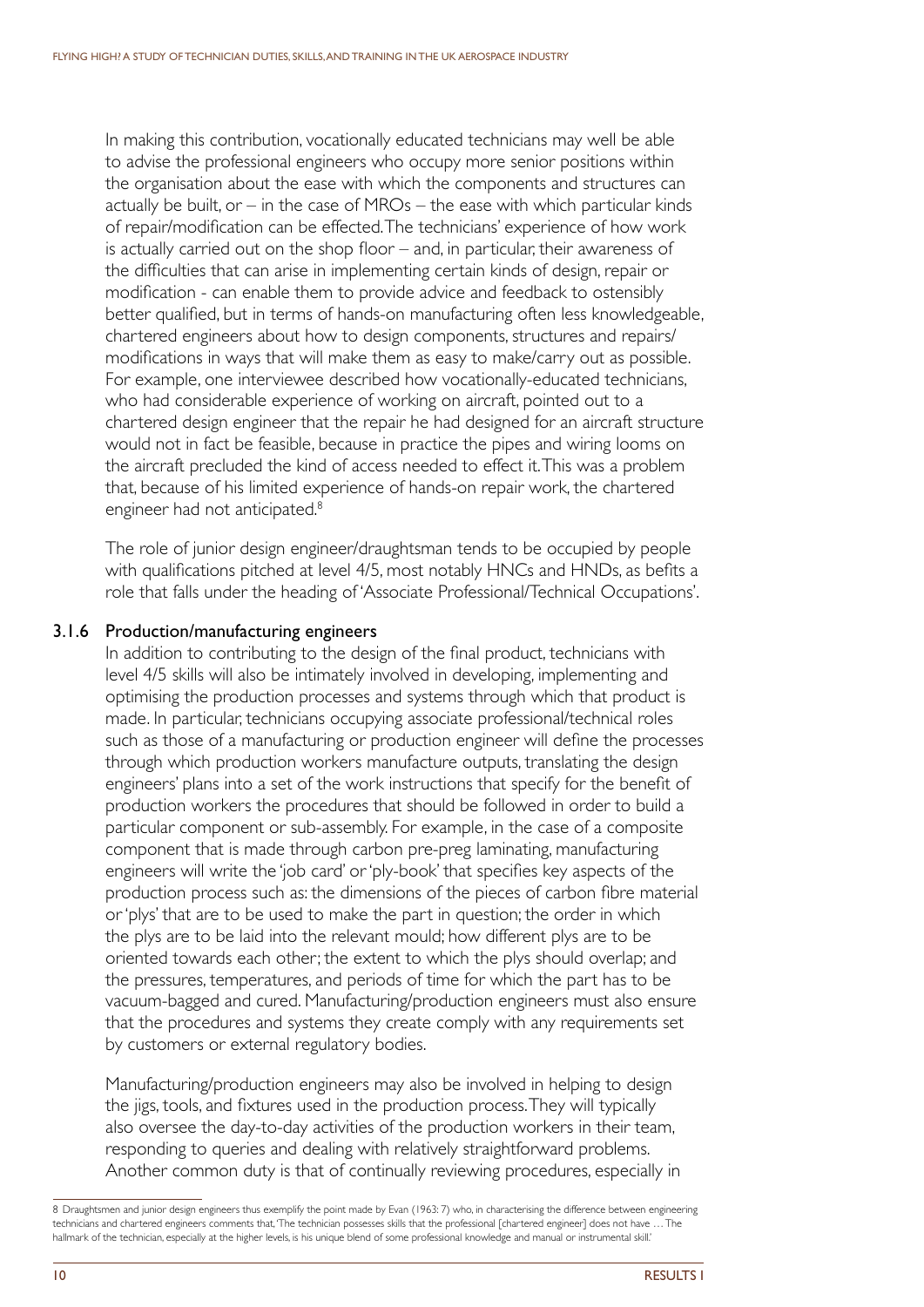the light of apparent failures in procedures and processes, in order to identify opportunities to reduce waste, eliminate the causes of defects, and enhance the speed with which operations are carried out, thereby improving the efficiency of the production process.

People working as production/manufacturing engineers tend to be qualified to at least level 4/5, possessing HNCs, HNDs or Foundation Degrees. They may also have qualifications in Business Improvement Techniques (e.g. NVQ2) and/or the 6 Sigma approach to quality improvements (e.g. green belt). As is also true of the role of junior design engineers/draughtsmen, there may in this case be a blurring of the boundary between technician-level roles and graduate-level roles; the position of manufacturing engineering may be occupied either by technicians of the kind just described or by more practically-oriented graduates.

#### 3.1.7 Quality engineer

As their job title suggests, quality engineers are responsible for various aspects of the quality of the work carried out in a particular part of a business. For instance, they will conduct inspections of manufacturing operations, and of samples of the output of those operations, to make sure that the appropriate procedures are being adhered to and that products conform to the desired specifications. They will also be responsible for developing quality procedures, deciding how often work will be sampled, specifying how data will be recorded and analysed, and defining suitable performance indicators, and they will train personnel in carrying out these procedures. Their duties will also include ensuring that procedures are adequately documented so as to demonstrate compliance with relevant external standards (e.g. aerospace quality assurance systems such as AS9010 and AS9102, and/or specific customer requirements). They will investigate, diagnose and remedy the underlying causes of sub-standard work, where products do not comply with the requisite standards and specifications, and of late delivery to customers, and they will propose measures designed to improve the quality of the outputs being produced and to reduce the costs thereof.

The role of quality engineer may be occupied either by people with upper-level vocational qualifications, such as HNCs and HNDs, plus relevant experience or by graduates.

#### 3.1.8 Aircraft mechanics and licensed aircraft engineers

We move on now to examine some of the main technical roles found in organisations involved in the maintenance, repair and overhaul of aircraft (MROs). In order to understand what follows, it is important to appreciate that, in its attempt to ensure the safety of air travel, the European Commission, via the European Aviation Safety Agency (EASA), has established a regulatory framework governing the approval of organisations and personnel involved in maintaining the airworthiness of commercial aircraft. The rules that implement the framework are described in Commission Regulation (EC) No. 2042/2003 (see European Commission 2003). These rules specify the criteria that must be satisfied both by organisations that are involved in the maintenance of large aircraft and aircraft involved in commercial air transport, known as Part-145 approved maintenance organisations, and also by the Part-147 approved organisations that are entitled to provide the training required for someone to become a licensed aircraft engineer.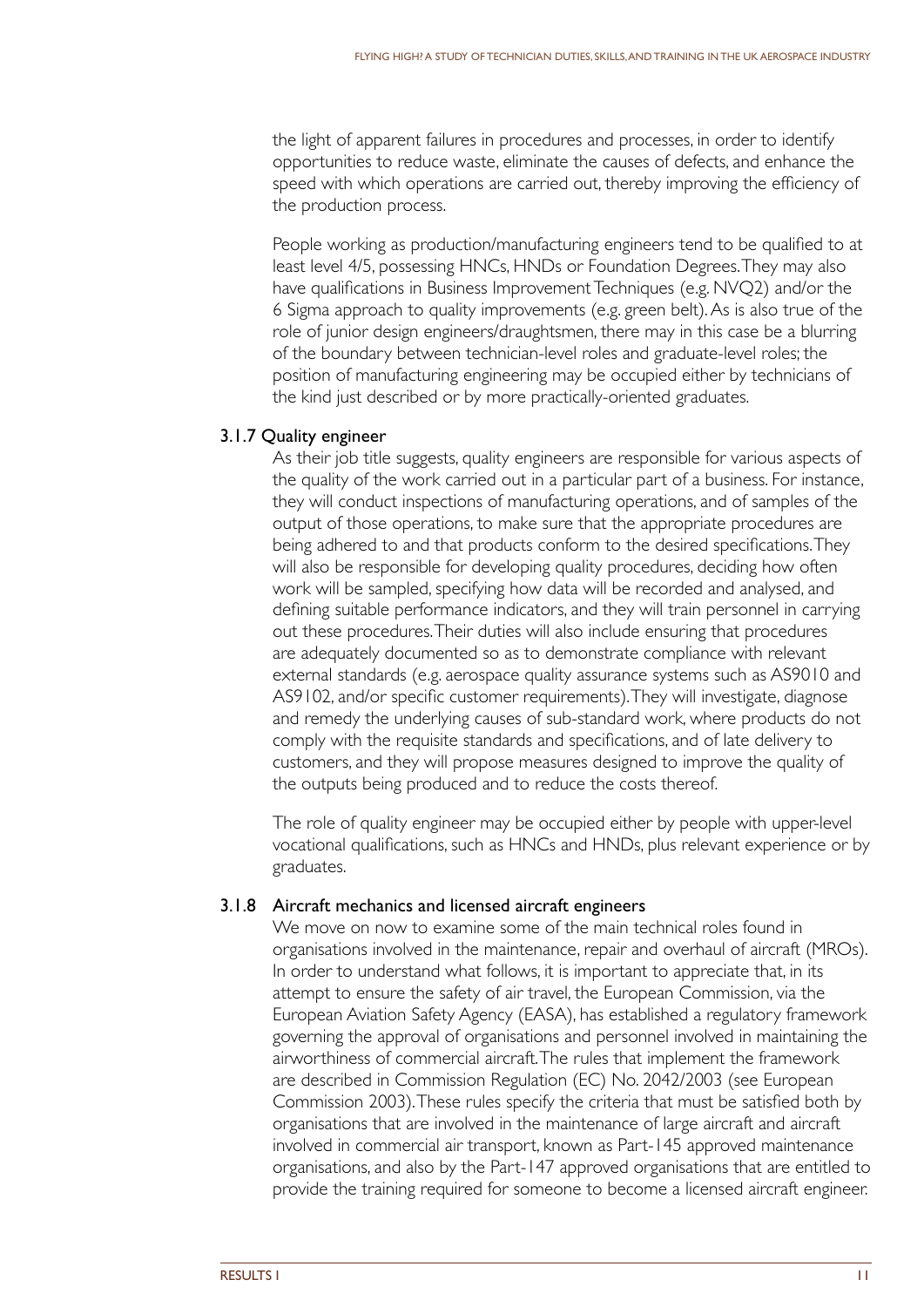One important regulation concerns the need for aircraft to be certified as airworthy and fit-to-fly by suitably qualified personnel. More specifically, while – as we shall explain below – some of the simpler work carried out on aircraft can be undertaken by unlicensed aircraft mechanics, more complex and safety critical work will typically be carried out by licensed aircraft engineers, while all work must be certified or signed off by an appropriately licensed aircraft engineer. In certifying a piece of work, the licensed engineer is stating that it has been properly carried out, that the component or sub-systems/systems is fit-for-service, and that the aircraft is ready to fly. (In the official language, the licensed engineer issues a 'certificate of release' for the aircraft.) We shall first look at the kinds of tasks that are carried out by mechanics and licensed engineers, before going on to discuss how those task are divided between the different categories of worker.

#### *3.1.8.1 Duties of aircraft mechanics and licensed aircraft engineers*

Mechanics and licensed engineers carry out maintenance and repair work on aircraft, inspecting, testing, servicing and – where necessary – replacing – aircraft components and modules, either in situ or after removal from the aircraft, and carrying out fault diagnostics and repairs where required. More specifically, mechanics and licensed engineers working on the aircraft's mechanical systems, such as its fuselage and wings, engines, landing gear, flight controls, breaks, air conditioning and anti-icing systems, etc., will carry out tasks such as the following:

- performing functional checks on electrical, hydraulic, pneumatic and mechanical components and systems (e.g. by inspecting and, if necessary, repairing or replacing the valves, filters, pipes and pumps that form part of the aircraft's fuel system, or by servicing and maintaining the hydraulic systems that operate the aircraft's breaks);
- adjusting, aligning and calibrating systems, using hand tools, gauges, and test equipment (in particular, non-destructive testing of aircraft parts and structures);
- using hoists to remove engines from aircraft, before stripping the engines and using various instruments such as boroscopes and x-ray equipment to inspect their constituent parts for wear, corrosion, cracks, and other faults, repairing or replacing any defective parts, and then reassembling and testing the operation of the engine before finally reinstalling it on the aircraft;
- maintaining the aircraft's electrical generation and distribution systems;
- servicing the aircraft by, for example, greasing moving parts, checking the level of oil and hydraulic fluids, replacing batteries and wiper blades, cleaning screens, and checking wheels and tire pressures;
- using engineering drawing and drawings and technical publications to modify aircraft components, systems and structures following; and
- carrying out inspections of the aircraft's structure, either repairing any defects to the airframe or replacing the defective structural part if problems are found.

In performing these and other duties, the mechanics and licensed engineers may be required to use hand and machine tools in order to manufacture the parts required to carry out the repair in question (e.g. by fabricating sheet metal or composite patches for repairs to an aircraft's wings or fuselage, or by making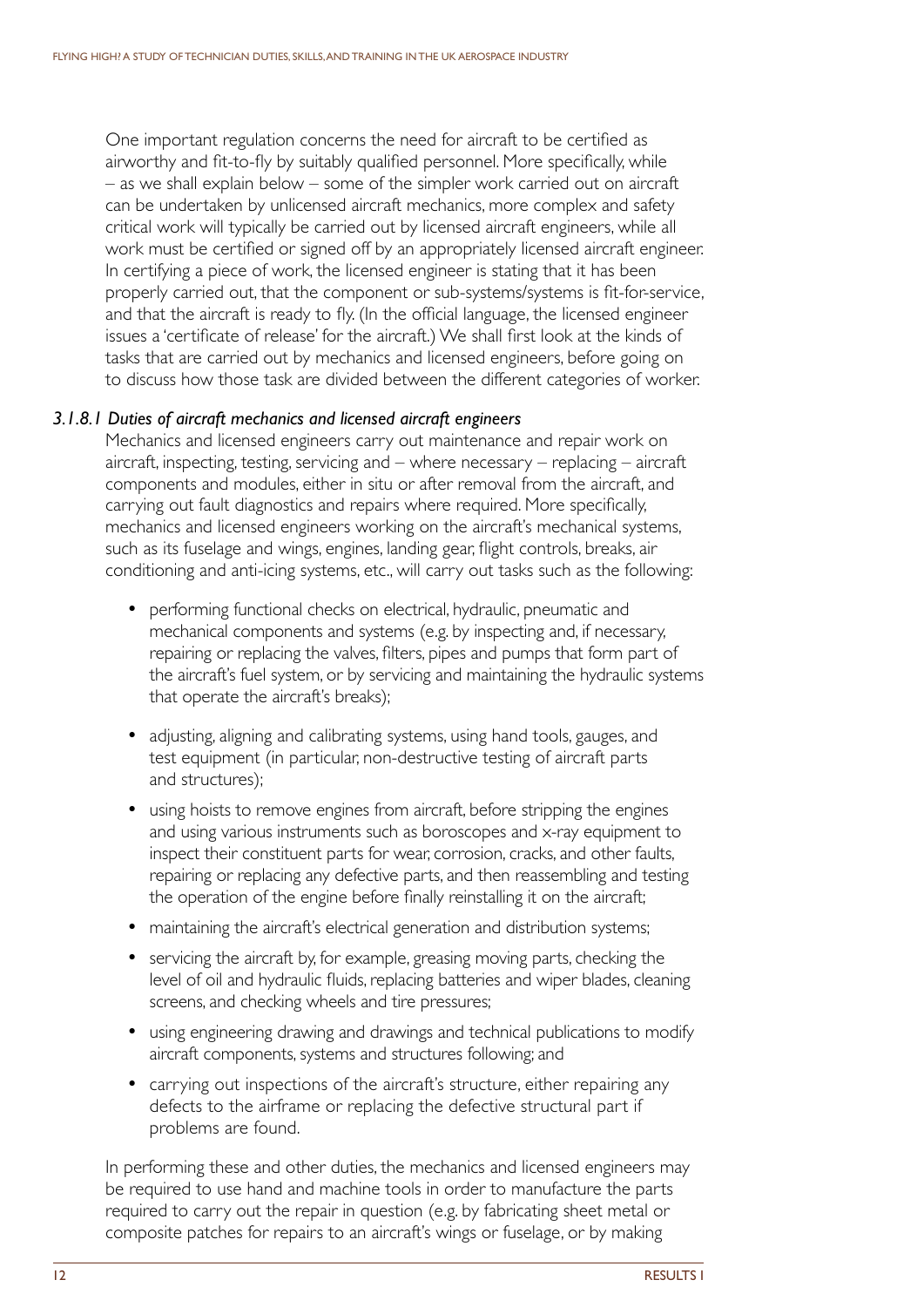pipes that can be used to fix problems with parts of an aircraft's fuel system). On the avionics side, mechanics and licensed engineers will inspect, calibrate, test, maintain and, where necessary, repair or replace, electrical, electronic and electro-mechanical components and modules such as those concerning the following aircraft systems: cockpit instrumentation; wiring; radio communications, navigation, and radar; automatic pilot systems; flight management computers; and, in the case of military aircraft, weapons-aiming and delivery systems. For all of this work, whether it be on the avionics or mechanical side, mechanics and licensed engineers must be able to read and interpret the relevant aircraft maintenance manuals and technical specifications in order to be able to interpret test results and determine the need, feasibility and method of repairing or replacing damaged or malfunctioning components and systems.

Given the increasing importance of composites in aircraft manufacture, it is worth discussing explicitly, if only briefly, the capacity of the MROs visited for this study to undertake composites testing and repairs (cf. BIS 2009b: 27). Interviewees reported that, while some Part-145 licensed organisations have extensive capabilities in composites, many prefer to outsource all but the most straightforward composites repairs by sending the relevant parts either back to the manufacturer or to an MRO that specialises in composites work. The sample of 145-licensed organisations visited for this study lends support to that description. Five of the case study organisations have invested in both the physical and human capital required to develop a significant composites capability, up to and in some cases including the autoclaving composite parts. Consequently, they have both the equipment, and the appropriately trained mechanics and licensed engineers, required to test and repair a wide range of composite components, including airframe structures (e.g. wings, fuselage), nacelles, radomes, side panels from jet engines, flying controls, and thrust reversers. The other six MROs have thus far chosen not to invest to the same extent, and are as a result restricted to carrying out relatively simple repairs (e.g., interior components like overhead luggage bins, and door and floor panels, or small-scale repairs to external components such as fairings).

# *3.1.8.2 The Qualifications possessed by aircraft mechanics and licensed aircraft engineers*

Mechanics are usually time-served apprentices with level 3 qualifications (NVQs and BTECs/City and Guilds) in aerospace/aeronautical engineering. Especially in larger organisations, where a more extensive division of labour can be sustained, mechanics may specialise in either the mechanical or the avionics side of maintenance work. While mechanics will be involved in carrying out much of the work involved in servicing, testing, maintaining, modifying and repairing aircraft, the fact that they are unlicensed implies that they must at all times be supervised by a licensed engineer and cannot certify any of the work they do, which must instead be inspected and signed off by an appropriately-licensed engineer.<sup>9</sup>

<sup>9</sup> Licensure is one of three main forms of occupational regulation, the other two being registration and certification (Kleiner and Krueger 2010: 676-77 Sandford Smith et al. 2011). Registration involves an agency registering the names and other relevant details of the individuals who practise a particular occupation. Possession of a particular type/level of qualification may be a prerequisite for joining a particular register. Those who do not register remain free to practise the occupation in question. Certification schemes arise in cases where individuals must possess a particular level of skill in order to use a title of some kind. While workers who are not certified can still engage in that kind of work, they are not permitted to use the title in question. The most stringent form of occupational regulation is licensing, in which case only people who are registered and certificated have the legal right to practise a certain trade and/or to perform out certain activities. In the case of licensed aircraft engineers, as we shall see, only people who have passed certain examinations, acquired a certain amount of practical maintenance experience, and who also maintain their competence by engaging in continuing personal development and training, are entitled to issue certificates of release for aircraft.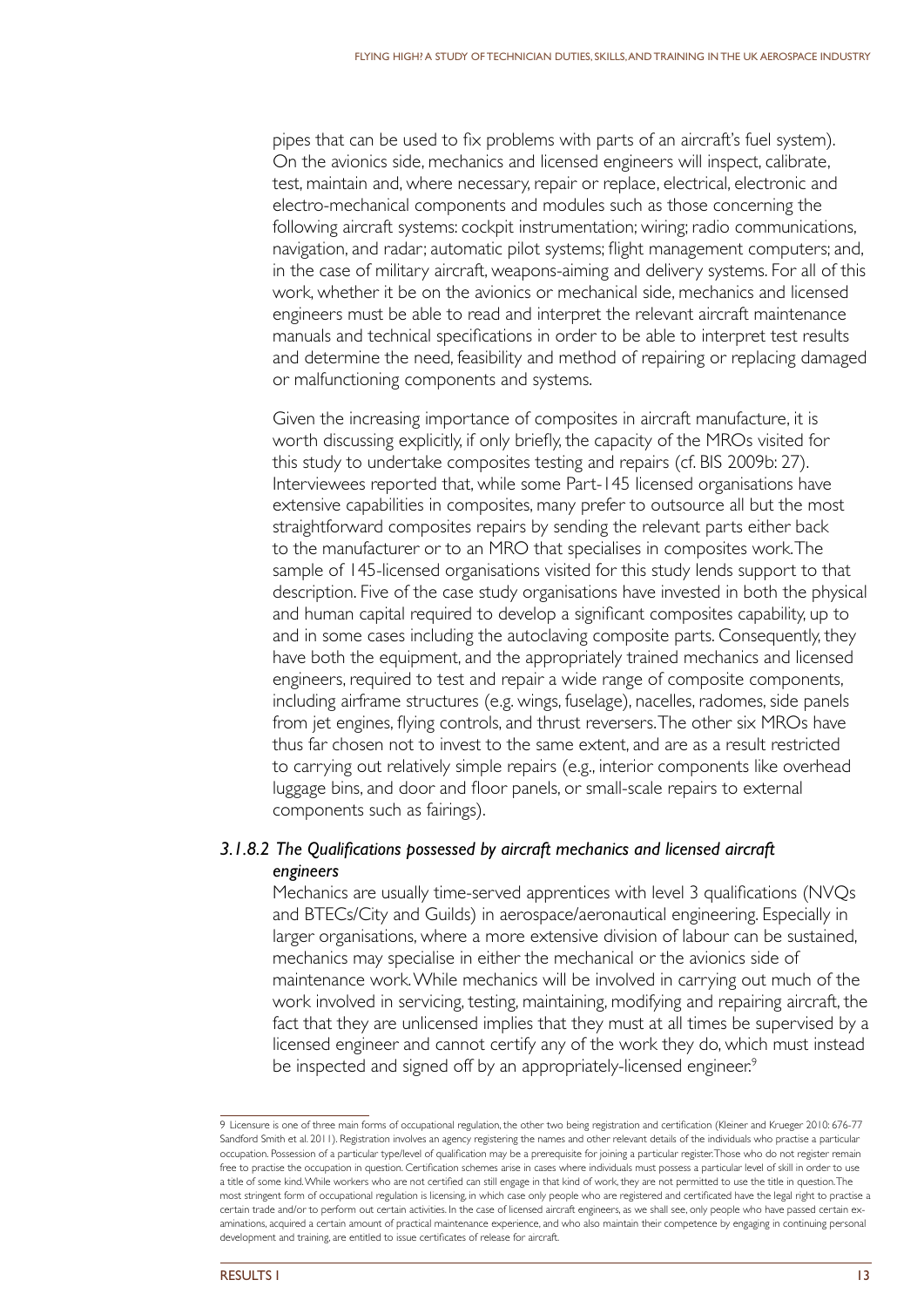Two categories of licensed engineer concern us here. In both cases, the licences are recognised across all European Union states. A category 'A' licence holder is known as a Certifying Mechanic and is permitted 'to issue certificates of release to service following minor scheduled line maintenance and simple defect rectification … that the licence holder has personally performed' (European Commission 2003: 74). Hence, while Category 'A' licensed engineers are allowed to carry out a very broad range of tasks, their certification privileges are relatively limited, so that they will be authorised to certify only some of the work they carry out. Specifically, holders of a category 'A' licence are authorized to certify the satisfactory completion of only certain relatively simple inspections and routine tasks, such as the lubrication of aircraft systems, the replenishment of fluids and gases, repairs to internal (non-pressurised) cabin doors, overhead lockers, seat belts and cabin furnishings, and the replacement of batteries, wheel assemblies and break units (European Commission 2003: 74; CAA 2007: 76). A category 'A' licence does not entitle its bearer to certify more complex tasks. Nor does it permit its holder to certify any work that has been carried out by other people. For that, one needs a category 'B' licence, which is the mainstay qualification for aircraft maintenance engineers.

There are two varieties of category 'B' licence: engineers who hold a B1 licence bear the title of Maintenance Certifying Technician (Mechanical) and – as that name suggests - are authorized to certify work that is carried out on an aircraft's mechanical systems, including the 'aircraft structure, powerplant [including engines], and mechanical and electrical systems'. A B2 licence-holder is referred to as a Maintenance Certifying Technician (Avionic) and is entitled to certify maintenance, repairs and modifications to an aircraft's 'avionic and electrical systems' (European Commission 2003: 74). B1 licence-holders cannot sign for B2 work and vice versa. The 'B'-licensed certifying technicians play a more significant role in the functional testing of systems, in detailed system inspections, and the assessment, diagnosis and rectification of defects, than do the A-licensed certifying mechanics. Holders of a category 'B' licence are also entitled to certify a broader range of (more complex) work than those who hold only a category 'A' licence and, unlike the A-licensed mechanics, are also allowed to certify work that has been undertaken by other people (European Commission 2003: 74; CAA 2007:  $13$ ).<sup>10</sup>

The work of category 'B' licensed aircraft engineers in particular exemplifies the attributes that technicians are expected to possess. Recall that a technician is someone who can apply proven techniques and procedures to the solution of practical problems, often in ways that require considerable ingenuity and creativity. Then consider, in the light of that definition, the following description provided by an interviewee of the kind of work undertaken by a licensed aircraft engineer working on an aircraft, where some corrosion has been discovered in an aircraft structure:

The [B-licensed] engineer will analyse and diagnose the nature of the problem, measuring its extent, understanding the materials in question and the stresses that are imposed on them by the operation of the aircraft. He

<sup>10</sup> There is a third category of licensed engineer, namely those who hold a category 'C' licence. 'C' licence holders have an overview of the work being done on each aircraft, checking that all relevant maintenance and tests have been completed before signing off on all the work and finally releasing the aircraft back into service .Given that the licence in question is primarily concerned with the management of maintenance activities, rather than with those activities themselves, it will not be considered further here. For more details, see European Commission (2003: 74) and CAA (2007: 13, 57-59).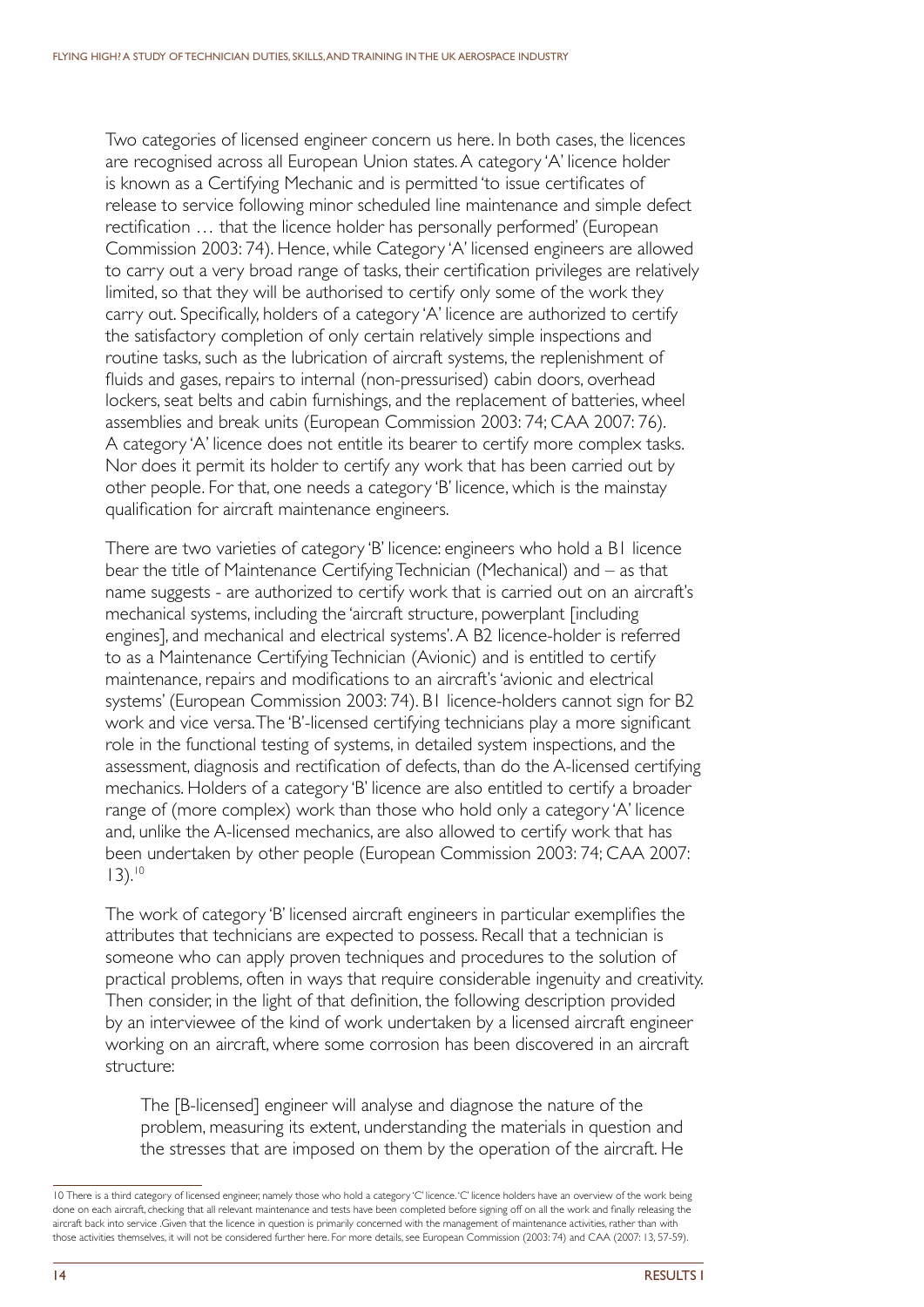will determine from that evidence, along with the information provided in the aircraft manufacturer's manuals, whether the relevant component can be repaired or whether it needs to be replaced entirely, and will then specify the relevant part and/or treatment required, before carrying it out … [In short], he will design the work, working through the problem to find the solution.

These remarks vividly illustrate how the duties of category 'B' licensed aircraft engineers require them to carry out the kind of creative, but disciplined, problemsolving that is the hallmark of good technician-type work.

To summarise, then, in a Part-145 approved maintenance organisation, unlicensed mechanics and category 'A' licensed engineers will do much of the actual work involved in maintaining, overhauling, repairing and modifying aircraft. More difficult work – in particular, the diagnosis of faults and the assessment of defects, along with complex system inspections - tends to be carried out by category 'B' licensed engineers. All the work, whoever carried it out, must be certified by an appropriately-qualified licensed engineer, with certifying mechanics who hold a category 'A' licence being allowed to sign off relatively straightforward tasks that they themselves have carried out, while category 'B' licensed certifying technicians certify more complex tasks, including those carried out by other people.

#### *3.1.8.3 Routes to becoming a licensed aircraft engineer*

The more extensive certifying privileges enjoyed by those engineers who hold a category 'B' licence reflects the fact that achieving a category 'B' license requires more knowledge, and greater experience, than is needed for a category 'A' licence. This brings us to the requirements for becoming a licensed aircraft engineer, which are set out in Part-66 of Appendix III of European Commission Regulation No. 2042/2003. In order to obtain a basic licence, prospective licensed engineers must demonstrate that they have the knowledge and practical skills and experience required competently to maintain, overhaul and repair aircraft. To that end, they must undergo a minimum number of hours of instruction, designed to teach them the practical skills and underpinning knowledge required successfully to discharge the duties associated with their role (800 hours for category 'A' licence, 2400 hours for a category 'B' licence). They must also pass the set of EASA examinations associated with the particular category of licence for which they are applying. The examinations cover subjects such as mathematics, physics, aircraft structures and engines, electrical principles, maintenance practices, materials, and electronic instrument systems, and are mainly assessed via multiple choice questions, save for one examination where an essay format is used to ensure that prospective licensed engineers have an adequate mastery of written English. Finally, in order to obtain a basic licence, candidates must also accumulate a minimum amount of practical maintenance experience on operating aircraft at a Part-147 approved facility, the requisite period being three years in the case of a category 'A' licence and five years for people wishing to obtain a category 'B' licence (European Commission 2003: 74-137; CAA 2007: 13, 41-56, 95-105). In practice, what this all means is that a young person who starts as an apprentice mechanic or fitter can gain his apprenticeship qualifications at level 3 after three years of training and can then – depending on his or her goal – spend the next one or two years passing the relevant EASA exams and accumulating sufficient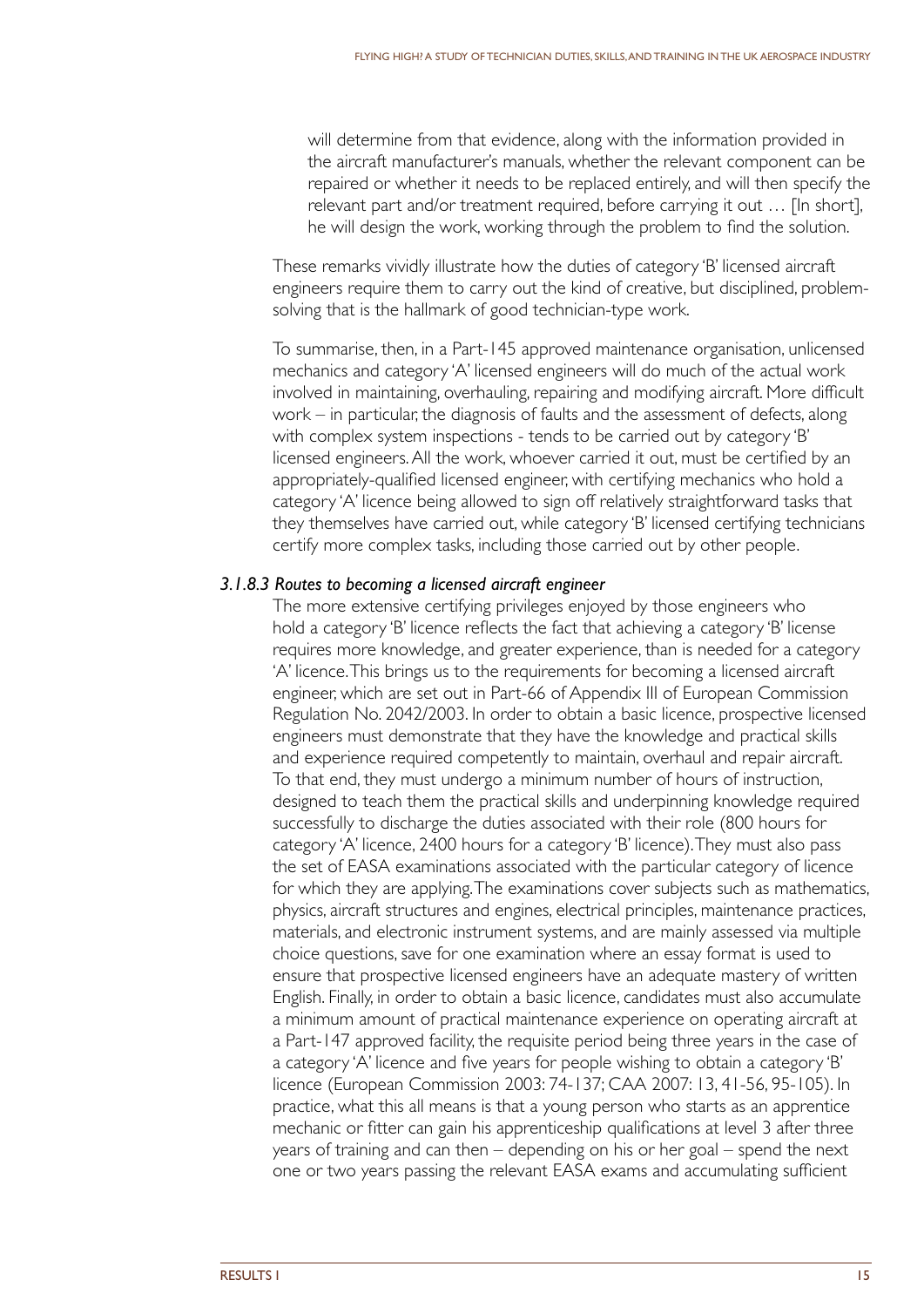experience to gain a category 'A' basic licence (after a total of four years of training) or a category 'B' basic licence (after a total of five years of training).<sup>11</sup>

Finally, before being able to certify work on an aircraft, someone who has acquired a basic licence also has to obtain what is known as a *type licence* (that is, a licence to certify work carried out on a particular type of aircraft). The requisite type-training, as it is known, involves both classroom training and also a requirement for a prescribed period of experience, typically 4-6 months, working on aircraft of the relevant type in a Part-147 approved organisation. Type-training ensures that the licensed engineer is acquainted with the structure and major systems of a particular type of aircraft, along with the associated inspection and maintenance practices, tooling and test equipment (European Commission 2003: 138-43; CAA 2007: 72, 77-81).<sup>12</sup>

While, as noted above, the most common way for young people to become licensed aircraft engineers is via an apprenticeship, there do exist alternative routes, one of which is worth discussing on account of the widespread criticism it received from interviewees. This route involves the young person attending university for two years in order to acquire a Foundation Degree in aerospace engineering, the syllabus for which covers the EASA examinations required for the category B1 licence. The problem, however, is that while the young people who pass such a degree acquire the theoretical knowledge required to become a licensed engineer, they do not acquire sufficient practical maintenance experience required to obtain their licence because, unlike apprentices, they are not accumulating time in the maintenance hangar from the outset of their course. Even if graduates from such courses are able to persuade an MRO to provide them with the opportunity to gain the relevant experience, which is not easy because the MROs typically prefer to restrict opportunities for onthe-job training to their own apprentices, they still face the prospect of an additional 4-5 years of on-the-job training until they have accumulated enough practical experience to apply for their licence. Therefore, while someone taking the apprenticeship route can become a licensed engineer in around 5 years, the university-based, Foundation degree option typically takes a total of 6-7 years. Moreover, even when students taking the Foundation Degree route are provided with opportunities to gain experience at a Part-145 licensed organisation as part of their programme, as was the case with two of the organisations visited here that were involved in 4-year courses in aircraft maintenance that attempted to combine a Foundation Degree with practical training, interviewees reported that the young people had inadequate practical skills at the end of the programme compared to apprentices, so that they were unable to do the jobs expected of them in the hangar. $13$ 

<sup>11</sup> Individuals do not have to apply for a category 'A' licence and can go straight on to apply for a 'B' licence if they wish to do so, though this will still take a minimum of 5 years of training.

<sup>12</sup> In order to hold a licence, a person must be at least 18 years of age, while the minimum age for someone to certify work is 21 (CAA 1007: 12). 13 This point has also been made by ADS, the trade body for the aerospace, defence and security industries, who commented in written evidence presented to the House of Commons that, 'Within the Maintenance, Repair and Overhaul (MRO) sector, there are concerns that young people are being steered into Higher Education and degree courses in aircraft maintenance that do not deliver the required hand skills, but which then make graduates ineligible for apprenticeship funding. The regulations require that Licensed Aircraft Engineers have recent work experience on the particular aircraft for which they are licensed and graduates can find it difficult to acquire this' (ADS 2012: paragraph 5.3). Similar concerns have been expressed by the Royal Aeronautical Society, which in written evidence submitted to the House of Commons reported that airlines 'are particularly concerned about the numbers being steered into Higher Education for degrees in aircraft maintenance which do not provide the appropriate practical hand skills required for aircraft maintenance and make graduates ineligible for apprenticeship funding. Many graduates often struggle to get appropriate work experience for the regulatory requirements' (2012: point 5).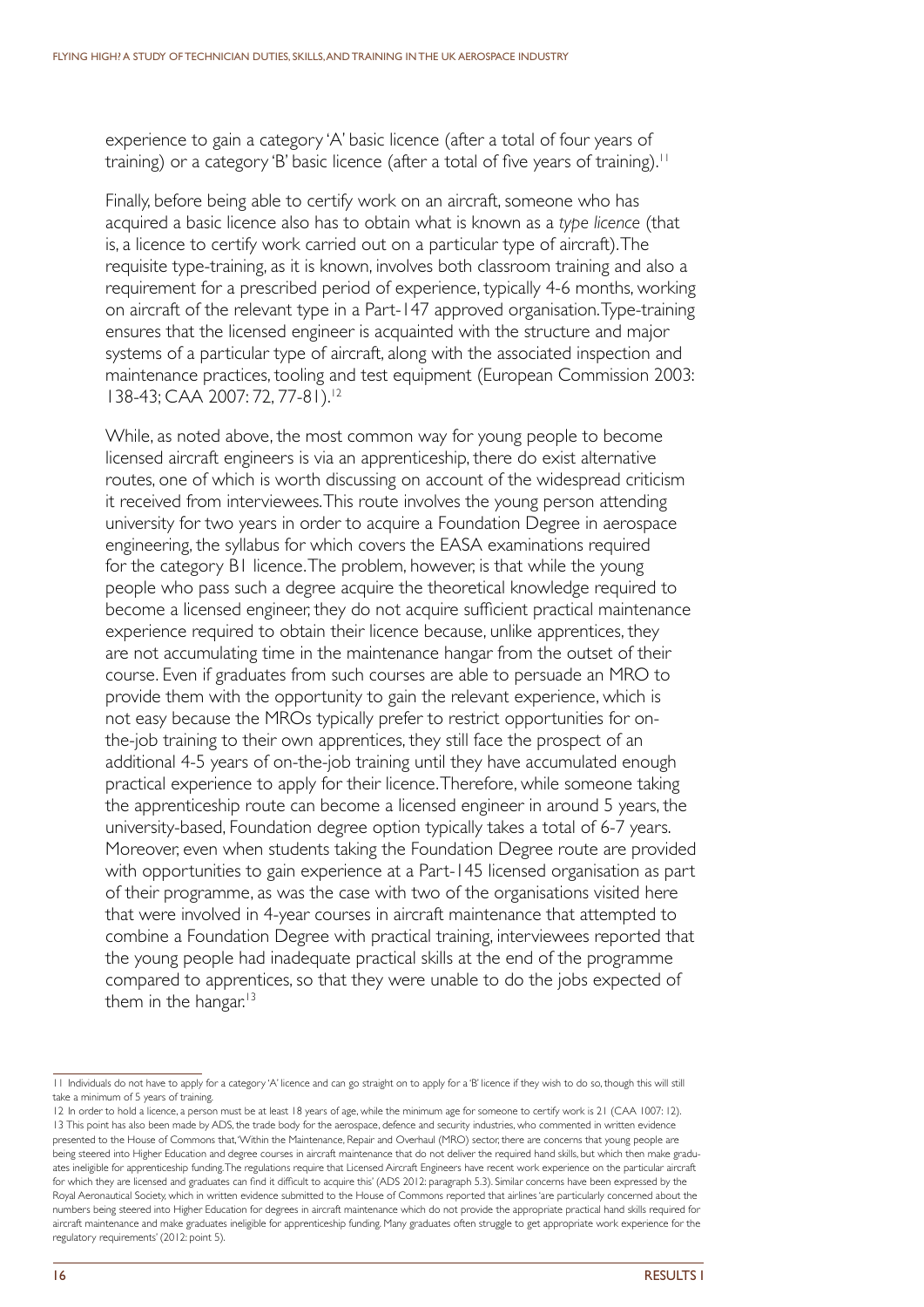#### 3.2. THE SIZE OF THE TECHNICIAN WORKFORCE

Nineteen of the 21 case study organisations provided usable data on the size of their technician workforce (see Table 1).

Consider first the five organisations that are MROs 'pure and simple', in the sense that they neither form part of an airline nor manufacture components for the aerospace industry. These are amongst the smallest of the case study organisations, employing just under 600 people on average. In these cases, the percentage of the total workforce that is comprised of technicians varies from a low of around 30% to a high of about 60%, averaging around 45%. On average, some 40-45% of the technicians are category 'B' licensed engineers, the remainder being unlicensed aircraft fitters. On average, about 75% of the category 'B' licensed engineers hold a category 'B1' (mechanical) licence, with only around 25% holding a B2 (avionics) licence. This reflects the fact that, in the words of one interviewee, more of the avionics equipment on an aircraft is 'plug and play' and will therefore be sent off to the manufacturers to be repaired or replaced rather than being fixed in-house, whereas the mechanical maintenance tends to lend itself more to in-house repair and modification.

Four of the case study MROs form part of airlines. These are the largest organisations in the sample studied here, with an average total workforce of just over 13,000 people. Out of all the MROs in the sample, these four cases employ the largest number of technicians in absolute terms, with one employing over one thousand licensed engineers, but – thanks to the very large number of nonengineering staff that, as airlines, they employ – the technician workforce actually constitutes a rather small percentage of their total workforce, averaging only about 11% across the four cases.

Finally, we look at the MROs that, in addition to maintaining and repairing aircraft, also manufacture components. Data supplied by the two organisations that fall into this category indicate that they are the smallest employers in the study, with an average total workforce of 150 people. On average, about 25% of their workforces were qualified to technician level. The fact that technicians account for a smaller fraction of the workforce in these two organisations, compared to the organisations that are simply MROs, reflects the fact that both of these organisations are involved in the manufacture of composite parts using techniques – such as carbon pre-preg laminating – that require workers to have no more than level 2 skills. Such semi-skilled workers form a large percentage of workforces of the organisations in question. Only 10-15% of the technicians employed in these organisations are category B licensed aircraft engineers, reflecting the fact that MRO-work forms only a relatively small part of their business.

Three organisations in the sample were involved in the maintenance, modification, overhaul and repair of military aircraft. One of these organisations also manufactures some of the components and electronic systems used in those aircraft. A little under half (44%) of the total workforce of the two organisations in this group that provided usable data are technicians. This is very close to the figure for the share of technicians in the total workforce employed by the five specialist MROs discussed above (45%). The similarity is unsurprising, given close resemblance in the work carried out by the two types of organisation.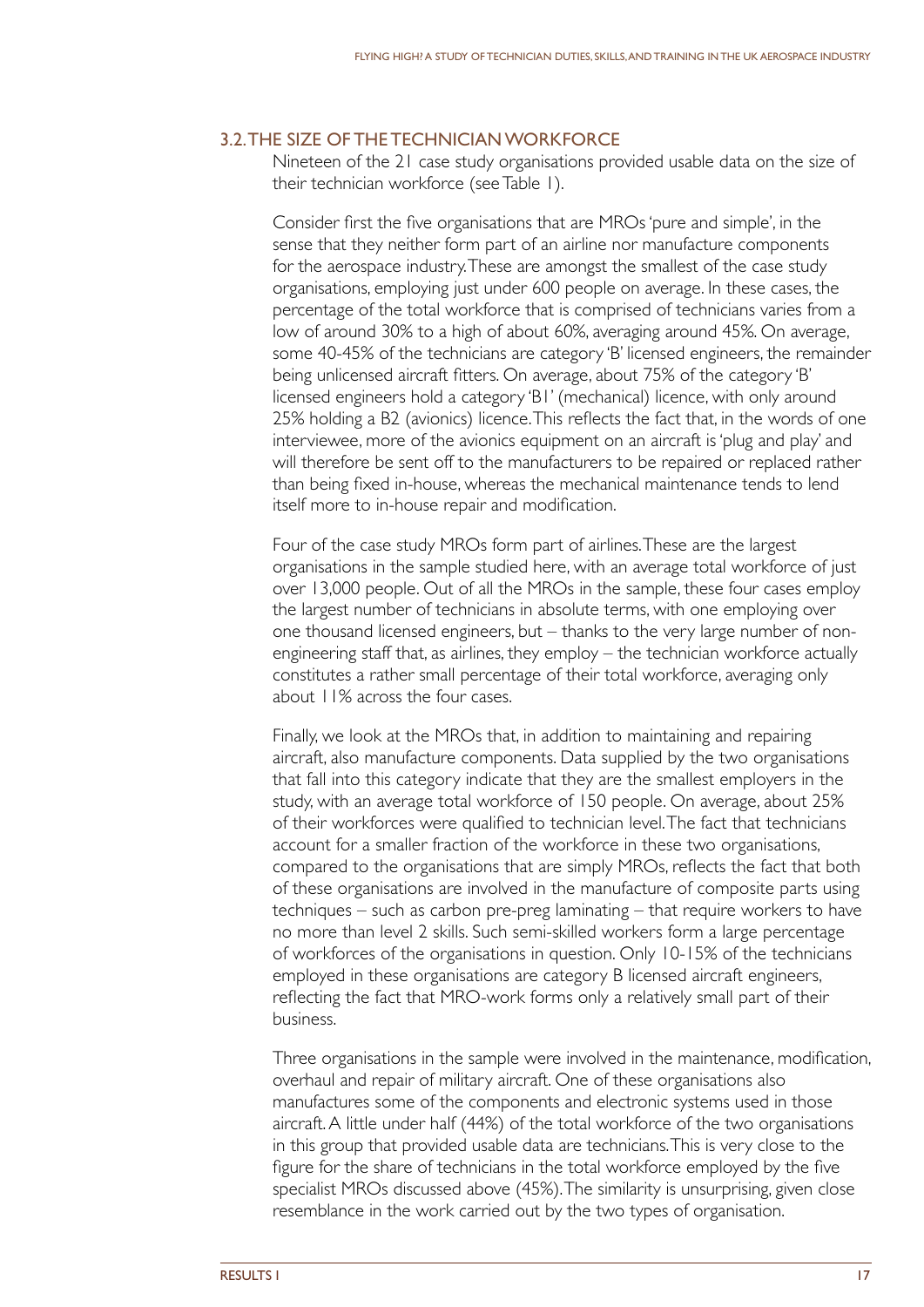In the case of the two organisations that manufacture major civil aircraft structures, both of which employ somewhere in the region of 5000 people, technicians account for a little over half the workforce on average (53%). The same is also true of the five manufacturers of components and sub-systems/ systems for the aerospace industry; on average, around half of the workers in those organisations are technicians (51%), out of an average total workforce of around 4300 people. On average, around two thirds of the technicians employed in these seven manufacturing organisations were qualified to level 3, the remaining third having level 4/5 qualifications.

#### 3.3 QUALIFICATIONS

This section draws out and summarises the findings concerning the qualifications typically possessed by technicians working in the aerospace industry. The evidence presented above indicates that there is a reasonably clear distinction between roles - such as machinists, aircraft fitters, and unlicensed aircraft mechanics – for which a level 3 qualification is the norm, and which therefore fall into the category of 'skilled trades', and roles like production/manufacturing engineer, quality engineer, draughtsman, and licensed aircraft engineer, for which qualifications such as an HNC, HND or Foundation Degree are required, and which therefore fall under the heading of 'Associate Professional/ Technical Occupations'.

Of course, the distinction between the two occupational classifications is not perfect: in some component and sub-systems/systems manufacturers, mechanical and electrical/electronic fitters are typically qualified to level 4 (HNC); NDT technicians are qualified to level 3 in some organisations, and to level 4 in others; and in the case of companies that use automated methods for fabricating composites parts, the qualification level  $-$  and, more specifically, the underpinning knowledge - required of the technicians who operate the (rather novel) automated type-laying or fibre placement machines lies somewhere around level 3-4, while the level of hand skills required of such technicians is typically said to be no more than level 2.14

Overall, though, the evidence indicates that one can answer the question posed by Mason (2012: 4) – about whether the distinction between 'Skilled Trades' and 'Associate Professional/Technical Occupations' remains relevant in industry today - by saying that it does indeed still capture an important distinction between the qualifications and duties associated with the occupants of different sets of roles in the aerospace industry. The continued relevance of the distinction is only reinforced by the fact that many of the organisations visited for this study offer separate training programmes – with different entry requirements, content and exit qualifications – for those apprentices who are destined for 'Skilled Trades' and 'Associate Professional/ Technical Occupation' roles (see Section 4.2.1.1 below).

<sup>14</sup> In the case of composites fabrication, there is also some uncertainty about the status of the workers who use non-automated production methods such as carbon pre-pre laminating to make composite parts. While the occupants of such roles currently tend only to have level 2 skills, some organisations are – as we have seen – considering the possibility of training their laminators to level 3 in order to improve the quality of their work. If that were the case, then the role of carbon pre-preg laminator would count as a 'Skilled Trade' rather than, as it does at present, a semi-skilled occupation.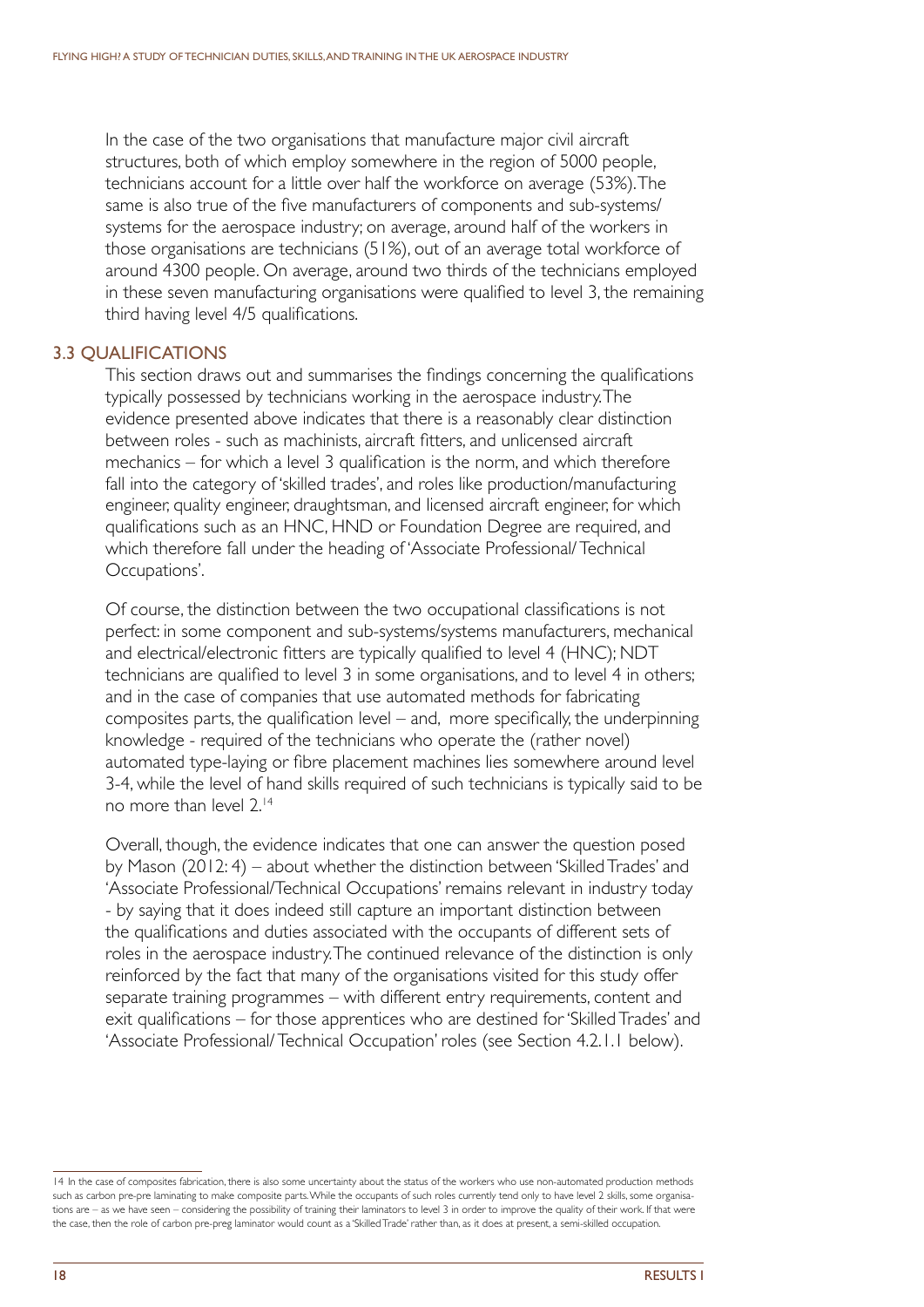#### 3.4 SOURCES OF TECHNICIANS

How did the technicians who currently work for the aerospace companies visited for this project come to work for their current employer and acquire the skills required to carry out their current role? Three alternative possibilities may be distinguished. The first is external recruitment, which involves the employer recruiting the technician 'ready-made' from the external labour market. Second, and in sharp contrast, the employer might obtain its technicians by training them in-house, via its own apprenticeship scheme. An apprenticeship can be defined as a contract between an employer and a (traditionally, young) person that combines a structured programme of on-the-job training and productive work with parttime, formal technical education (Steedman et al. 1998: 11; Ryan et al. 2007: 129). Apprenticeship training, which is usually formally certificated, equips people with intermediate-level skills of the kind required to fill roles that fall under the heading of 'Skilled Trades' or 'Associate Professional and Technical Occupations' in the UK's Standard Occupational Classification system. A third possibility also involves the employer playing a role in training workers, but in a rather different fashion to what is involved in apprenticeship. This third approach, which will be referred to here as 'upgrade training', involves the employer taking people who have already undergone some post-compulsory education and training, and who have worked for some time in a semi-skilled role, often with the employer in question, and then providing them with the additional training required to fill a higher-level role – for example, one that would be classified as a 'skilled trade' - within their organisation. In contrast to apprenticeship training, therefore, upgrade training: is typically offered to adults, who have received some training and possibly obtained a formal qualification in the past; who have acquired considerable work experience, upon which foundation the upgrade training then builds; is usually closely tailored to the requirements of a specific role; is often provided informally, on-the-job; and is equally often uncertificated (Ryan et al. 2007: 130, 137; Lewis et al. 2008: 7).

What balance was struck by the firms visited for this study between these three different ways of obtaining technicians? Of the 11 MROs in the sample, nine were able to provide rough estimates of the origins of their technicians: in three cases, amongst which were numbered three of the four smallest MROs in the sample as measured by total employment, interviewees reported that the vast majority of their technicians were recruited, with fewer than 10% being trained in-house; one larger MRO also relied heavily on recruitment, with 70-80% of its technicians being hired from the external labour market. Matters were somewhat different in the case of five other MROs, however. One estimated that about 40% of its licensed engineers had been trained via its own apprenticeship scheme, while the other four indicated that between a half and two thirds of their technicians were developed internally.

All five of the manufacturers of aircraft components and sub-systems that supplied data suggested that over half of their technicians were home-grown. The need to train workers in-house was felt especially acutely by those organisations that were involved in the manufacture of composite components because, as we shall see in Section 4.1 below, the availability of workers with good skills in composite manufacture is extremely limited. Finally, the two manufacturers of major aircraft structures offered some indication of the source of their current technician workforce. In one case, it was estimated that around 30% of the technicians had been trained in-house, mostly via the company's long-standing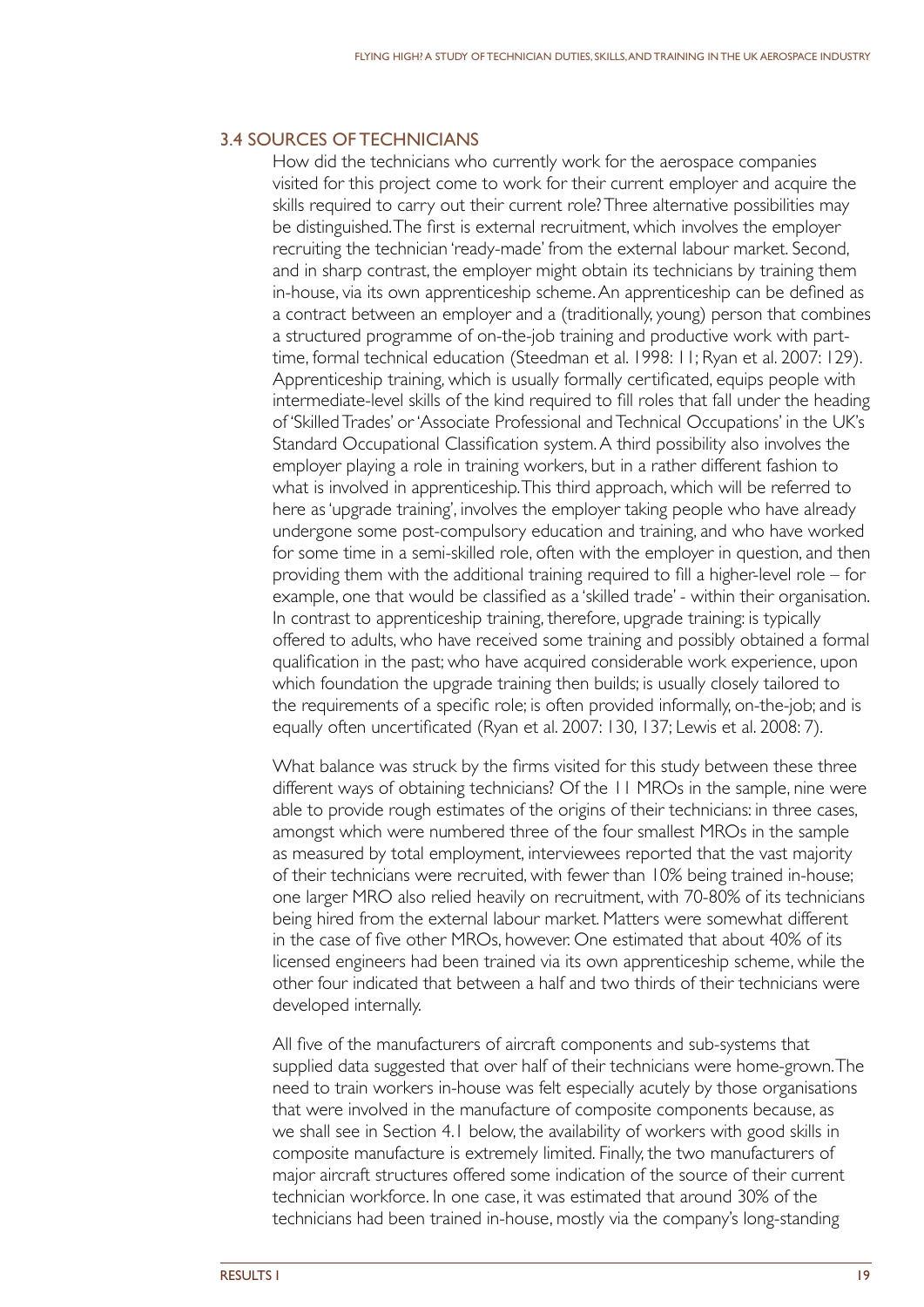apprenticeship scheme but with some contribution being made by the upgrade training of some of the firm's semi-skilled workers. In the second case, the organisation suggested that the majority of its technicians were trained in-house, again either via an apprenticeship scheme or via the upgrade training either of its own semi-skilled workers or of skilled tradesmen from a non-aerospace background.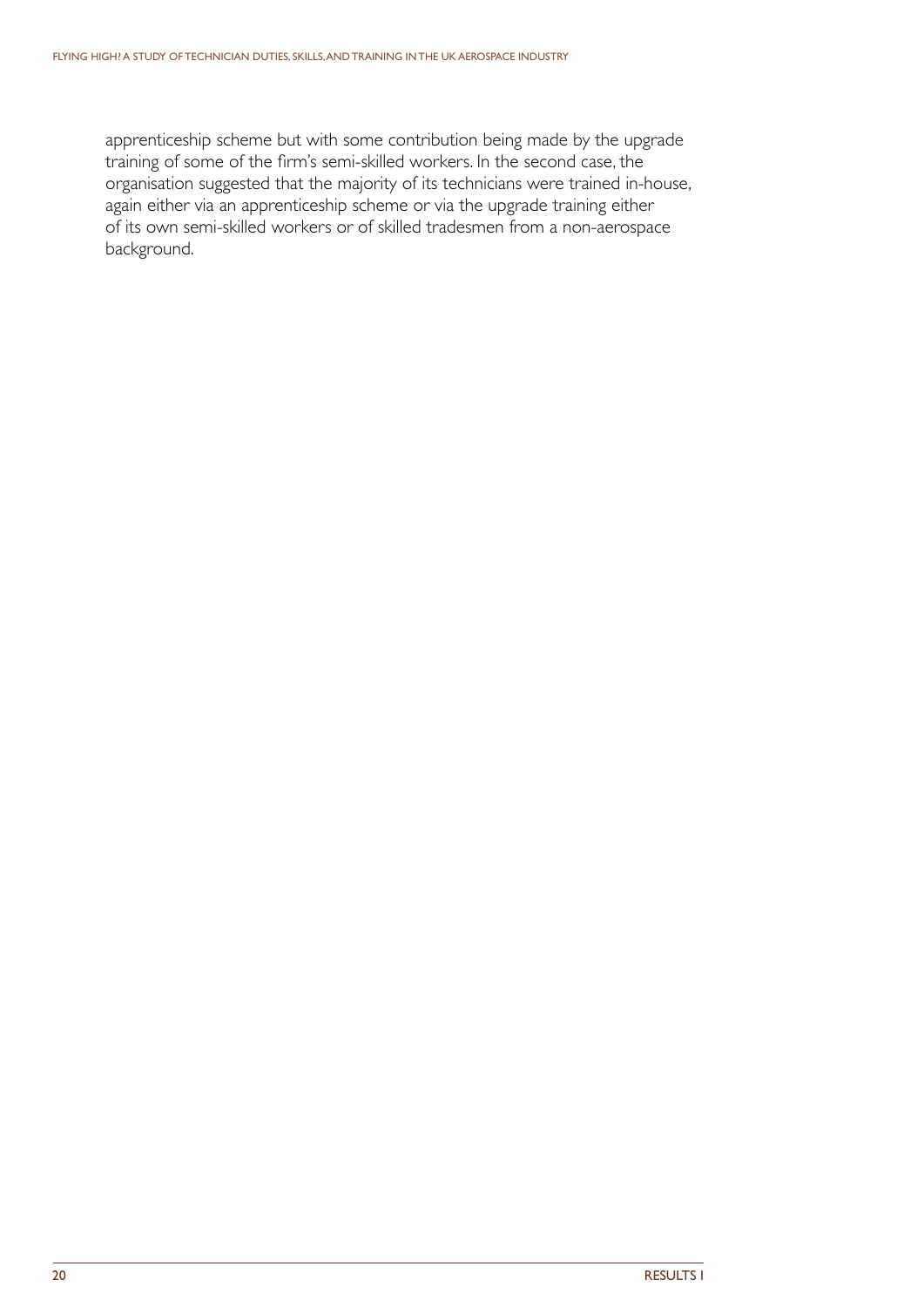#### 4. RESULTS II: THE FUTURE TECHNICIAN WORKFORCE

The previous section of the report focused on various attributes of the current technician workforce in aerospace firms, including: the kinds of duties carried out by technicians; their qualifications; and the routes by which the case study organisations acquired the technicians they employ at present. In this section, we shift our attention towards the future in order to examine how the organisations in question propose to satisfy their future need for technicians. In other words, in what follows we shall investigate the workforce planning strategies currently being used by the aerospace companies in the UK.

This is an interesting and important issue, for a number of reasons. First, as we shall elaborate below, the increasing difficulty of recruiting experienced technicians, coupled with employers' desire to deal with the problems posed by an ageing technician workforce, is leading them to place considerable emphasis in their workforce planning on apprenticeship training. In particular, as we shall see, five employers that had discontinued their apprenticeship schemes in the 1990s or early 2000s have restarted them within the past five years in order to deal with the problems posed by an ageing technician workforce and the increasing difficulty of recruiting experienced technicians. Second, as will also become apparent, some non-MROs employers in particular are changing their approach to filling associate professional/technical occupations; their frustration with graduates' lack of practical skills, combined with their appreciation of the skills and loyalty of vocationally educated workers, is encouraging them to rely less on hiring recent university graduates to fill such roles and to turn instead to training people in-house using Higher Apprenticeships. The aerospace manufacturers' growing appreciation of the advantages, in terms of practical experience and skills, is of course reminiscent of the belief, widely shared amongst MROs, that the vocational route provides a more appropriate means of training licensed aircraft engineers than do more university-based approaches (see Section 3.1.8 above).

#### 4.1 RECRUITMENT

We explore now the ease with which organisations can hire technicians of the kind they need ready-made from the external labour market. In the case of the MROs, seven of the 10 organisations that expressed a view on the matter stated that they have difficulties recruiting licensed engineers, especially those with particular combinations of type licences. Only two MROs, both of which formed part of well-known airlines, found it relatively straightforward to hire workers of this kind.

The MROs' experience was more mixed when it came to recruiting trained, but unlicensed, aircraft fitters/mechanics, with an even split between organisations that had problems recruiting people who could slot straight into such roles and ones that found it relatively straightforward. Two of the organisations involved in the maintenance and modification of military aircraft said that they found it hard to recruit experienced technicians. Overall, then, the state of play when it comes to organisations involved in the maintenance, repair, modification and overhaul of civil and military aircraft is one where the vast majority of organisations find it hard to recruit licensed engineers, and a slim majority also have difficulties in recruiting experienced unlicensed aircraft mechanics.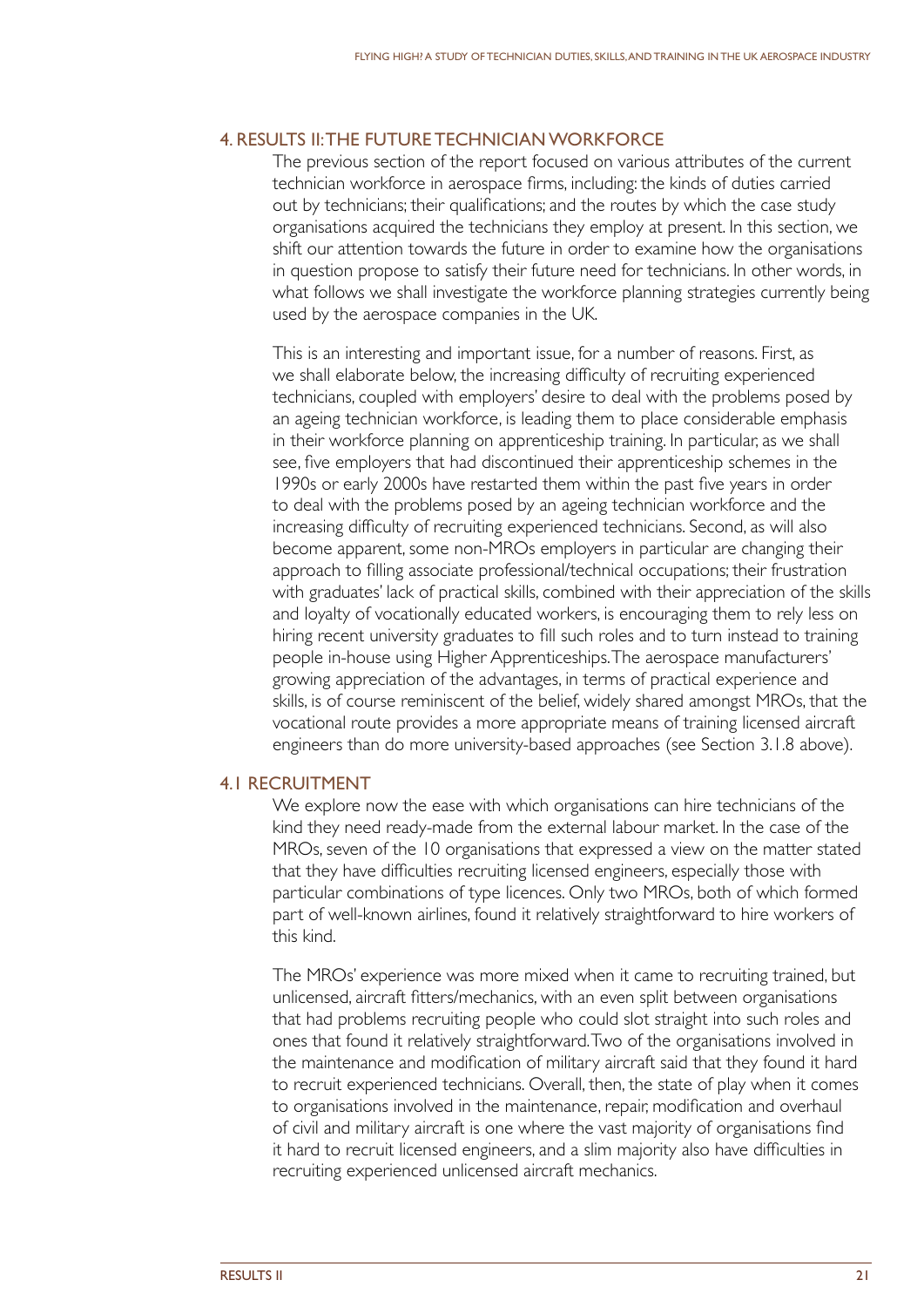Both of the manufacturers of major aircraft structures found it straightforward to hire experienced people, who were attracted by the relatively high pay and good career prospects offered by these large organisations. One did, however, express some concern at the possibility of recruitment becoming increasingly difficult in cyclical upswings in the aerospace industry. The picture was somewhat different in the case of the eight case study organisations that were involved in the manufacture of aircraft components and sub-systems/ systems (two of whom, as noted earlier, are also MROs, and one of which also maintains military aircraft). The prevailing opinion, expressed by representatives of six of the eight case study organisations that fall into this category, is that the external recruitment of skilled workers is hard and getting harder. As one interviewee put it, 'It's very difficult to get the right skills as they're just not out there.' Two of the larger organisations also pointed out that, even though they might be able to entice experienced workers away from other firms in their local area, doing so would be counter-productive because that would involve them damaging firms in their own supply chain. Hence, as one interviewee put it, 'The experienced hire approach is something we have to change'.15

Some of the most acute difficulties have been experienced by manufacturers that have sought to recruit staff skilled in composite manufacturing. Of the five employers visited who were involved in the manufacture of composite components or sub-systems/systems, four have found it well-nigh impossible to hire anything like enough people – either as permanent employees or contractors - who are skilled at working with composite materials, whether they be (semi-skilled) laminators or technicians. The problem manifests itself in two ways: firstly, in a shortage of applicants; second, in the poor quality of the limited number of people who do apply, in the sense that all too many applicants have a distinctly limited awareness of good practice when it comes to dealing with composite materials. As one interviewee put it, commenting on his organisation's efforts to recruit people who are skilled at working with composites, 'It's been a nightmare.<sup>'16</sup> Faced with such difficulties, employers have invariably turned to various forms of in-house training in order to acquire the skills in composites manufacturing they need, including – but not restricted to – apprenticeships. And it is to the topic of apprentice training that we now turn our attention.

#### 4.2 APPRENTICESHIP

#### 4.2.1 Definition and involvement

Apprenticeship training may be defined as a programme of learning, usually for young people, that couples on-the-job training and experience at a workplace with part-time, formal technical education, and which leads to an externally recognised vocational qualification (Steedman et al., 1998: 11; Ryan et al. 2007: 129). All but one of the 21 case study organisations offer apprenticeships (the sole exception being a small MRO/component manufacturer). Seven also offer Higher Apprenticeships, with two more considering doing so. And of the 11 MROs, six are Part-147 licensed organisations that train category 'B' licensed aircraft engineers.

<sup>15</sup> For similar findings about the difficulty of hiring experienced engineering technicians in other sectors, see Lewis and Gospel (2011: 32) and Lewis (2012a: 25-26). On the pressing need for additional technician skills more generally, in sectors other than aerospace, see UKCES (2010a: 6, 30-34, 2010b: 182) and The Economist (2012: 34).

<sup>16</sup> Similar findings are reported in UKTI (2010: 25), Aerospace Growth Partnership (2012: 18, 20) and in SEMTA and NSAPI (2011: 3). Also see The Economist (2012: 34). For an attempt to help overcome such skill shortages by helping skilled workers who have been made redundant from the armed services and the defence industry to contact employers within advanced manufacturing who need the skills they possess, see Aerospace Growth Partnership (2012: 23-24).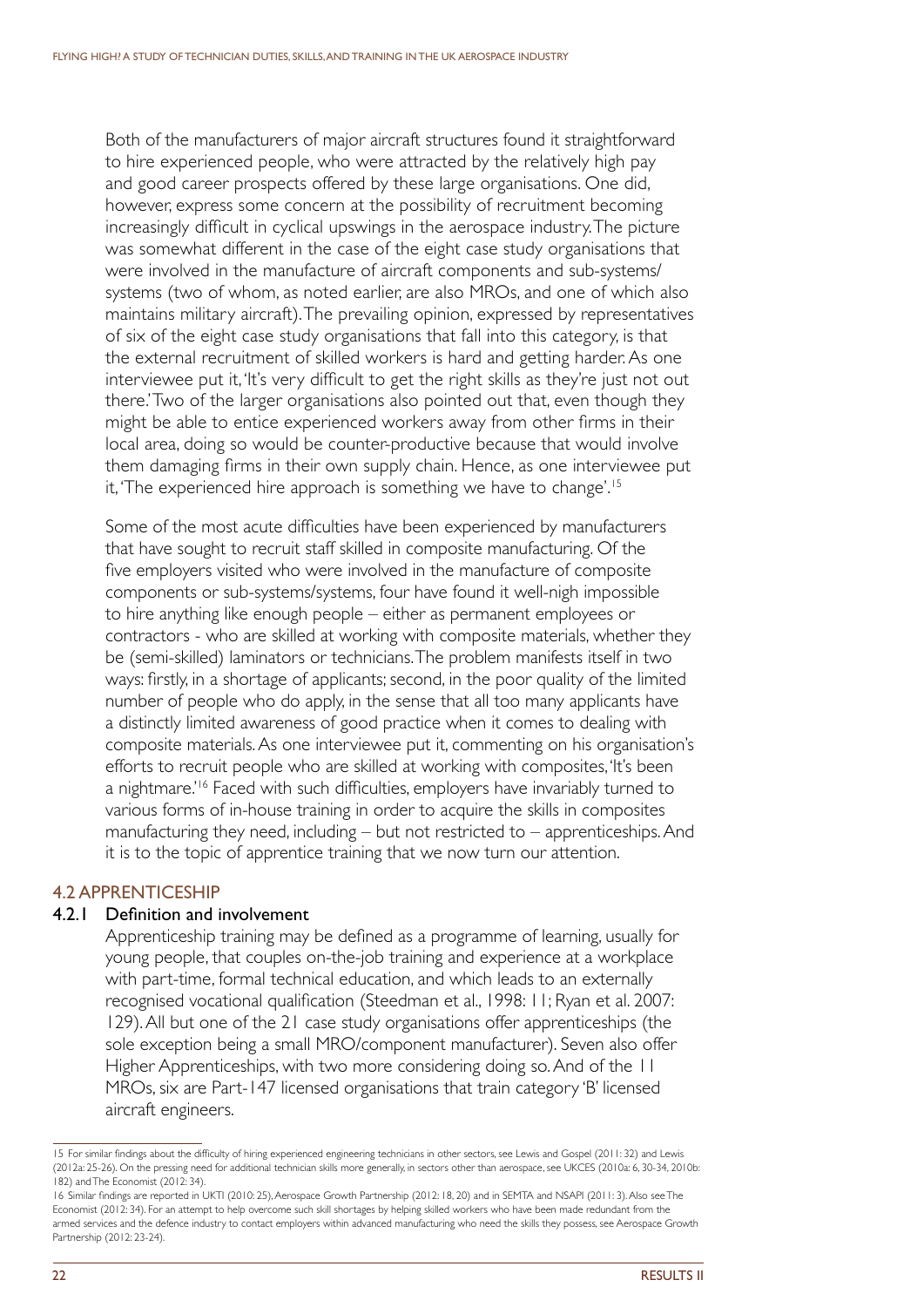For the purposes of describing their approach to apprentice training, the case study organisations are divided into three groups, each containing firms that have gone about training apprentices in a broadly similar way (see Table 3).

| Type of organisation                           | Total         | Number of                | Average         | Average                |
|------------------------------------------------|---------------|--------------------------|-----------------|------------------------|
|                                                | number of     | organisations that train | intake of       | apprenticeship         |
|                                                | organisations | (i) apprentices and      | apprentices     | intensity <sup>a</sup> |
|                                                |               | (ii) licensed aircraft   |                 |                        |
|                                                |               | engineers                |                 |                        |
| Manufacturers of civil aircraft                |               | (i)9                     | 50 craft,       | 8% craft,              |
| structures, parts and sub-systems <sup>b</sup> | 10            | $(ii)$ <sup>O</sup>      | 30 technical    | 10% technical          |
| Maintain, repair, and modify                   |               | (i)2                     |                 |                        |
| military aircraft <sup>c</sup>                 |               | $(ii)$ <sup>O</sup>      | 13 <sup>c</sup> | 15%                    |
|                                                | 9             | (i)9                     | 19              | 8%                     |
| MRO <sub>sd</sub>                              |               | (ii)7                    |                 |                        |
|                                                |               |                          |                 |                        |

#### Table 3: Approaches to Apprenticeship Training: A Summary

a: Apprenticeship intensity is defined as the total number of apprentices in training for a particular kind of role (either skilled trades or associate professional/technical) divided by of the total number of workers currently employed in such roles in the organisation.

b: Includes two organisations that both manufacture components and act as MROs, but which either do not take apprentices at all or do so only for occupations associated with component manufacture.

c: Averages based on data from two military-related aerospace companies only, with one firm – that manufactures components as well as maintains military aircraft – excluded. d: Excludes two MROs that also manufacture components, one of which takes no apprentices, the second of which takes apprentices only for its component-manufacturing activities, not for its MRO-related work.

#### *4.2.1.1 Apprentice training in aerospace manufacturing*

Consider first the 10 firms in the sample that are involved in aerospace manufacturing, a group that includes the two firms that build major aircraft structures, five specialist component and sub-system/system manufacturers, two firms that combine component manufacture with MRO work, and one that manufactures components and sub-systems as well as maintaining military aircraft. All but one of these organisations takes apprentices. (The one that does not offer apprenticeships is a relatively small MRO/component-maker that, by its own admission, has little history of training.) The organisations in this group with the four largest training programmes, the smallest of which has an annual intake of 40 apprentices, hold the SFA funding contract and so take responsibility for organising the apprentices' training themselves, rather than delegating it to a third party such as a private training provider. In the remaining five cases, the SFA contract is held by a specialist private training provider or FE college, which helps the employer to organise the training programme. The number of well-qualified applicants comfortably outstrips the number of places on offer in all cases, with some firms mentioning ratios of applicants to places of over 20 to 1. Completion rates are over 90% in every case.

All but one of the nine manufacturing organisations that take apprentices differentiate explicitly between those apprentices who are destined for skilled trades roles and those who will occupy associate professional/technical occupations upon completing their training, offering separate training programmes with different entry requirements for the two groups of trainees.<sup>17</sup> 'Craft' apprentices', as those apprentices who are in training for skilled trades roles are often known, usually aim to achieve a qualification at level 3. In keeping

<sup>17</sup> The one exception is a components/sub-system/system manufacturer, all of whose apprentices take HNCs (level 4) in mechanical or electrical/electronic engineering.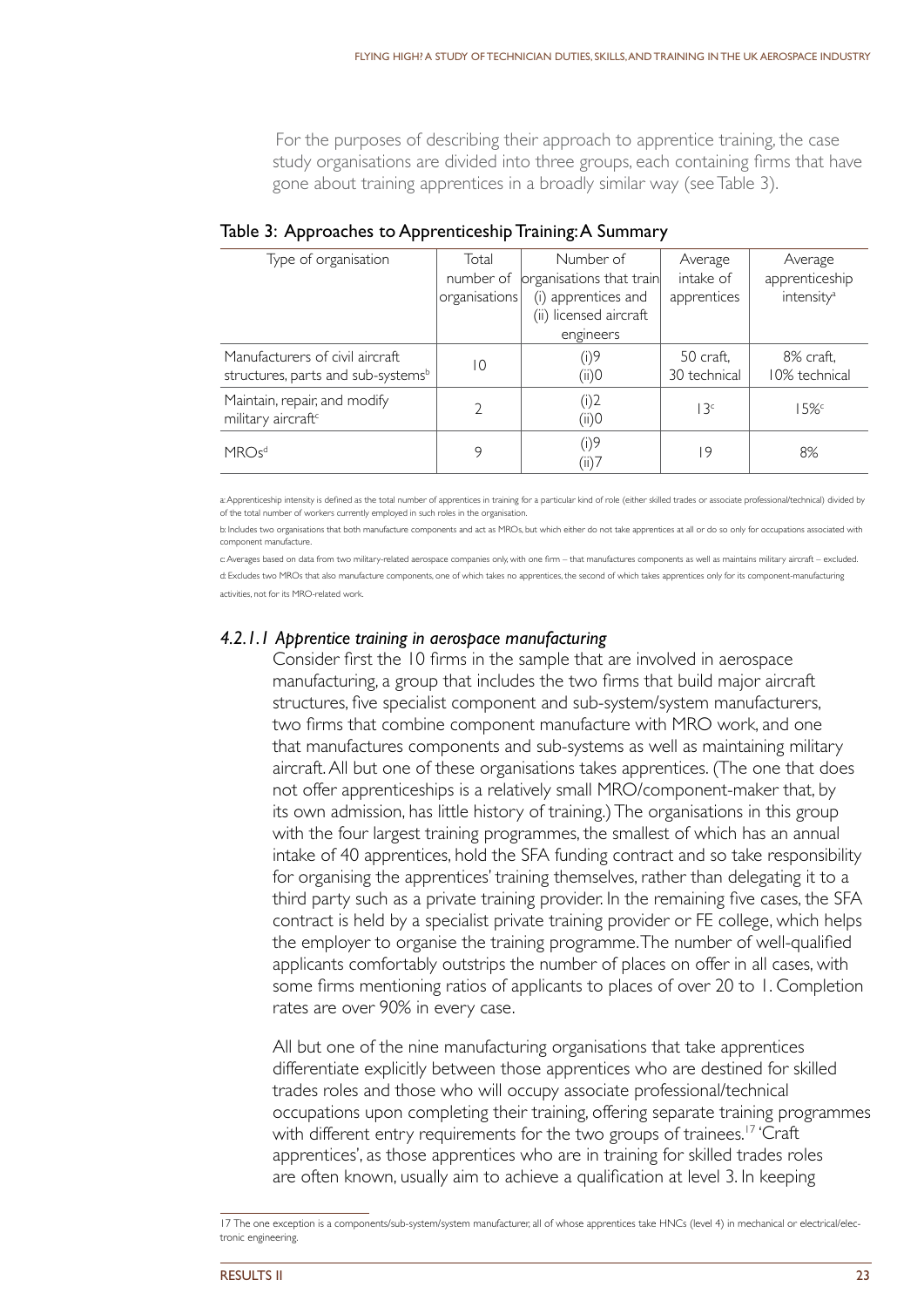with the role descriptions provided in Section 4.2 above, the qualifications tend to be NVQs and BTEC or City and Guilds level 3 awards in subjects such as aeronautical engineering (for aircraft fitters), mechanical engineering (for machinists), electrical/electronic or mechanical engineering for those fitters who make mechanical and/or electronic/electronics components or sub-systems/ systems, and manufacturing engineering (for composites team leaders).<sup>18</sup> The most common entry requirement is four GCSEs (including maths, English and a science) at grade C, though minimum admissions standards do vary from four GCSEs (including maths, English and a science) at grade D or above to five GCSEs (including maths English and a Science) at grade B or higher.

The average intake of craft apprentices in the eight organisations in this group who take them is around 50 per annum. Comparisons of apprenticeship activity between different employers and at different times are potentially clouded by differences in skilled employment, with larger employers taking on more apprentices simply because they have to sustain a larger technician workforce. An allowance can be made for this by calculating the apprenticeship intensity, that is the total number of apprentices in training for skilled trades roles as a percentage of the total stock of workers currently employed in such roles in the organisation. This averages around 8% in this group of organisations.

Distinct training programmes for 'Technical apprentices' – as those young people who are being trained for associate professional/technical occupations are often known – are offered by all nine of the manufacturers that take apprentices.<sup>19,20</sup> The goal of the young people taking technical apprenticeships is to achieve qualifications at level 4 (e.g. HNC) or level 5 (Foundation Degree, often as part of a Higher Apprenticeship) in subjects such as aerospace/aeronautical engineering, manufacturing engineering, mechanical engineering, or electrical/ electronics engineering, with a view to filling roles such as draughtsman, junior design engineer, manufacturing engineer, production engineering, and quality engineer. Unsurprisingly, entry requirements for such training programmes tend to be somewhat higher than for the corresponding craft apprenticeships, ranging from four GCSEs at grades A-C (including maths, English and a science) to A-levels in maths and physics for those young people taking Higher Apprenticeship programmes that in some cases are intended to lead ultimately to a full honours degree.<sup>21</sup> The average intake into these schemes is around 30 across the nine organisations in question, though that figure is skewed upwards considerably by the very large intakes of technician apprentices taken by two big organisations, without whom the average intake would be about 10 per year. The

<sup>18</sup> The apprenticeships taken by aircraft fitters and machinists in firms that work with composites materials now usually include modules on working with composites engineering. In a similar vein, the manufacturing engineering apprenticeships taken by trainees destined for the role of composites team-leader in firms that fabricate composite parts and structures now include specialist modules in pre-preg laminating, and in the finishing, bonding, repair, and testing of composites parts. More established technicians will normally receive instruction in working with composite materials via informal, uncertficated in-house training schemes.

<sup>19</sup> The division between the craft and technical streams is not, of course, hermetically sealed. Many firms also allow talented and able people who have performed well in their craft apprenticeship programmes to progress down the technical route by taking HNCs and Foundation Degrees.

<sup>20</sup> It is also worth remarking at this juncture that, as noted in Sections 3.1.3 and 3.4 above, the manufacturers who fabricate aerospace components and structures using carbon pre-preg and resin infusion techniques tend to train the majority of their rank-and-file laminators in-house. In seeking to acquire laminators, such firms typically hire unskilled workers, selected primarily for their manual dexterity and attention to detail, and put them on internal training programmes that, in addition to instructing them in best-practice techniques for laminating, also drive home the significant - and potentially extremely expensive - consequences of failing to follow the correct procedures for dealing with composite materials. Trainees emerge from these programmes with uncertificated level 2 skills. (Pre-preg laminators are, as noted in Section 3.1.3 above, usually semi-skilled workers). Training programmes of this kind are discussed in more detail in Lewis (2012b). The fact that the programmes in question take workers only to level 2 (whereas genuine apprentices aim at intermediate – that is, level 3-4 – skills), along with the fact that the training takes place almost entirely on-the-job (with trainees receiving none of the formal, off-the-job technical education that is arguably central to apprenticeship training), implies that they do not count as apprenticeships as that term is used here (cf. Ryan et al. 2006: 362-64; Hogarth et al. 2012: 4, 11; also see Section 3.4 and n. 18 above).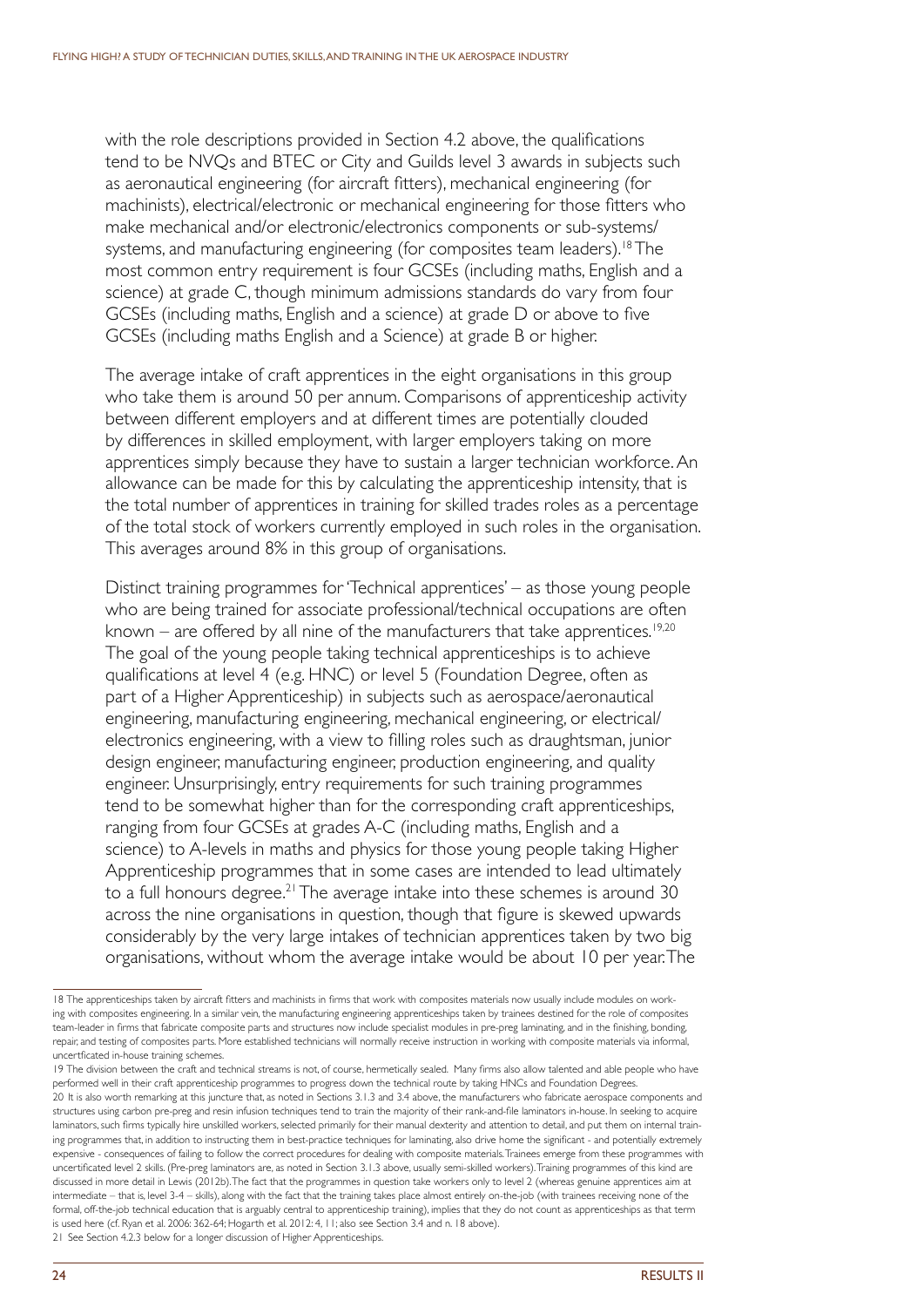apprenticeship intensity – that is, the total number of apprentices in training for associate professional/technical occupations as a percentage of the total stock of workers currently employed in such roles in the organisation – averages around 10% in these organisations.

# *4.2.1.2 Apprentice training for the maintenance, modification, and repair of military*  aircraft

Three organisations are involved in the maintenance, modification, and repair of military aircraft. Two do this as their sole line of business. The third, as mentioned above, also makes components and sub-systems/systems for aircraft. All three organisations hold the SFA contract for their apprenticeship scheme and train young people to become (unlicensed) aircraft mechanics.<sup>22</sup> In each case, the trainees take BTEC or City and Guilds qualifications at level 3 in aeronautical engineering. Neither of the specialist maintenance organisations offers separate craft and technician apprentices schemes, though one is considering beginning to take Higher Apprentices as a means of training people for first-line managerial roles whilst still ensuring that they have a good grounding in practical work. The two specialist organisations take an average of 13 apprentices each year, giving an average apprenticeship intensity of 15%.

All three organisations require apprentice aircraft mechanics to have at least four to five GCSEs at grades C or above, including English, maths and a science. One organisation is thinking of increasing its requirement in GCSE mathematics to a grade B, on the grounds that where apprentices struggle to complete their training programme, it is the mathematical component of the off-the-job element of the apprenticeship that is the stumbling block. Completion rates are 90% or higher in all three cases.

#### *4.2.1.3 Apprenticeship training in MROs*

Of the 11 MROs amongst the case studies, one does not take apprentices at all, while another only takes apprentices for the component-making part of its business, not the MRO side.<sup>23</sup> Of the remaining nine MROs, seven Part-147 licensed organisations that train category 'B' licensed aircraft engineers, while the other two trains apprentices but without taking them to licensed status.

The most common way of organising the apprenticeship training, adopted by six of the seven Part-147 organisations and also by the two MROs that take apprentices but do not train licensed aircraft engineers, involves the apprentices spending much of their first year on block release, either at a local college or sometimes in the MROs' own training workshops, taking an NVQ2 in performing engineering operations in order to develop their basic hand skills and awareness of health and safety, and starting a level 3 qualification, mostly commonly a City and Guilds but sometimes a BTEC certificate, in aeronautical engineering or

<sup>22</sup> Since these organisations deal with military aircraft, they are not subject to the same EASA regulations as the organisations that maintain, repair and overhaul civil aircraft, being regulated instead under the Ministry of Defence's Maintenance Approved Organisation Scheme (MAOS). It is noteworthy for our present purposes that they do not require EASA-licensed aircraft engineers to issue certificates of release for aircraft. For more on this, see <http://www.mod.uk/DefenceInternet/AboutDefence/WhatWeDo/AirSafetyandAviation/MAA/MaosFrequentlyAskedQuestions.htm>. 23 The one organisation that does not take apprentices does send some of its workers for off-the-job training in laminating, at a local college of further education. However, the training in question is limited to instruction in the practical side of the job, as assessed via an NVQ. Given the importance to apprenticeships of formal technical education designed to impart the relevant underpinning knowledge, the trainees in question are not classified as apprentices for the purposes of this study (see Section 4.2.1.1 above).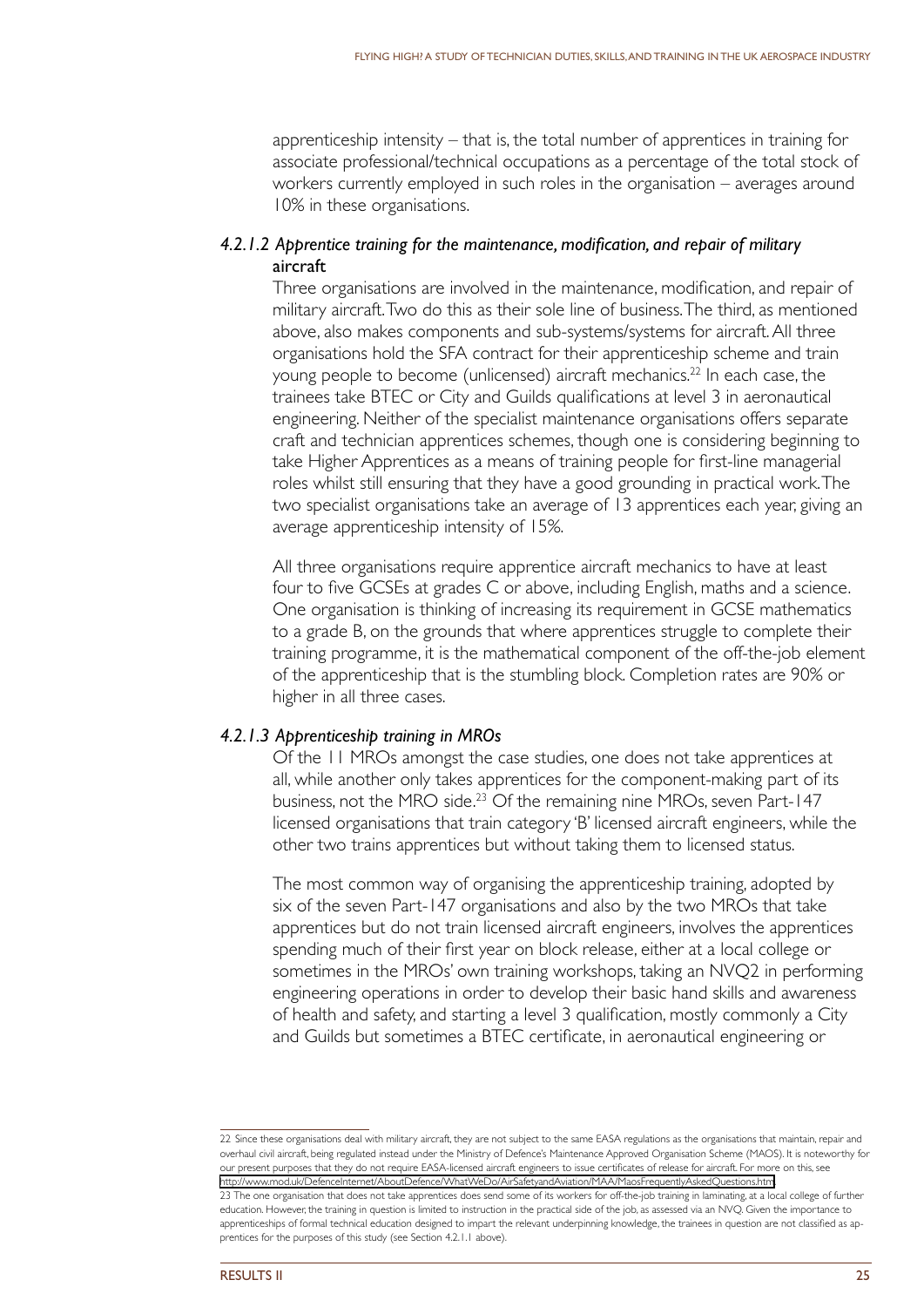aerospace engineering and maintenance.<sup>24</sup> On the job training in the workplace will commence in the second year of the apprenticeship, with the off-the-job training for the City and Guilds or BTEC award continuing via day release, so that the apprenticeship framework will be completed by the end of year 3 of the programme. Those young people who complete this 3-year portion of the training are ready to work as unlicensed aircraft mechanics. In the case of the 7 Part-147 licensed organisations that train licensed engineers, young people who wish to achieve licensed engineer status will spend a fourth year, if they aspire to a category 'A' licence, and a fifth year, if they wish to acquire a category 'B' licence, taking the relevant EASA examinations and acquiring the requisite practical experience. All being well, they should then – after a total of five years training - be able to qualify as category 'B' licensed engineers, after which – as noted in Section 3.1.8.3 above - they will need to spend an additional four to six months working on a particular type of aircraft in order to gain the type licence that enables them to issue certificates of release.

The seventh MRO that trains licensed aircraft engineers takes a rather different approach, aiming to take people up to category 'B' licensed engineer status via a four year programme that involves them doing a Foundation Degree rather than a conventional apprenticeship. Students on this programme – and they are students, not employees – spend their first year on bock release at a local college, doing an NVQ2 in performing engineering operation and a BTEC level 3 in aerospace engineering. Years two to four see them take the EASA examinations alongside a Foundation Degree in aerospace engineering. Most of the on-the-job training takes place in year four of the programme. However, whilst in theory the young people should be ready to apply for their category 'B' licence after completing their fourth year, early reports indicate that in practice, as it is currently structured, the programme does not equip students with the relevant practical skills to work effectively in the hangar, necessitating an additional period of practical training. This is in line with the point, made by many interviewees and reported in Section 3.1.8 above, that the case of the licensed engineer appears to be one where there are considerable advantages, especially in terms of the acquisition of practical skills and experience, to be had in following a work-based approach to learning rather a programme more closely aligned with university study.

Only the two MROs associated with airlines hold the SFA contract to train apprentices. The remaining seven devolve formal responsibility for organising the training to a private training provider. The average annual intake across all these organisations is around 19 apprentices per annum, a figure that falls to an average intake of around 10 apprentices if one very large airline-based MRO, which currently takes upwards of 100 apprentices each year, is excluded from the calculations. Apprenticeship intensity is a little over 8%. Apprentices are normally required to have four to five GCSEs at grades A-C, including English, maths and – usually – a science. Interviewees from several MROs emphasised that, in addition to academic requirements, they also paid considerable attention to applicants' practical skills, as evidenced not only by the applicants' performance in

<sup>24</sup> Those MROs that have decided to develop a capacity to repair and modify composite materials are investing in purpose-built composites training facilities and incorporating modules on composite materials into their apprenticeship training programmes. Moreover, even in the case of MROs that prefer to outsource the repair of composite parts by sending them either to a specialist MRO or back to the manufacturer, it is important that staff at all levels are aware of the basic properties of composite materials and of the kind of behaviour that is required in dealing with them. So, to take a commonly-mentioned example, it is important in the case of airline-based MROs that all staff, ranging from licensed engineers and mechanics to baggage-handlers, know that if something is dropped onto or driven into a composite part, then although that part might look undamaged, its structural integrity may have been compromised, so that it is necessary to call an expert to have it tested.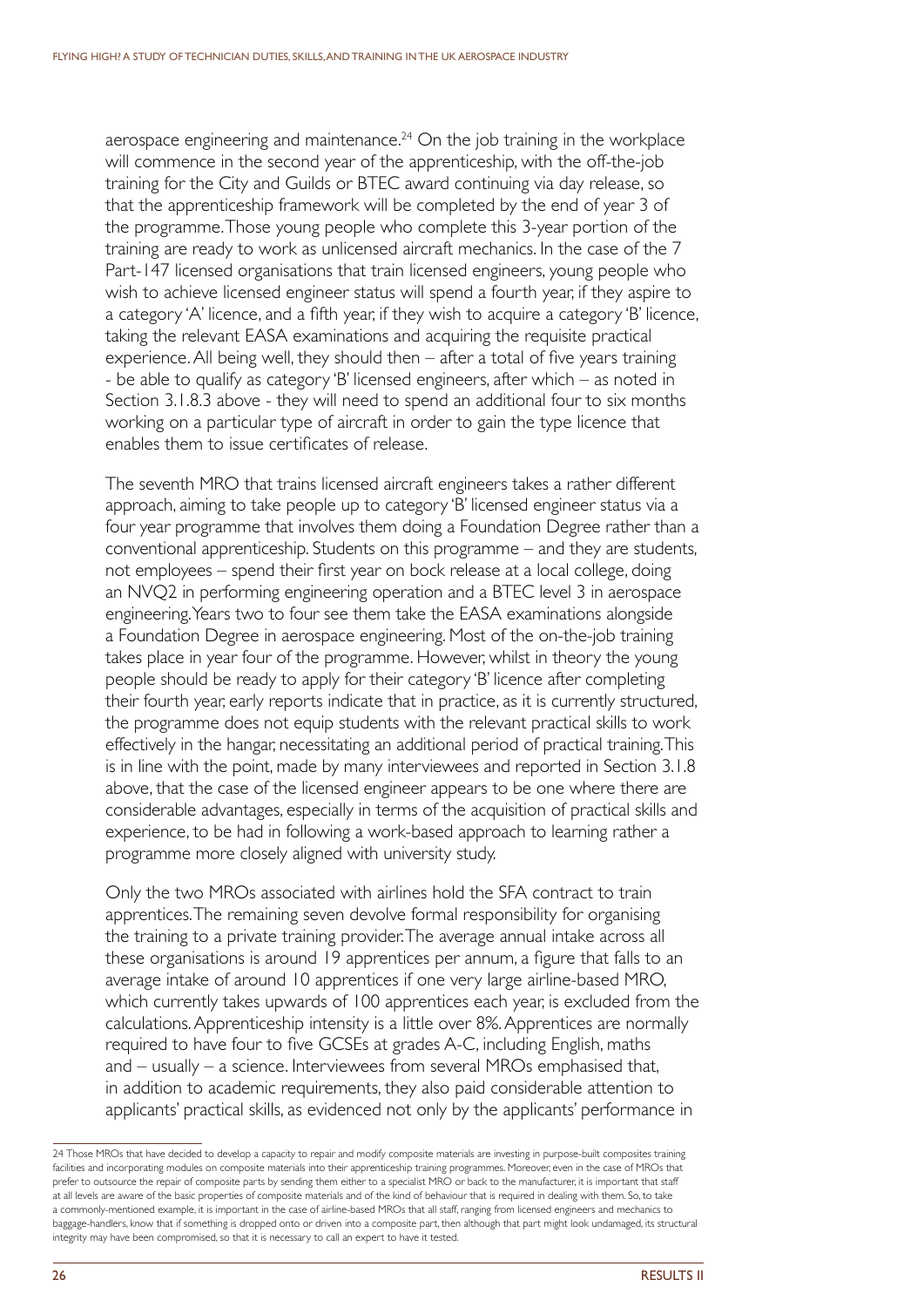practical tests set as part of the selection process but also by their hobbies. (The employers were looking for young people who liked to spend their spare time dismantling and reassemblies motorbikes and cars, building model aeroplanes, and so forth.) Interviewees from two MROs underlined the point that they did not only want to take candidates who were very strong academically. They were also interested in those who only just met the minimum academic requirements, but were more practically inclined and talented and who would as a result become, and most likely remain for all of their career, good unlicensed mechanics (or, in the words of one interviewee, 'do-ers … who will carry out our core business of fixing aeroplanes').<sup>25</sup> All but one of the organisations reported that its training programme is highly over-subscribed, citing figure of six, 15 and even 40 applicants per place. Completion rates tend to be high, typically being cited as 90% or above.

# 4.2.2 Rationale

The organisations that take apprentices usually mentioned one or more of the following three reasons for doing so. The first, mentioned by 17 of the 20 firms that take apprentices, was that apprenticeship enables them to acquire specialist technician skills in a context where there is a limited availability of the relevant kind of worker on the external labour market (see Section 4.1 above). The most striking example of this is probably to be found in those organisations that make composite components and structures, where expanding firms are finding it well-nigh impossible to hire experienced workers with the relevant skills and as a result have little option but to fill the gap by training those workers inhouse.<sup>26</sup> But similar stories were told by interviewees from firms in all of the different parts of the aerospace sector considered for this study. In the words of one employer, 'We can't recruit people off the street to do the kind of work we require ... [so] apprenticeships are integral and vital to our business.' Moreover, even in those cases - typically involving large organisations that offer aboveaverage pay and career prospects - where employers felt that they would not find it too difficult to recruit skilled workers, they were reluctant to do so on a large scale, the reason being that – since many of those workers would come from firms in their own supply chain – such recruitment would indirectly damage their own organisation. As one interviewee put it, 'There are [almost] no skilled workers outside and [even] if we can find them we will hurt ... our business partners.'

The second major rationale for training apprentices, mentioned by 13 of the 20 case study organisations that do so, is succession planning. Of the 10 organisations that provided some kind of data on the age profile of their technician workforce, four cited an average in the 50s, while one other did not provide a figure for the average age but mentioned that 40% of its workforce is due to retire within the next ten years (cf. SEMTA 2009: 13, 15).<sup>27</sup> This age profile was attributed by

<sup>25</sup> A similar point was also made one of the large component and sub-system/system manufacturers. While many of the apprentices who come through its very successful training scheme progress on to HNCs and degrees, and move rapidly into managerial roles, this causes problems for the part of the business in which they were initially trained, which does not have the opportunity to benefit much from their skills before they are promoted to other parts of the organisation. This is a source of some frustration, to which the selection of more practically-inclined apprentices, who are less likely to progress rapidly, and who are therefore more likely to remain on the shop-floor for longer than the more academically-inclined 'high-flyers', is a solution. Analogous cases can be found in the case of employers in the space sector (see Lewis 2012a: fn 24).

<sup>26</sup> This is true not only of technician-level skills, but also – as noted above - of the level 2 skills that laminators are typically required to possess. For more on this see, including evidence that such shortages extend well beyond aerospace to encompass all those sectors that make use of composites, see Lewis (2012b).

<sup>27</sup> For similar findings, albeit in a report that tends to focus on the graduate-level workforce and is based on a limited set of data, see Roland Berger Strategy Consultants (2009: 3, 9). It is worth noting in this context that one analysis of Labour Force Survey data indicates that around a third of all Science, Engineering and Technology technicians – defined so as to include both Skilled Trades and Associate Professionals – are 50 years of age or older (Mason 2012: 19-20).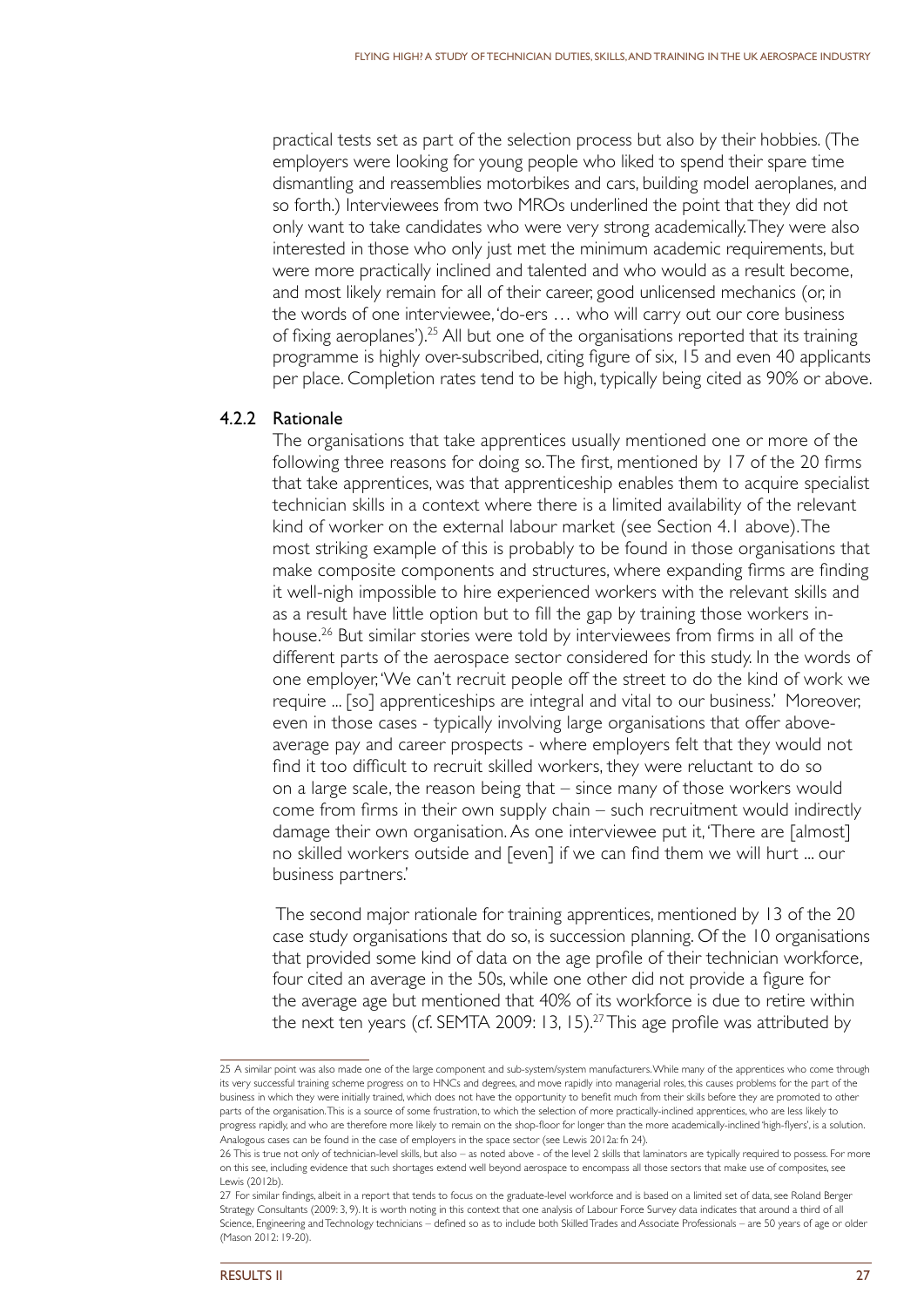several interviewees, both in firms and sector-level bodies, to the fact that many companies scaled back, or closed entirely, their apprenticeship training schemes in the 1990s and early 2000s, relying instead on recruiting experienced middleaged technicians (e.g. from the armed forces), thereby leading to the present situation where there is a dip in the profile of the technician workforce in the region of 35-45 years of age (cf. SEMTA 2009: 17).<sup>28</sup> Furthermore, four of the organisations that cited an average age in the 40s mentioned that the figure was so low only because apprenticeship training had been used to bring it down in recent years. In all these cases, apprenticeships are being used as a means of succession planning, with a view to creating a workforce with a more balanced age distribution.

One additional benefit to be had from using apprenticeship training as a means of succession planning is that doing so affords firms the opportunity to alter their skills profile so that it is better suited to their current business needs. Perhaps the most notable example of this was provided by three of the four airline-related MROs, which argued that over the years the skills profile of their technician workforce had become, in the words of one interviewee, rather 'top heavy' in the sense that there are too many category 'B' licensed engineers and too few unlicensed mechanics and category 'A' licensed engineers. This has led to a situation where the category 'B' licensed engineers have had to do more handson work, of a kind that could just as well be done by unlicensed mechanics or category 'A' licensed engineers, than either the employers or the licensed engineers themselves would like. As one interviewee summarised the situation, 'We haven't got enough do-ers.' In all three cases, it was felt that apprenticeship training could help to deal with the problem; as the older 'B' licensed engineers retire, the organisations are aiming for many of their current apprentices to become unlicensed mechanics or category 'A' licensed engineers, not 'B' licensed engineers, which will help to redress the balance between the different types of worker within their technician workforce. This will benefit both the remaining category 'B' engineers, who will be able to concentrate on their more interesting diagnostic work and on certifying, and also the employers, who will no longer be paying (more expensive) category B licensed engineers to do work that could be done just as well, if not better, by (less expensive) category A licence-holders or unlicensed mechanics.

The third major rationale for apprenticeship training, cited by 11 of the 20 case study organisations that take apprentices, is that it affords employers the opportunity to introduce the young people to the organisation's culture and to instil in them the values, standards and norms of behaviour - such as teamwork, attention to detail, leadership, and the ability to take responsibility and act in a trustworthy fashion - desired by the employers. This process of socialisation takes place both in the workplace and also, in many cases, through apprentices' involvement in various activities designed to catalyse their personal development, including outward bound courses, the Duke of Edinburgh's Award Scheme, and charitable projects. While the latter lie outside the narrow requirements of the government apprenticeship framework, they help employers to mould the character of their young employees. As one HR manager put it, 'Apprenticeships help embed company values and develop wider employability

<sup>28</sup> Also see Steedman (2011: 2), where data showing a decline in the number of level 3 apprentices trained each year in Britain between 1996 and 2010 can be found.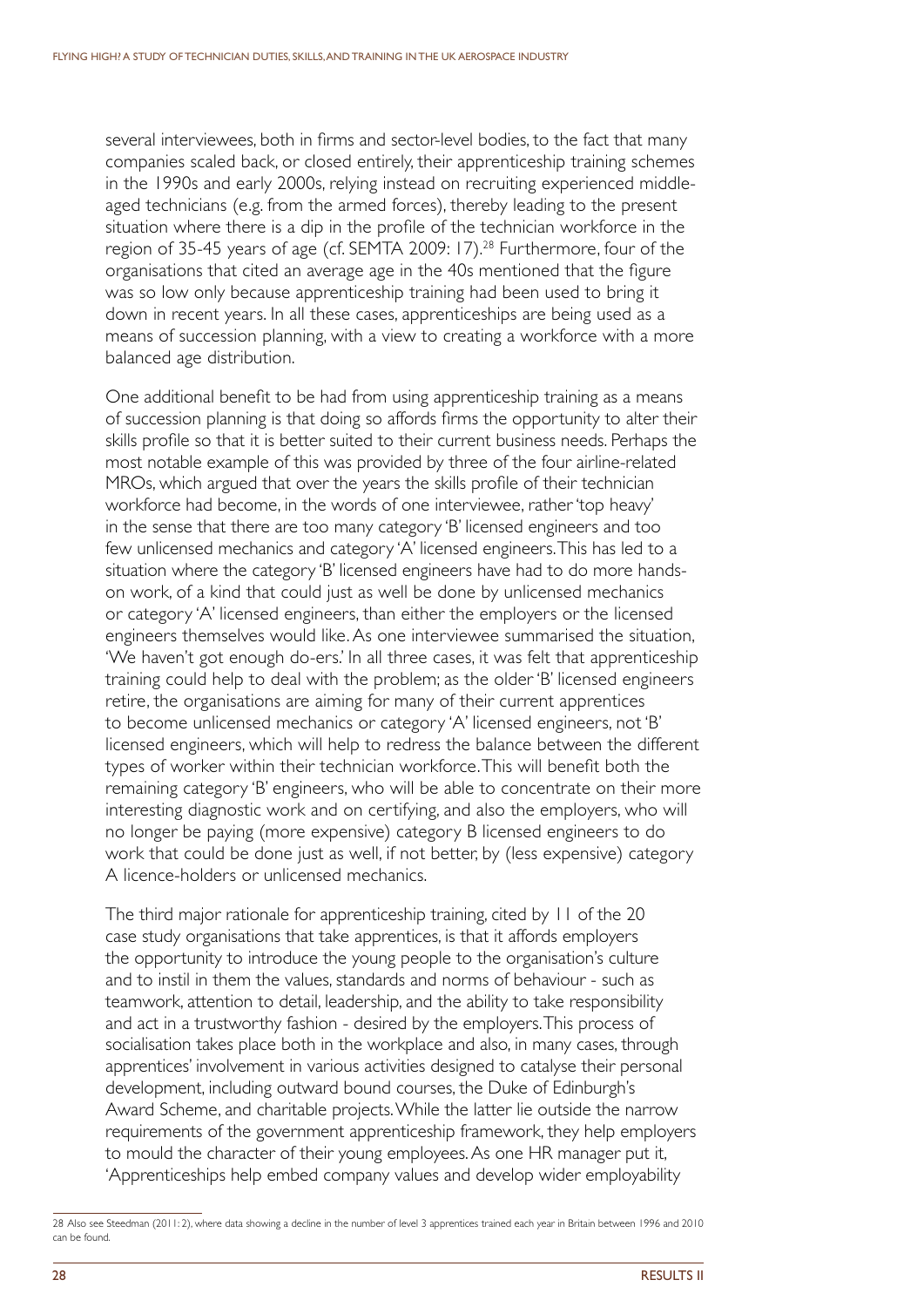skills and behaviours.' While it is of course possible to do this with older workers, whose attitudes and habits have already been formed but may be susceptible to modification, employers pointed out that it is easier to do so with young people, whose habits and standards are less ingrained. As one apprenticeship training manager put it, 'To get them the values of the organisation we want them young.<sup>'29</sup>

One important value that several employers argued is promoted by apprenticeship is loyalty, most notably in the sense that newly qualified apprentices are thought to be likely to remain with the organisation that trained them rather than being susceptible to being lured away by other firms. While two smaller firms in particular were concerned about the possibility of their apprentices being poached, many more organisations argued that apprenticeship was a means of building loyalty and reducing labour turnover. The most common reason for this, mentioned by eight employers, reflects employers' belief that, by offering their apprentices good training followed by a realistic prospect of promotion up through the organisation, they can demonstrate to the young people that they are valued, that the employer is willing to invest in them, and that they have a good opportunity to develop their career within the organisation, thereby reducing the likelihood that they will want to leave. As one employer put it when asked whether the prospect of poaching deterred it from training apprentices, '[We're] not worried one bit. If you treat them [the apprentices] right and get them embedded in the organisation, then they won't want to leave.' In this way, the employers argued, the provision of apprentice training can signal to young people that they are valued by their employer and that they will have ample opportunity to develop their career whilst remaining at the organisation that initially trained them, rather than having to move elsewhere to do so, thereby cultivating their loyalty and commitment to their first employer (cf. Marsden and Ryan 1995: 71). Consistent with this, several of the organisations were keen to point out to apprentices that a significant proportion (ranging from 30% to 70%) of their managers had begun life as apprentices, thereby underlining to the young people that there are well-defined career paths within their organisations from an apprenticeship to senior roles.30 Two employers went even further than this, pointing out that internal studies had shown that apprentices were both more likely to stay with the organisation than more experienced recruits, and also that – thanks to their superior hands-on knowledge of the business - they were likely to be promoted faster than graduates. The overall message conveyed by these employers, then, is that if apprenticeships are complemented by other human resource management practices concerning continued training and career progression, they can help to persuade apprentices that their future lies with their current employer rather than elsewhere, thereby building loyalty, reducing turnover and helping firms to ensure that they earn a positive return on their investment in training. And it is for such reasons that one interviewee referred to apprenticeships 'the best way to instil company loyalty and behaviours.'31

#### 4.2.3 Higher Apprenticeships

The Higher Apprenticeship in Engineering Technology involves apprentices gaining: an NVQ2 in Performing Engineering Operations, so that they learn basic hand skills; an HNC, HND or Foundation Degree in (some branch of)

<sup>29</sup> For similar observations by employers in other sectors, see Ryan et al. (2007: 140, 145-46), Lewis et al. (2008: 7, 15), Lewis (2012a: 27) and Hogarth et al. (2012: 10).

<sup>30</sup> Also see Skills Commission (2011: 17).

<sup>31</sup> For similar points, see Ryan et al. (2007: 140-41) and Lewis (2012a: 31-32).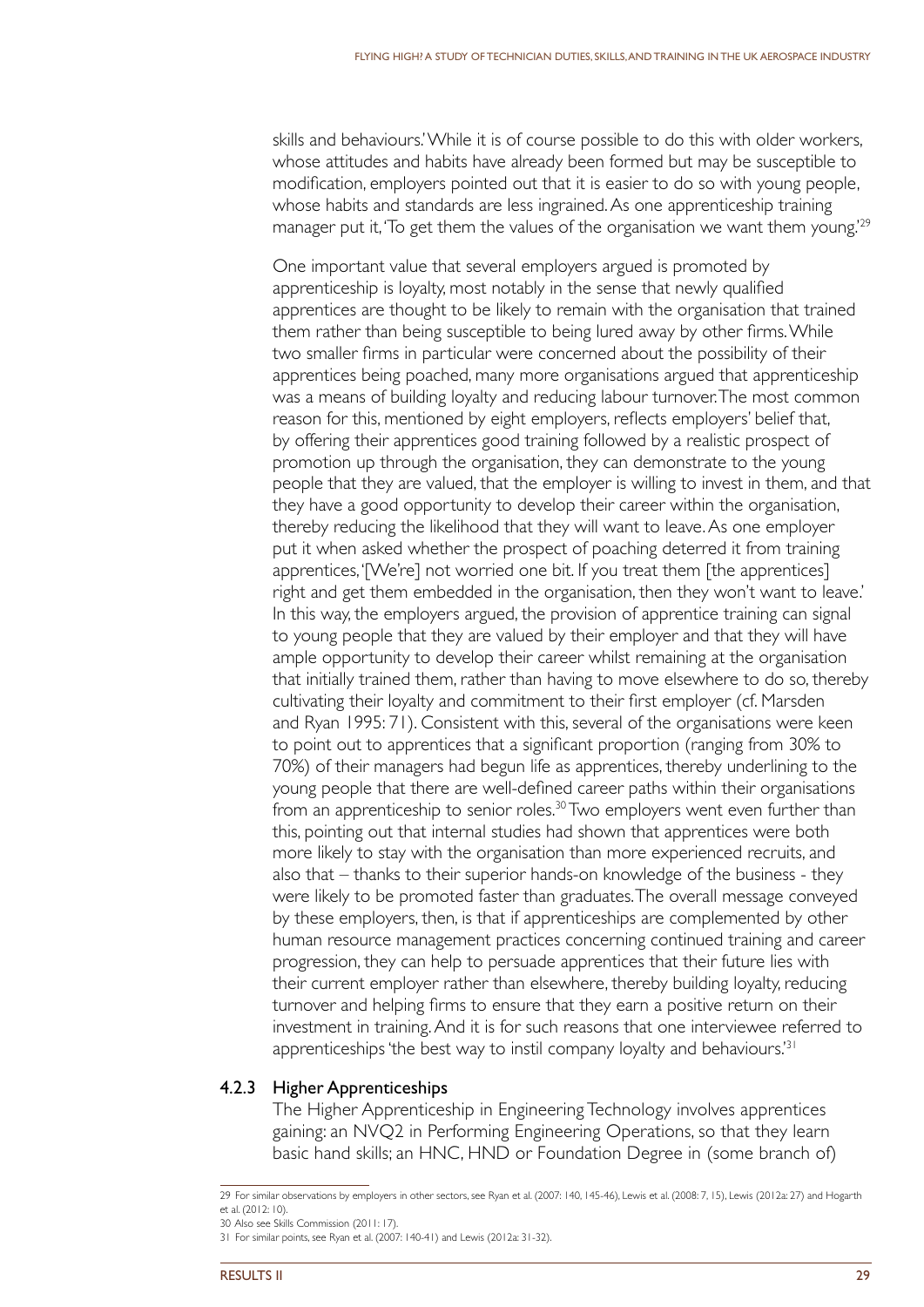Engineering, to give them appropriate theoretical knowledge; and an NVQ4 in Engineering Leadership that assesses their competence at more advanced engineering activities such as creating and evaluating engineering designs, specifying and evaluating engineering processes, and implementing quality assurance methods and procedures (SEMTA 2011). Five of the case study organisations – all involved in manufacturing either major aircraft structures or components/sub-systems/systems – currently take Higher Apprentices. In these cases, the Higher Apprenticeship usually, though not invariably, involves a Foundation Degree in Aeronautical Engineering. Apprentices are typically also offered the opportunity of a 'top-up' year to take the young person to a full honours degree, in some cases in just three years overall.

Entry requirements vary a little between the different organisations, ranging from three GCSEs (including maths, English and physics/chemistry) at grade C or above plus two A levels at grade C or higher in maths and science (physics/chemistry), to six GCSEs at grade B or above (including maths, English and a science) plus A-levels at grade B or higher in maths and physics. Firms typically also make it possible for people who have done well in their level 3 apprenticeship to progress on to their Higher Apprenticeship programme. The number of Higher Apprentices varies significantly between organisations, with two taking just five or so per year while three others currently recruit upwards of 40 in each annual intake.

The use of Higher Apprenticeship is motivated by a number of considerations. First, employers like the Higher Apprenticeship because it offers a combination of theoretical and practical learning that equips the Higher Apprentices with a superior capacity to apply their skills and knowledge in the workplace than is possessed by many new graduates (who typically require a two year in-house training programme once they join a company) (cf. SEMTA 2009: 13, 18). Consequently, freshly qualified Higher Apprentices are often better prepared to make a useful contribution to the business in associate professional/technical roles such as manufacturing engineer, junior designer, quality engineer than are people who have been recruited straight from university, who are often said to lack the requisite practical skills for such technical positions.<sup>32</sup> This tendency has been reinforced in the case of one or two manufacturers by a change in their strategic direction, with less emphasis likely to be placed in the future on large designand-build contracts and more on the maintenance and servicing of equipment, a change that is believed to imply a greater need for technicians at the associate professional level relative to chartered engineers.<sup>33</sup> Second, having received more in-house training and practical experience from their employer than most graduates, the Higher Apprentices often have more realistic expectations of what their job involves, and greater loyalty to the firm that invested in them. Consistent with this, internal studies carried out by some of the employers in question indicate that Higher Apprentices have a broader range of skills, and tend to be promoted faster and have lower turnover rates than their universityeducated counterparts. Third, two firms also mentioned that the combination of technical and managerial skills offered by the Higher Apprenticeship was appealing as a means of training people for first-line management roles (e.g. project management). Fourth, employers also thought that the Higher Apprenticeship

<sup>32</sup> Also see DIUS (2009: 26), where it is reported that 'employers [in STEM-related sectors such as engineering] are experiencing a shortage of staff with technical and practical work experience.'

<sup>33</sup> For more on the 'servitization of manufacturing', as this process is known, see Baines *et al*. (2009) and BIS (2010b: v, 8-9).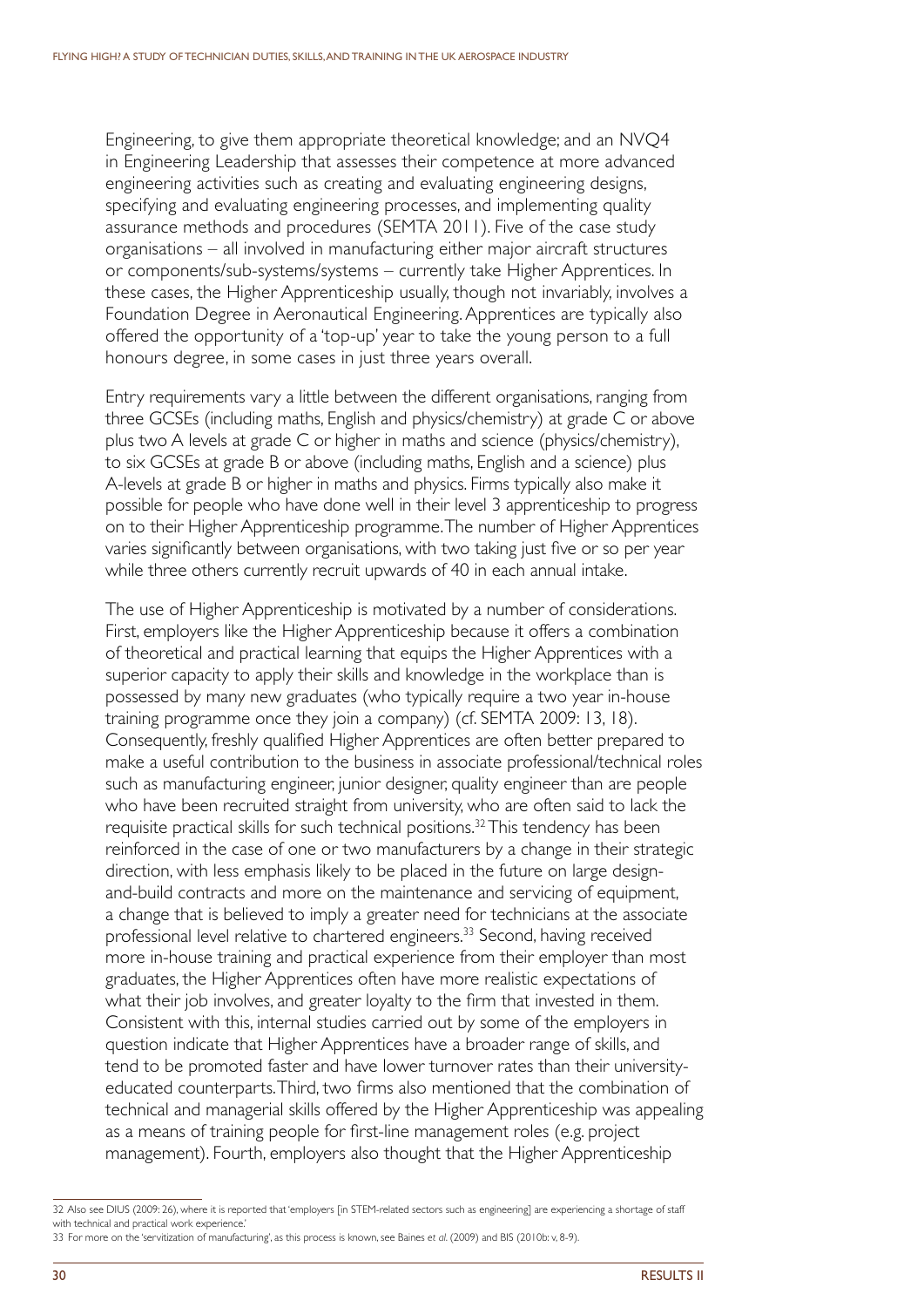afforded them the opportunity to appeal to talented and ambitious young people who might in the past have thought about going straight from school to university but who now, after the rise in university fees, may be attracted by the prospect of obtaining a university degree whilst gaining practical experience and without accumulating large debts. In this way, it is thought, the use of Higher Apprenticeships will enable firms to increase the supply of talented individuals entering their organisations.

Three other organisations said that they were contemplating taking Higher Apprentices, for similar reasons to those just outlined. Two of these organisations were airline-based MROs, while the third is involved in the maintenance of military aircraft. While the MROs are, as noted above, sceptical of Foundation Degrees as a means of training licensed aircraft engineers, preferring to rely on the craft apprenticeship route to develop people for such roles, they are considering using Higher Apprenticeships as a means of training junior design engineers and airworthiness engineers, who (respectively) help to design repairs for certain types of problem found on aircraft and assist in ensuring that all the maintenance activity undertaken by the MRO is carried out to the correct standard.

This case study evidence may be brought to bear on the question of the balance that Science, Engineering and Technology employers strike between employing university-educated graduates and vocationally educated technicians to fill associate professional/technical roles (Mason 2012: 25-27). Mason notes that over the past 10-15 years such employers have been motivated to employ university graduates to fill such roles, primarily because they do not incur the cost of training graduates, whereas they do pay for most of the cost of training those technicians who have been developed via apprenticeships. However, Mason also cites recent case study evidence showing that employers' frustration with the limited practical skills and experience possessed by graduates is in some cases now prompting them to rethink their strategy for filling technician posts, leading in particular to a greater reliance on apprenticeship training on the grounds that technicians who have been developed via the vocational route are more likely to have the practical skills and commercial understanding needed by businesses. While, as Mason rightly notes, further research is needed to establish how widespread this change in strategy is, the evidence reported above concerning aerospace companies' increasing reliance on Higher Apprenticeships lends further support to the proposition that concerns about graduates' lack of practical skills and commercial understanding are leading some employers to rely less on graduate recruitment and more on vocational education and training to fill associate professional/technical positions.

4.2.4. Impediments to the use of apprenticeship training and Higher Apprenticeships Ten of the case study organisations, in particular those involved in aircraft maintenance and those looking for training in techniques for working with composites materials, expressed dissatisfaction with the quality of the training offered by local colleges of further education. Employers mentioned a number of problems. One concerned poor communication on the part of colleges, who were said to have failed to inform employers about apprentices' absences from college and to have registered apprentices for the wrong qualifications (four cases). A second set of difficulties centred on inadequately trained college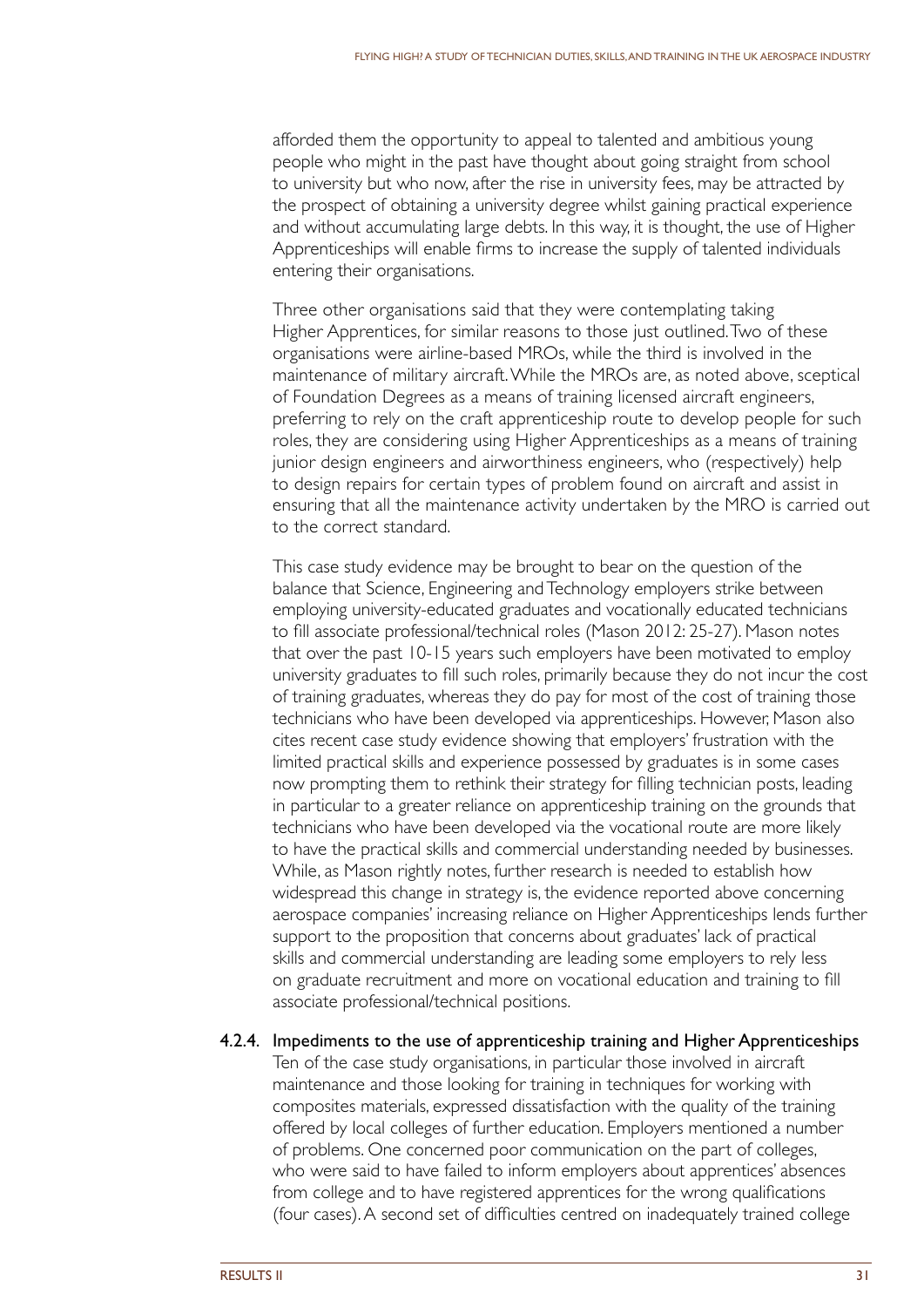lecturers, who were said to be unfamiliar both with the techniques and materials currently used in industry and also the standards to which aerospace mechanics are supposed to adhere, and on high turnover of college staff, which had led to discontinuity of teaching (five cases). Third, and relatedly, there was significant dissatisfaction with the quality of the practical, hand-skills training being provided in college workshops for apprentices spending the first part of their training on block release (five cases). In the words of one training manager, the colleges 'don't work to current national standards for practical training' so that, as another interviewee put it, 'You can get them through the NVQ2 too quickly without proper training'.<sup>34</sup> After having seen how his trainees were treated, another interviewee commented that he 'came out feeling that it was a certificate assembly line', with colleges being uninterested in doing anything more than the bare minimum required to award the NVQ. Or, as another training manager put it, the colleges are 'not interested in providing an education, only in bums on seats … They just want to draw down the funding.' Symptomatic of the overall impact of the difficulties experienced by employers is that two are currently working with their third local college, while one other is dealing with its fourth. Two other employers have become so frustrated with the quality of the practical training offered by colleges that they have given up sending apprentices to college for the NVQ2 and have chosen instead to invest in their own training workshops so as to provide the instruction in practical skills in-house.35

Out of the 20 case study employers that take apprentices, seven hold the SFA contract and are therefore in direct receipt of the funding that the government provides to support apprenticeships. Four of these organisations in particular are highly critical of what they see as the excessive bureaucracy involved in being an SFA contract-holder, including: duplicate requests for data from various government agencies; excessively complex systems for monitoring contracts; unnecessarily labyrinthine procedures for claiming funding; and changes to the governance framework that are announced at very short notice. In the words of one training manager, 'It's difficult to swallow. On the one hand they [the government] say they want to support apprenticeships but [on the other hand] they make the funding an absolute nightmare.<sup>'36</sup> One particular concern about funding, emphasised by three of the employers that are training Higher Apprentices, concerns the difficulties caused by the split in funding between Higher Education Funding Council for England (HEFCE), which funds the Foundation Degree, and the SFA, which funds the other parts of the training. The unfortunate consequence of this disjuncture is that employers offering Higher Apprentices have to grapple with the requirements of not one but two funding bodies, adding unnecessarily to the administrative load they must bear.<sup>37</sup>

Six employers expressed concerns about the attitudes towards vocational education and training displayed by schools, arguing that – perhaps because of the influence of league tables - schools seemed to be biased towards encouraging

36 Also see OECD (2009: 5, 19-22), LSIS (2011), UKCES (2011), and Wolf (2011: 62).

<sup>34</sup> The Royal Aeronautical Society has voiced similar concerns, referring in a recent submission to the House of Commons Select Committee on apprenticeships to the existence of problems caused by 'a lack of understanding about engineering apprenticeship requirements, particularly in a field such as aircraft maintenance, among FE colleges' and concluding that, 'Lack of training support here is the key reason that [a] number of MRO businesses are in decline' (2012: points 3, 7).

<sup>35</sup> Similar problems with college provision are reported by Lewis and Gospel (2011: 33), in the case of university science and engineering departments that train apprentices, and by Lewis (2012a: 31), in the case of employers in the space industry. Also see Wolf (2011: 126).

<sup>37</sup> This problem has been noted for some time (see, for example, Ryan et al. 2007: 136). However, it has yet to be addressed, to the frustration not only of some of the employers involved in this study but also of those whose views are reported in Skills Commission (2011: 13-14, 43-44) and BAE Systems (2012: point 1).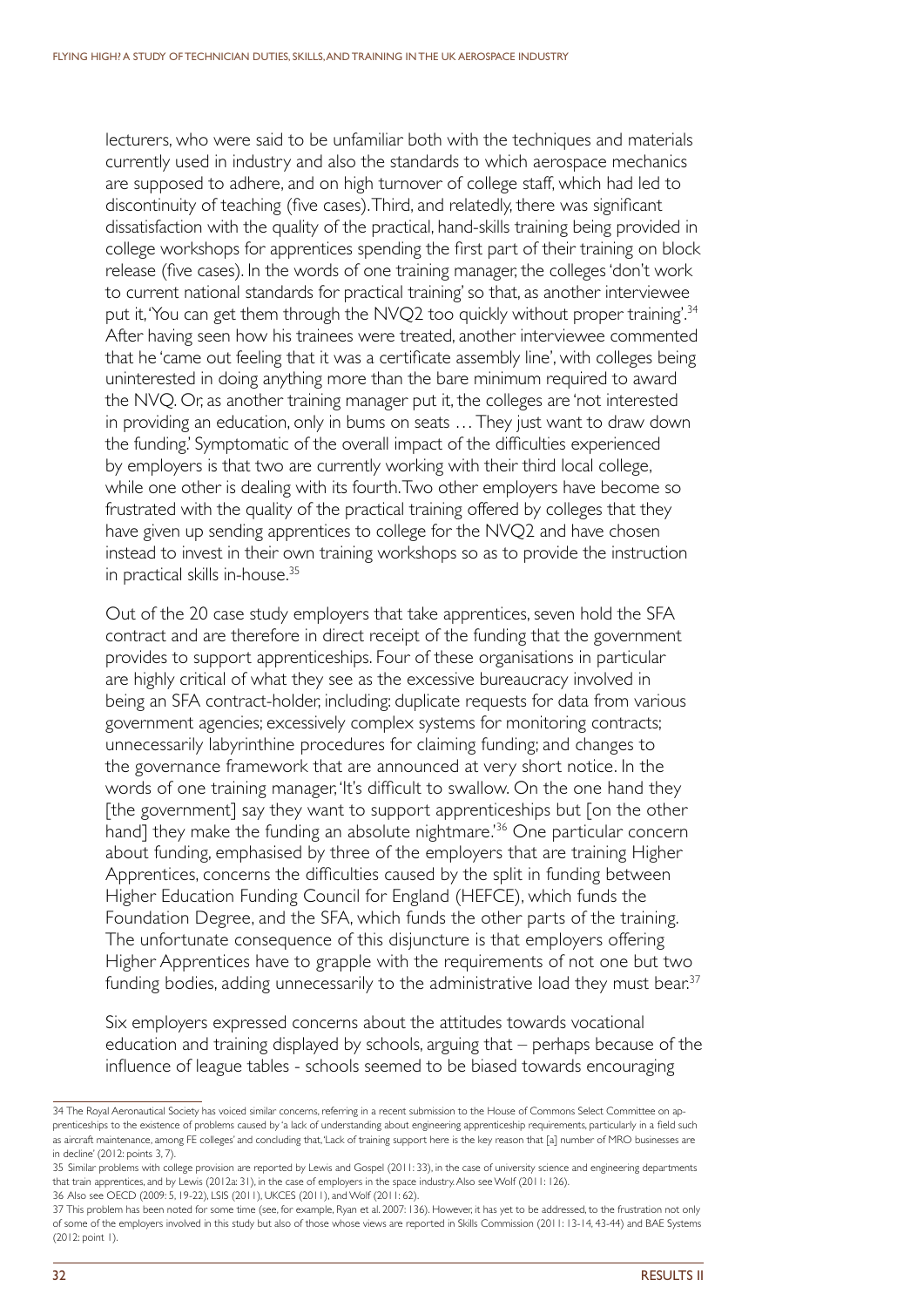young people to go to university rather than encouraging them to consider apprenticeships. Put slightly differently, these employers felt that, all too often, schools viewed apprenticeships as suitable only for less able pupils, rather than as an option that could be valuable for more able young people (including those who ultimately might want to go to university). Three employers, all MROs, were also disappointed by what they saw as the side-lining of practical training in schools, as evidenced by a diminishing willingness on the part of schools to offer Design and Technology training and by the declining quality of those school workshops that remained.

It is also worthwhile noting, against the backdrop provided by the various difficulties listed above, that one potentially significant deterrent to the use of apprenticeships appears not to be a major problem in practice. The potential problem arises from the possibility that, having completed their training, apprentices will be lured away from the firm that sponsored them, depriving that organisation of the opportunity to recoup its investment and therefore deterring it from engaging in apprenticeship training in the future. In actual fact, however, poaching appears not to have been a significant problem. On the contrary, as noted in Section 4.2.2 above, a majority of the case study organisations that expressed a view stated that apprenticeship is a means of building loyalty amongst their employees and thereby reducing labour turnover. Moreover, even in the two cases where organisations expressed concern about poaching, their worries were not sufficient to persuade them to stop training apprentices.

#### 4.3 UPGRADE TRAINING

Apprenticeship is not the only form of training that employers can use in order to develop their own technicians. As noted in Section 3.4, another possibility involves the use of (internal) 'upgrade training', whereby an employer takes some of their own semi-skilled workers and gives them additional training in order to raise their skills from level 2 to level 3, so that they are able to fill skilled trades roles. Six of the case study organisations reported that they make use of this form of training.

The biggest use of internal upgrade training, measured in terms of the number of workers involved, is found in the two manufacturers of major aircraft structures. Both of these organisations have well-established upgrade training programmes that enable semi-skilled aircraft assemblers, who typically possess level 2 skills, to acquire the skills required to become skilled (level 3) aircraft fitters. In one case, the trainees take exactly the same programme as apprentices, receiving the same certificates if they are successful, while in the other they take the NVQ3 only. In both cases the number of workers currently in training exceeds 100. Even so, there remain significantly fewer upgrade trainees than apprentices.

Three of the component manufacturers also provide opportunities for their semi-skilled staff – who might occupy roles such as storemen or composites laminators - to train to level 3 so as to become, for example, skilled mechanical fitters or machinists. In some cases, these upgrade trainees take the same courses as the apprentices. In others, the training is confined to the on-the-job element of the apprenticeship framework and is not formally certificated. In these cases, the numbers of upgrade trainees tend to be rather smaller than the number of apprentices.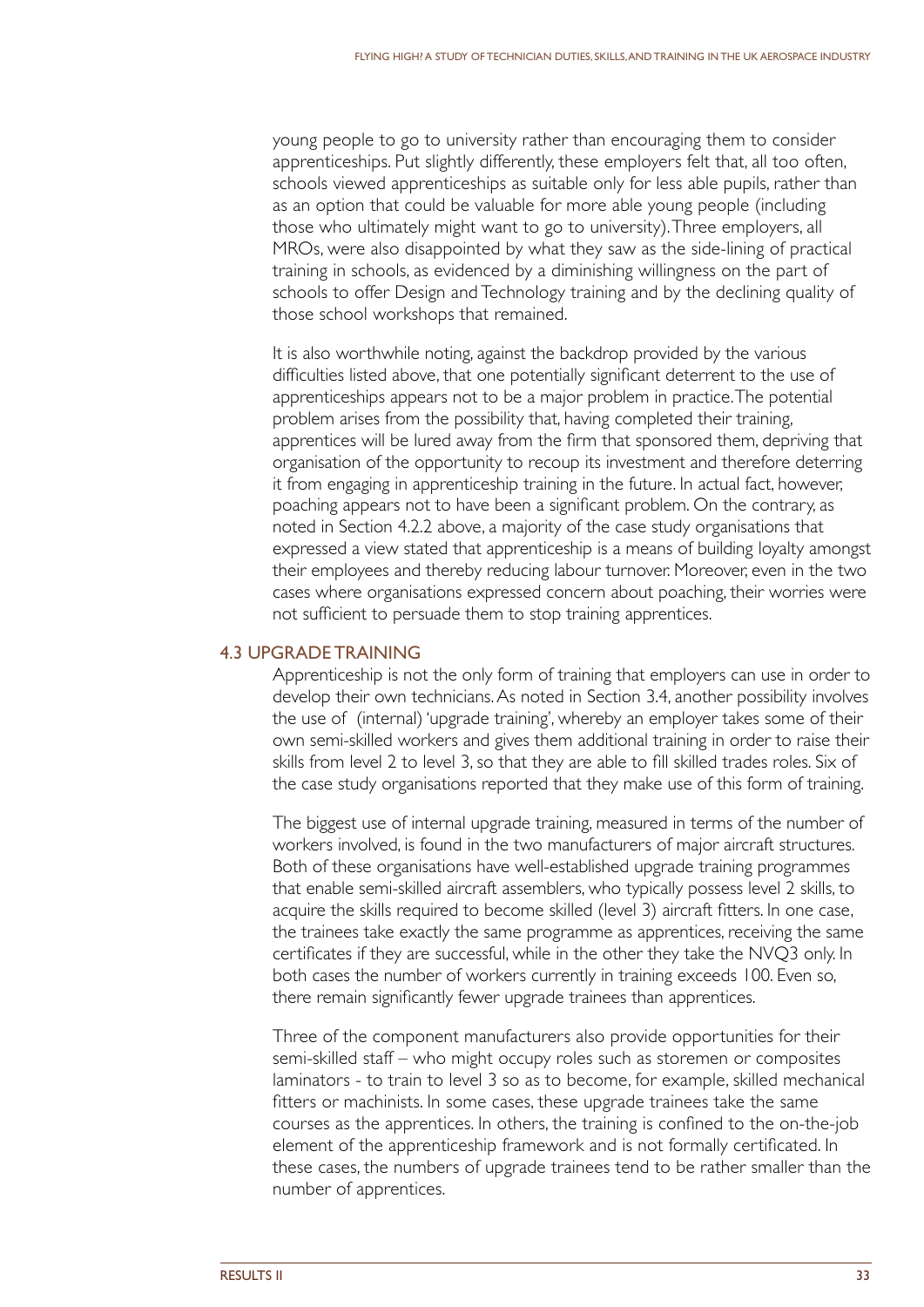Finally, one MRO – associated with an airline – reports that it makes use of internal upgrade training. In this case, the training is provided for some of the MRO's semi-skilled workers, who typically have level 2 qualifications in engineering and whose duties involve them carrying out simple maintenance and repairs of mechanical and electronic systems that are not related to airworthiness (e.g. removal and refitting of internal cabin components such as call buttons, seat lights, video screens, etc.). The upgrade training involves them being trained up to become unlicensed level aircraft mechanics. Numbers in this case are small relative to the very large number of apprentices being trained.

In these six cases, then, employers make a non-trivial use of upgrade training as a means of filling skilled trade roles. However, in none of the cases examined here does the use of upgrade training come close to usurping the role of apprenticeship as the principal means of training technicians.

In addition to such internal upgrade training, three (other) MROs make use of what might be called external upgrade training. This involves them taking people from outside their organisation who have been trained in aircraft maintenance and who have acquired considerable practical experience, usually in the armed forces, and providing them with any top-up training they need in order to certify their skills and become licensed aircraft engineers. In contrast to the internal upgrading of semi-skilled workers described above, therefore, this external upgrade training is offered to workers who are new recruits to the firms providing it, and who already have level 3 skills, but who need additional training and certification to occupy the associate professional/technical role of licensed aircraft engineer.<sup>38</sup>

#### 4.4 CAREERS: ONGOING TRAINING AND PROFESSIONALISM DEVELOPMENT

#### 4.4.1 Ongoing Training

This section reports on the kind of ongoing training provided for more established technicians. Many of the larger aerospace employers in particular have extensive HR functions engaged in various activities related to strategic workforce planning, seeking to align the recruitment and (ongoing) training of workers with the medium- and long-term requirements of their business. Through the appraisal process, workers in these companies are afforded the opportunity to compare their current skills and competences against those required for the next role they (and their employer) wish (them) to fill, with appropriate training being provided to bridge any gap between the two. The vast majority of the non-MROs sponsor suitable vocationally-educated people to HNCs (if these are not already the expected goal of the firm's apprenticeship programme), HNDs, Foundation Degrees and full honours degrees. As noted in Section 4.2.2 above, significant proportions of the managers in several of these organisations have risen to their current position via the vocational route, testifying to the organisations' commitment to establishing and sustaining robust career paths for technicians.

In the case of the MROs in particular, EASA regulations demand that licensed aircraft engineers have two days of continuing training every two years, covering for example new legislation, lessons from incidents, refreshers on technical issues, new developments in technology, and 'human factors' (European Commission 2003: 52, 59). Thus, as is typically the case with licensing schemes, licence-holders

38 For another example of such external upgrade training, from the space industry, see Lewis (2012a: 22-23).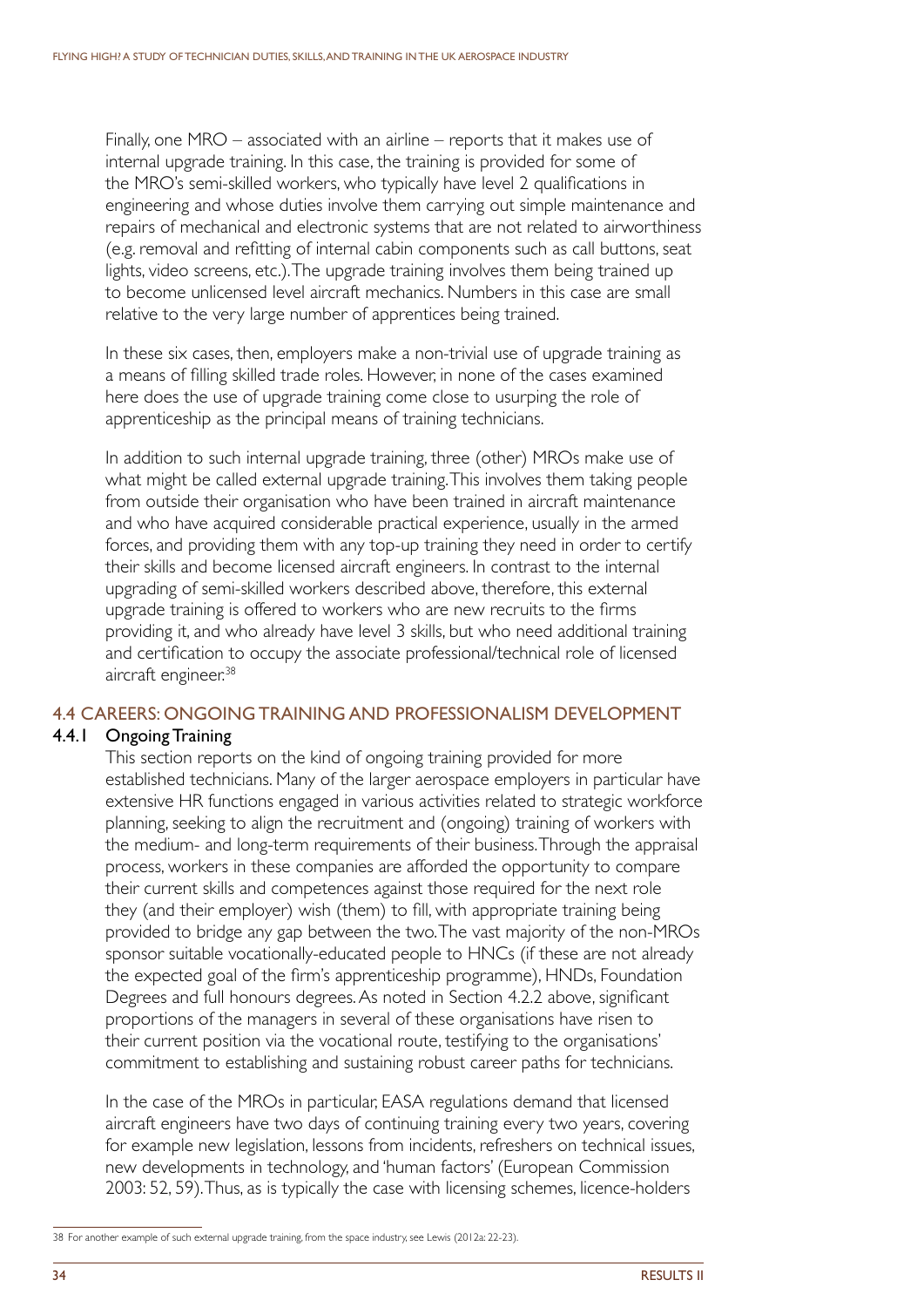are required to maintain their competence by engaging in continuing personal development and training. In addition, employers, in particular those that are Part-147 approved training organisations and offer training as part of their commercial operations, sometimes send their own licensed aircraft engineers on the training courses they put on  $-$  for example, on particular types of aircraft  $$ either as refreshers or to give them additional type licences, so as to increase the organisation's capacity to repair various kinds of aircraft. Finally, the increasing use of composite materials in aircraft has led those MROs that have decided to build a capacity in composites to send some of their licensed engineers on courses offered by manufacturers such as Boeing so as to develop their knowledge of, and competence in, the techniques involved in testing and repairing composite materials.

#### 4.4.2 Professional Registration

Worries both about the status of vocationally-educated technicians vis-àvis graduates, and also about the coherence and visibility of career paths for vocationally-educated workers, have recently prompted policy-makers and professional bodies to develop and highlight opportunities for people with vocational qualifications to achieve various kinds of professional recognition. The aim is to demonstrate to young people in particular that the vocational route is not second best and that it can lead to a high-status occupation with good career prospects, thereby encouraging more talented young people to become technicians in the first place. In the case of the engineering disciplines that are so central to the aerospace industry, a concerted effort is currently being made to encourage apprentices and technicians to seek professional registration, initially to become Engineering Technicians but with a view to advancing to Incorporated Engineer and ultimately to Chartered Engineer as their experience and skills develop (Skills Commission 2011: 17-18, 30-35; Technician Council 2012).

Six of the 10 non-MRO employers considered in this study that train apprentices have had their scheme accredited either by the IET or the IMechE, or both, while one is in the process of doing so. The upshot is that apprentices in these firms will be eligible for an EngTech award upon completion of their training, so that they become registered Engineering Technicians. In the words of one training manager, it is 'important' to do this because 'what you want is for young people to get professional qualifications and recognition and EngTech is what a technician is'. Three of the larger organisations have also mapped their Higher Apprenticeship scheme onto the requirements for Incorporated Engineer, so that their Higher Apprentices can register for IEng., while a fourth is in the process of doing so. These employers believe that registration potentially offers benefits not only to the individuals but also to the firms: it can help employers to ensure that their approach to training is consistent with external benchmarks such as the UK-Spec, $39$  so the company can be confident that its people are competent ( $\dot{\mathcal{L}}$  the gives us a framework to monitor workers' development'); especially in the majority of cases where the employer pays the apprentices' registration fees, it gives workers a sense that their employer is willing to invest in them, thereby 'helping to recruit and retain high quality … technicians'; and it is also good for business because it demonstrates to potential clients that the firm has a well-qualified, professional workforce ('It looks good when bidding').

<sup>39</sup> The UK-Spec – or, to use its full title, the UK Standard for Professional Engineering Competence - sets out the requirements that must be satisfied for various levels of professional registration (Engineering Council 2010).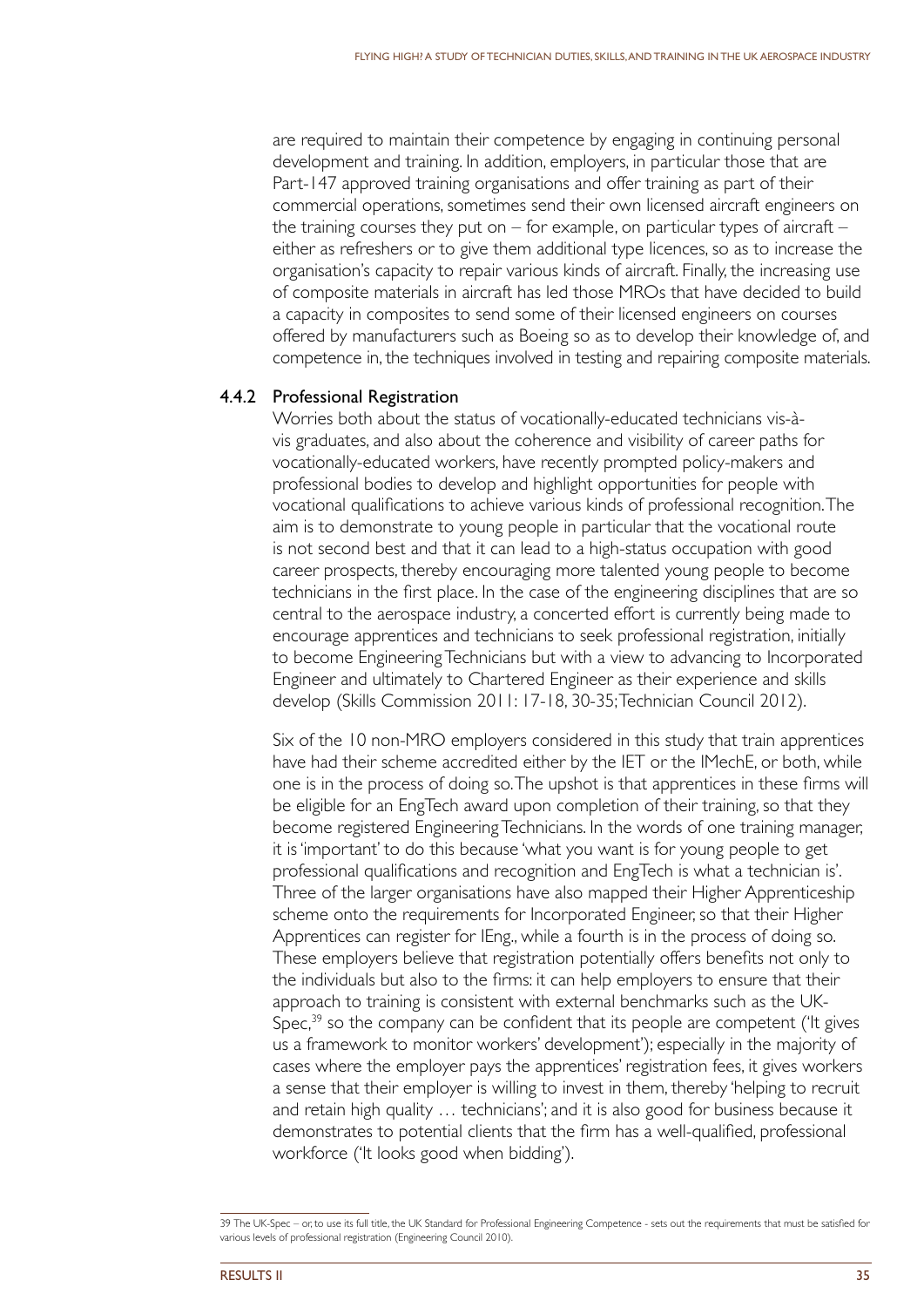The picture is rather different in the case of the MROs. Of the 10 MROs that take apprentices, only two have had their schemes accredited by one of the professional engineering bodies. Perhaps this ought not to be surprising. In the case of the MROs, as we saw in Section 3.1.8 above, there already exists a clearlydefined, well-known and oft-followed vocational route, mapped out according to externally-assured standards and involving both assessments of competence and knowledge and also requirements for ongoing training, that takes people from an apprenticeship to higher levels of professional recognition, namely those associated with being a category 'A' or a category 'B' licensed aircraft engineer. And the existence of these routes and, in particular, the prospect of becoming a licensed aircraft engineer, has clearly – according to many interviewees – been one of the most important factors in attracting many young people to careers in aircraft maintenance.<sup>40</sup> Therefore, far from indicating that employers and workers in MROs are uninterested in any form of professional registration, the relatively small number of employers who register their apprentices for EngTech is more a reflection of the existence of a well-established alternative path to professional status, whose use is of course encouraged by the fact that EASA regulations stipulate that MROs must have licensed aircraft engineers to issue certificates of release for aircraft.

<sup>40</sup> While the prospect of progression to licensed engineer status is an important draw, it should not be forgotten that many people working in MROs are content to remain as unlicensed aircraft mechanics, having a fulfilling – and highly valued – career doing hands-on work in the hangar (see Section 4.2.1 above).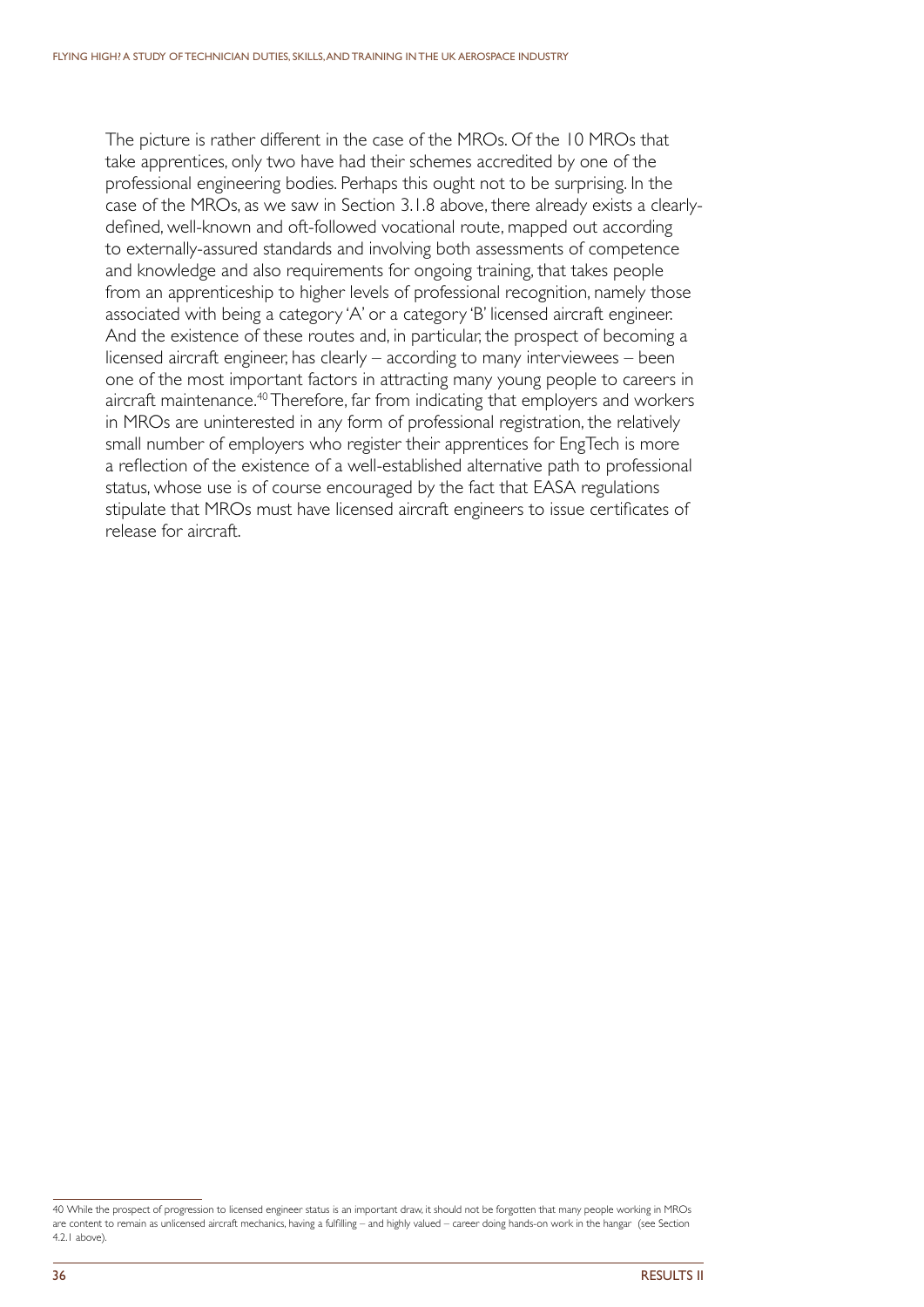#### 5. CONCLUSIONS AND RECOMMENDATIONS FOR POLICY

We return in this conclusion to the six questions posed in the Introduction, summarising what the evidence gathered for this study suggests about how they can be answered.

#### *Q1: What kinds of roles do the technicians employed in the aerospace industry in the UK occupy, and what are their main duties?*

Technicians account for somewhere in the region of 50% of the total workforce in most of the case study organisations visited for this study, except for those MROs that either form part of an airline or engage in the manufacture of composite components, where – thanks to the employment of large number of non-technical and/or semi-skilled staff - technicians constitute no more than 25% of the total workforce. Technicians with level 3 qualifications tend to occupy skilled trades roles such as aircraft fitter, electrical or mechanical fitter, aircraft mechanic, machinist, composite team-leader, and NDT technician. Those technicians who have level 4-5 qualifications usually fill associate professional/technical roles, including manufacturing/production engineer, draughtsman/ junior design engineer, quality engineer or licensed aircraft engineer.

## *Q2: What qualifications do the technicians who work in the aerospace industry typically possess?*

For the most part, there is a clear distinction between skilled trades roles, for which a level 3 qualification is usually required, and associate professional/technical occupations, whose occupants need level 4-5 qualifications such as an HNC, HND, Foundation Degree, or – in the case of licensed aircraft engineers – a category 'B' licence. However, there are some roles that appear to straddle the boundary between the skilled trades and associate professional/technical categories. For example, while in some component and sub-system/system manufacturers, mechanical and electrical/electronic fitters are normally qualified to level 4, in others they are required to possess no more than a level 3 qualification. The same is true of NDT technicians. Perhaps most intriguingly of all, the machinists who operate the automated production processes used to make certain composites parts are said to require level 3-4 qualifications, the ambiguity over the level of underpinning knowledge they must possess reflecting the novelty of the technology with which they are working.

# *Q3: How do aerospace employers acquire the technicians they need? What balance do employers strike between hiring experienced technicians from the external labour market and training them in house and, if they rely on training, what form does it take?*

All but one of the manufacturers of aircraft structures components and sub-systems/ systems that supplied data suggested that over half of their technicians were home-grown, primarily through apprenticeships but also – in the cases of the two manufacturers of major aircraft structures – through the internal upgrade training of their own semi-skilled aircraft fitters. Matters are more mixed in the case of the MROs: around half have tended to rely most heavily on apprenticeship, supplemented by recruitment; the balance between recruitment and training is reversed in the other half of sample of MROs, a group that includes the smaller organisations, which have tended in the past to rely mostly on recruitment to acquire their mechanics and licensed engineers.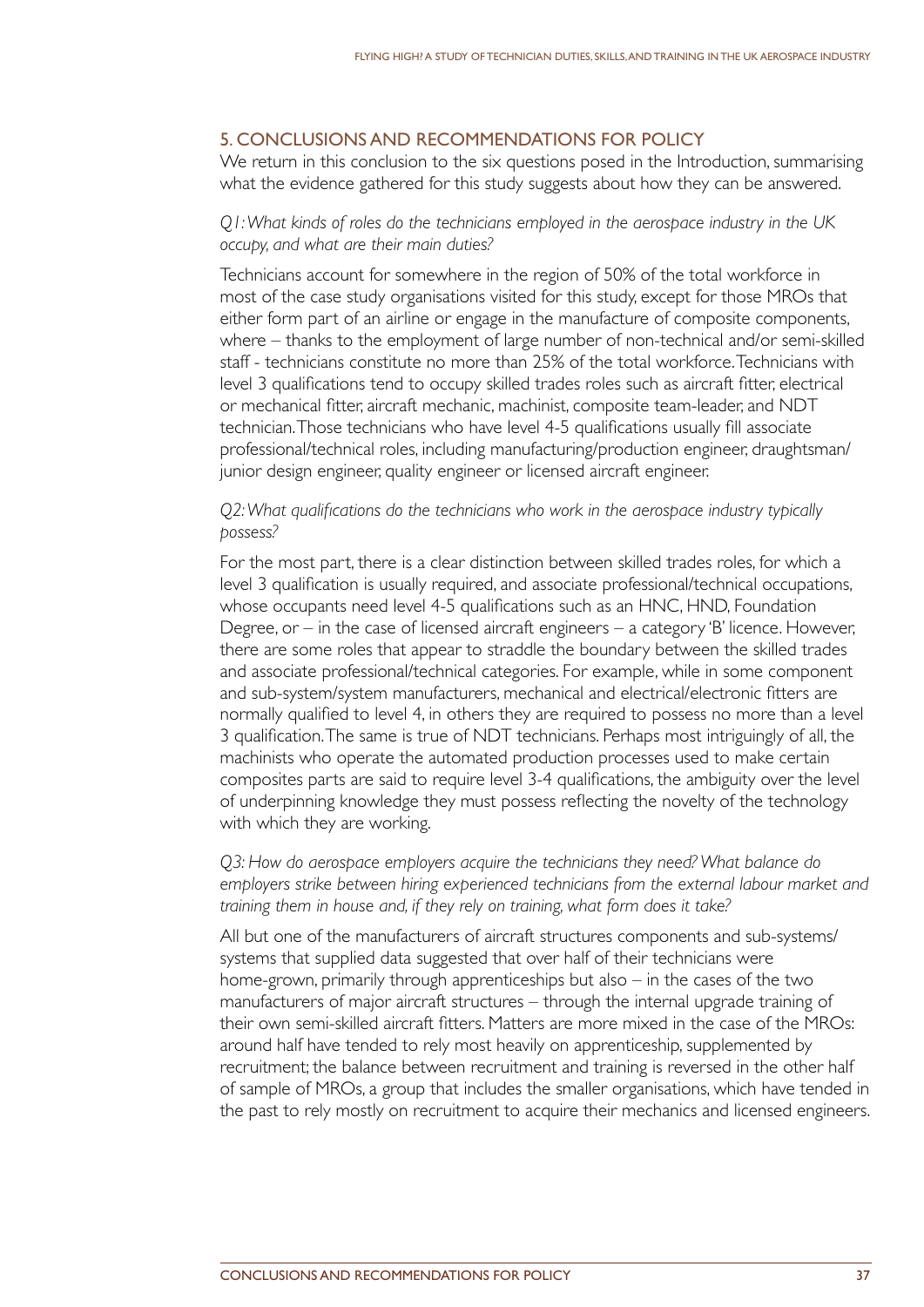# *Q4: Are there skills shortages?*

A majority of MROs find it hard to recruit licensed aircraft engineers, while a small majority also have difficulties recruiting experienced aircraft mechanics. While the manufacturers of major aircraft structures found it relatively straightforward to hire experienced aircraft fitters, a majority of the firms that manufacture components and sub-systems/systems felt that recruitment was hard and getting harder. Some of the most severe shortages are faced by firms seeking to recruit technicians skilled in working with composite materials; aerospace employers, like those in other sectors, find it extremely difficult to acquire such workers from the external labour market. Overall, then, it appears that aerospace companies are facing similar difficulties to those described in a recent survey of medium-sized businesses in the UK, whose findings indicate that, 'The main challenge for British firms … is getting hold of workers with the right skills' (The Economist 2012: 34). Moreover, even some of the large firms that find it relatively straightforward to recruit are reluctant to rely on that approach, fearing the harm that such a strategy would do to firms in their supply chain and, therefore, ultimately to themselves. Employers appear to be responding to the increasing difficulty of recruitment by turning towards apprenticeship training, with five of the case study organisations whose apprenticeship training schemes had fallen into abeyance in the 1990s or early 2000s restarting them over the past five years. Moreover, motivated partly by a dissatisfaction with the practical experience possessed by university graduates, and also by the skills and loyalty of those associate professionals who have come through the vocational route, several of the manufacturers of large aircraft structures, components and sub-systems/systems are making more and more use of Higher Apprentices as a means of filling higher-level technician positions.

# *Q5: What provision do aerospace employers make for the ongoing training and career development of their technicians?*

Almost all of the organisations invest considerable resources in nurturing the careers of their technicians, both through the provision of additional training - including sponsorship to HNC, HND, Foundation Degree and full honours degree - and also through affording them a realistic chance of promotion and a career advancement within their organisation. A slim majority of the non-MRO employers support their apprentices for registration for EngTech, the first rung on the ladder towards chartership. In contrast, MROs tend not to register their apprentices, for the simple reason that there exists a well-established, credible alternative to professional registration, namely licensing.

# *Q6: What – if anything – should government do to help aerospace employers in their efforts to acquire skilled technicians?*

A number of recommendations for policy emerge from the findings presented above, connected primarily with helping firms to acquire the skilled labour they need and thereby to deal with the shortages of skilled workers described above.

The first concerns the role of further education colleges in apprenticeship training. While, as we have seen, aerospace firms are making more and more use of apprenticeships, sometimes reviving schemes that have been dormant for several years, the evidence gathered for this report suggests that the infrastructure they need to offer high quality training is not always in place. In particular, some employers are often let down by the quality of the support they receive from colleges, whether that be because of the poor quality of the hand skills training provided in college workshops or through the inefficient administration by colleges of the off-the-job component of the apprenticeship.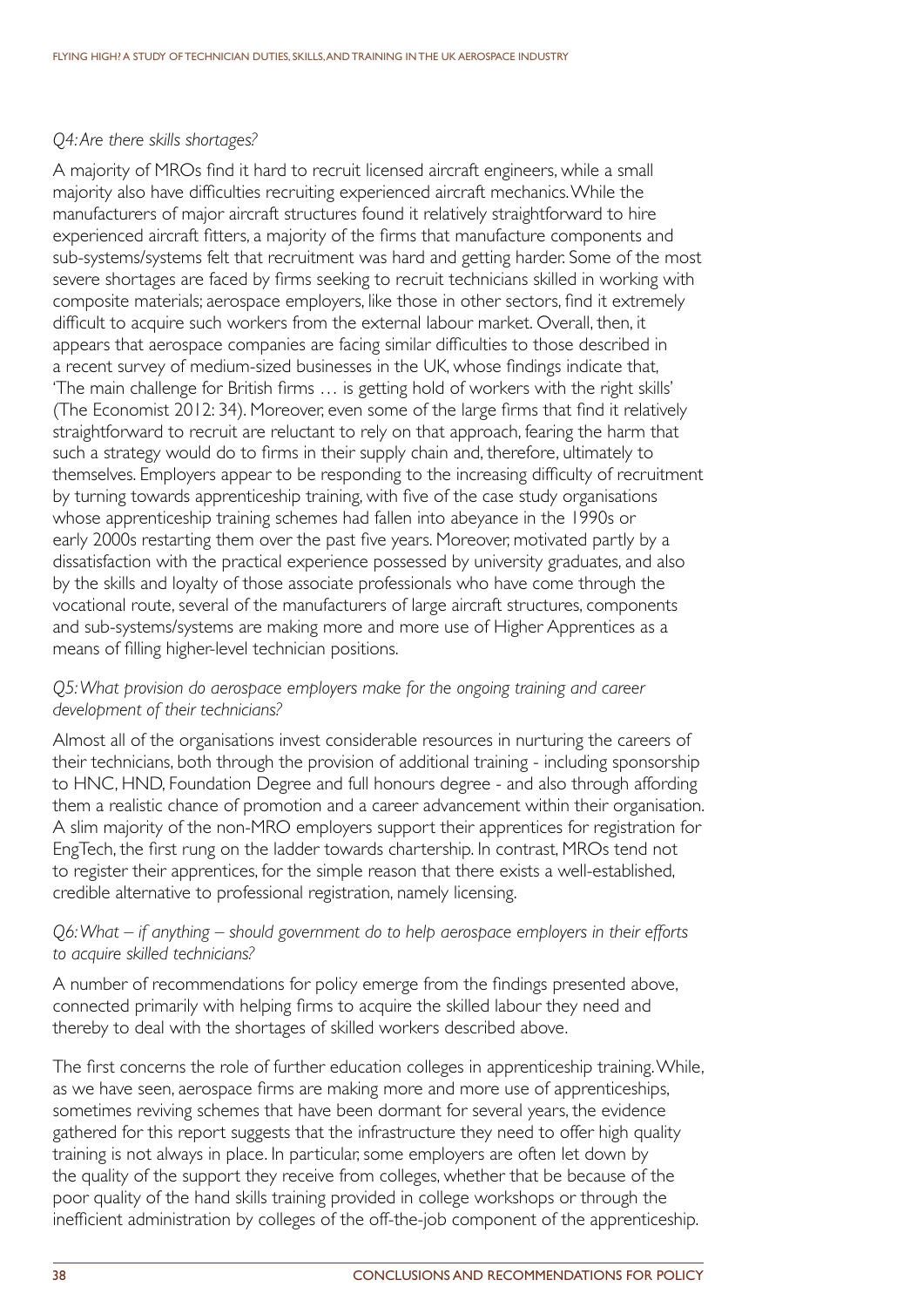These issues must be addressed if aerospace employers are going to offer high quality apprenticeships, and thereby meet their need for technicians. Determining the right approach requires the collection of additional evidence, but possible solutions include:

- sharpening the incentives that encourage colleges to invest in their workshops;
- providing college lecturers with secondments in industry, so that they can learn more about current industry best practice.<sup>41</sup>

Another potentially helpful initiative would involve those small and medium-sized aerospace firms that wish to take apprentices 'piggy backing' on the established training schemes offered by larger aerospace employers. Such 'over-training', as it is known, might involve:

- the larger organisation simply assuring the quality of the provision offered by local colleges, so that the other firms could be confident that their apprentices would be well trained;
- alternatively, the larger organisations might take a more direct role, for example  $-$  in the case of those firms that have their own training school  $-$  by providing the hand skills training for other firms' apprentices during the latter's period of block release.<sup>42</sup> (Lewis 2013)

So far as the large employers that hold SFA contracts are concerned, two beneficial reforms would be:

- to reduce the burden of bureaucracy involved in running an apprenticeship scheme, in particular by eliminating multiple requests for the same data and by reducing the complexity of the contract-monitoring system,
- to simplify the funding regime by creating a single funding source for apprenticeships at level 3 and levels 4-5.

Finally, the careers advice provided to young people should also be improved. In particular:

- young people need to be made aware that the vocational route can lead to high quality training, that taking it does not preclude going to university at some point, and that it offers the prospect of high-quality training and swift progress along a well-defined career path;
- in the case of aircraft maintenance in particular, young people should be offered better advice about precisely which career goals are best pursued via a universitybased Foundation Degree route and those, such as licensed aircraft engineer, which are arguably better followed from the foundation provided by a traditional apprenticeship.

The aerospace industry already provides fine apprenticeship training and excellent career opportunities for many young people. The removal of some of the impediments that hamper employers in their efforts to train young people, coupled with the

<sup>41</sup> Some promising initiatives are already under way. For example, the Composite Skills Alliance is taking measures to improve the quality of college provision in composites (see Composites Skills Alliance 2012).

<sup>42</sup> For similar suggestions, see ADS Group (2012: paragraph 5.2), Royal Aeronautical Society (2012: point 8), and UKCES (2011: 3, 27-28). Also see Rolls Royce (2012: points 8, 9, 12-15).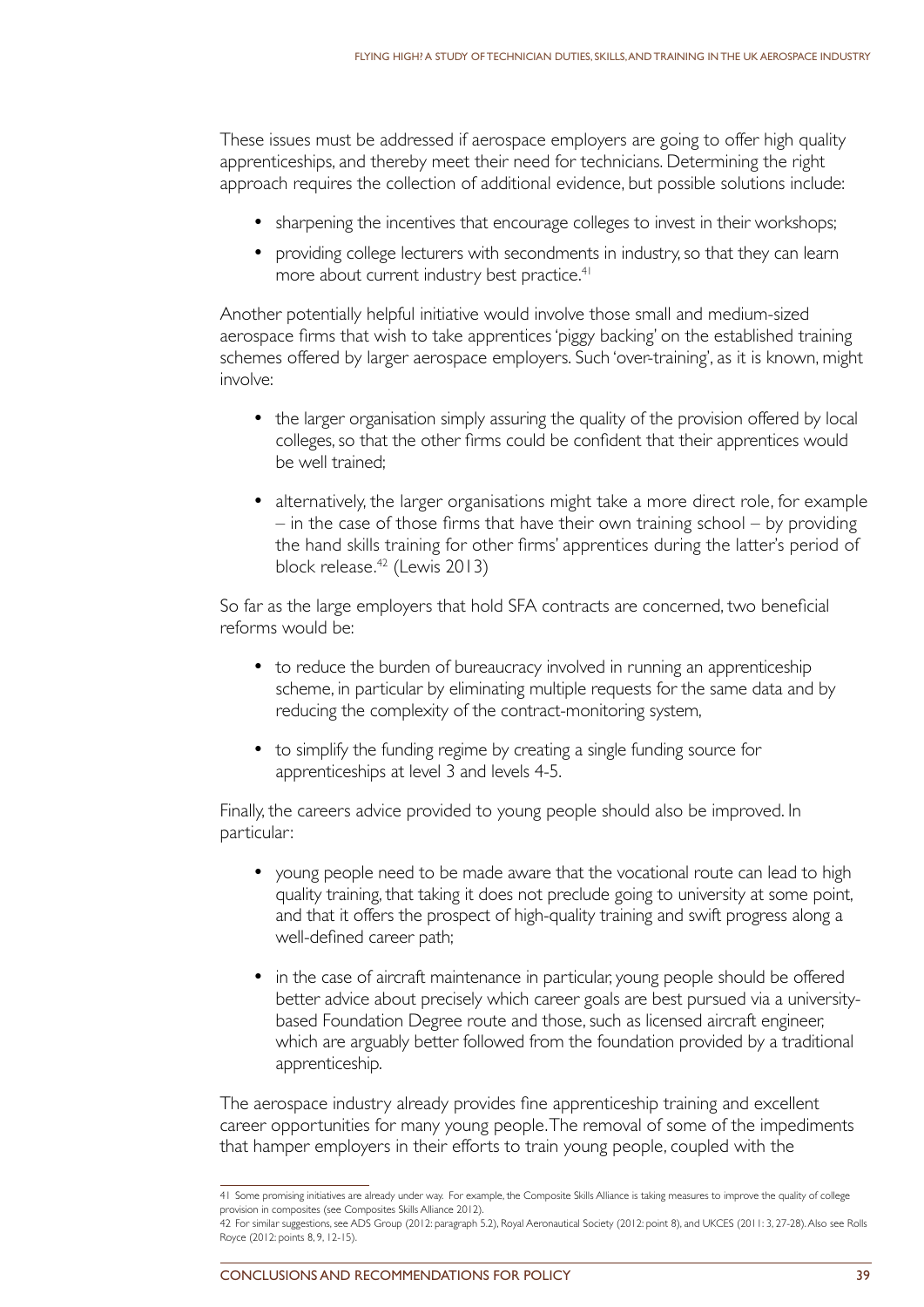implementation of measures designed to extend the provision offered by large employers to apprentices from other firms, can open up opportunities for high-quality training to more young people, to the benefit not only of the apprentices themselves but also of their employers and the economy more generally.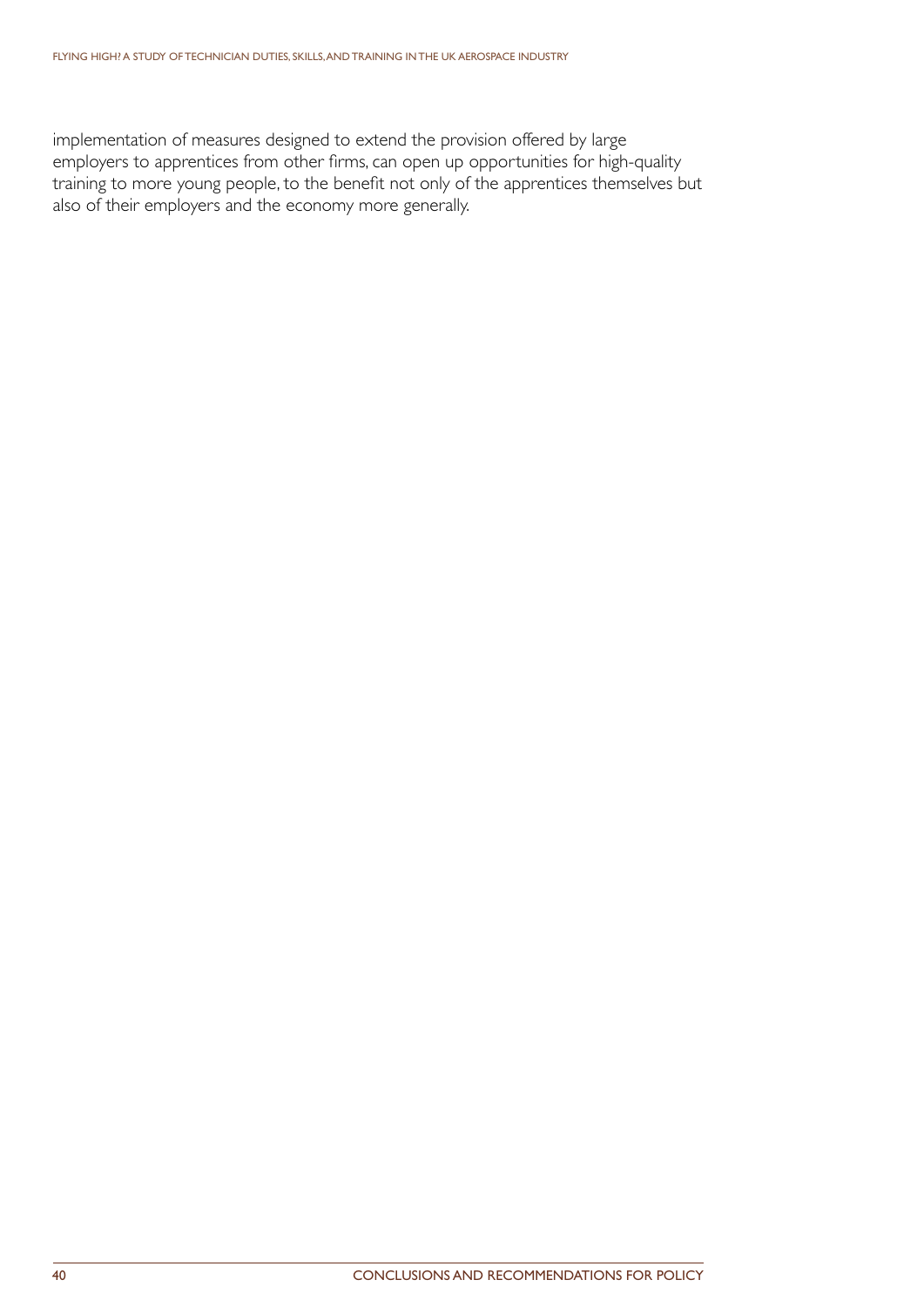## **REFERENCES**

ADS Group (2011). *UK Aerospace Industry Survey 2011.* London: ADS Group.

ADS Group (2012). 'Apprenticeships: Written Evidence Submitted by ADS Group Limited.' House of Commons Select Committee on Business, Innovation and Skills. Available online at: [http://www.publications.parliament.uk/pa/cm201012/cmselect/cmbis/](http://www.publications.parliament.uk/pa/cm201012/cmselect/cmbis/writev/1843/app095.htm) [writev/1843/app095.htm](http://www.publications.parliament.uk/pa/cm201012/cmselect/cmbis/writev/1843/app095.htm). Accessed 24th April 2012.

Aerospace Growth Partnership (2012). *Reach for the Skies: A Strategic Vision for UK Aerospace*. London: ADS and BIS.

BAE Systems (2012). 'Apprenticeships: Written evidence submitted by BAE Systems.' House of Commons Select Committee on Business, Innovation and Skills. Available online at: [http://www.publications.parliament.uk/pa/cm201012/cmselect/cmbis/](http://www.publications.parliament.uk/pa/cm201012/cmselect/cmbis/writev/1843/app016.htm) [writev/1843/app016.htm](http://www.publications.parliament.uk/pa/cm201012/cmselect/cmbis/writev/1843/app016.htm).

Baines, T.S., H.W. Lightfoot, O. Benedettini and J.M. Kay (2009). 'The Servitization of Manufacturing: A Review of Literature and Reflection on Future Challenges.' *Journal of Manufacturing Technology Management*, 20: 547-567.

BIS (2009a). *Skills for Growth: The National Skills Strategy*. Cm 7641. London: TSO.

BIS (2009b). *The UK Composites Strategy*. London: Department of Business, Innovation and Skills.

BIS (2010a). *Skills for Sustainable Growth: Strategy Document*. London: Department of Business, Innovation and Skills.

BIS (2010b). *Manufacturing in the UK: An Economic Analysis of the Sector*. London: Department of Business, Innovation and Skills.

CAA (2007). *The Engineer's Licensing Guidance Document*. London: The Civil Aviation Authority. Available online at: [https://www.caa.co.uk/docs/33/ELGDBook\\_07\\_](https://www.caa.co.uk/docs/33/ELGDBook_07_WebVersion.pdf) [WebVersion.pdf.](https://www.caa.co.uk/docs/33/ELGDBook_07_WebVersion.pdf) Accessed 15th May 2012.

Composites Skills Alliance (2012). *The Composites Skills Alliance*. Darlington: Composites Skills Alliance.

DIUS (2009). *The Demand for Science, Technology, Engineering and Mathematics (STEM) Skills*. London: Department for Innovation, Universities & Skills. Available online at: [http://](http://www.bis.gov.uk/assets/biscore/corporate/migratedD/publications/D/Demand_for_STEM_Skills) [www.bis.gov.uk/assets/biscore/corporate/migratedD/publications/D/Demand\\_for\\_STEM\\_](http://www.bis.gov.uk/assets/biscore/corporate/migratedD/publications/D/Demand_for_STEM_Skills) [Skills](http://www.bis.gov.uk/assets/biscore/corporate/migratedD/publications/D/Demand_for_STEM_Skills). Accessed 8th June 2012.

EASA (2010). *Maintenance organisation Approvals - Part 145 + AMC/GM Part 145.* Luxembourg: Publications Office of the European Union. Available online at: [http://www.](http://www.easa.europa.eu/rulemaking/docs/technical-publications/EASA_Part-145.pdf) [easa.europa.eu/rulemaking/docs/technical-publications/EASA\\_Part-145.pdf](http://www.easa.europa.eu/rulemaking/docs/technical-publications/EASA_Part-145.pdf). Accessed 14th July 2012.

EITB (1970). *The Technician in Engineering.* Watford: Engineering Industry Training Board.

EITB (1980). *The Craftsman in Engineering*. Watford: Engineering Industry Training Board.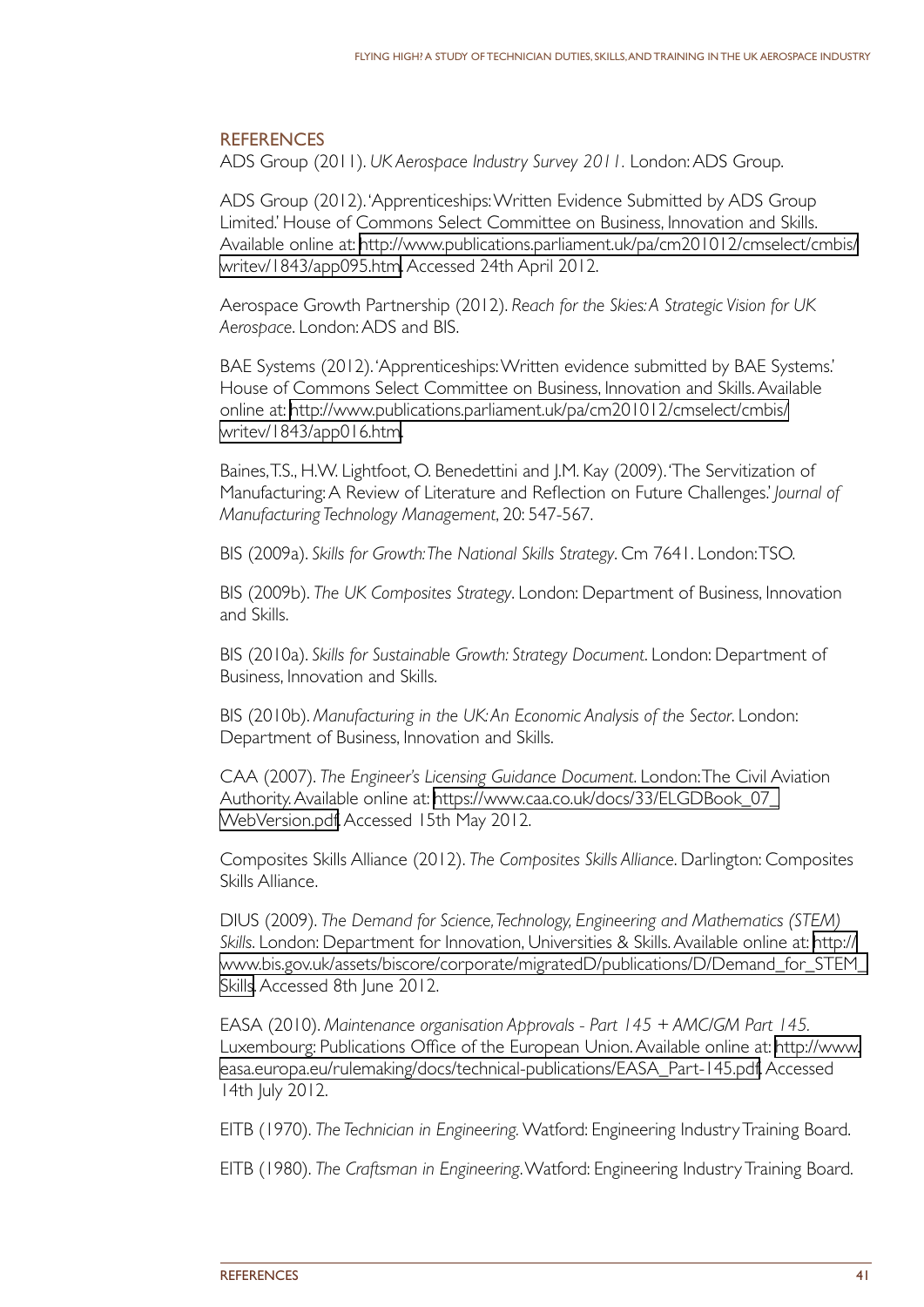Engineering Council (2010). *UK Standard for Professional Engineering Competence: Engineering Technician, Incorporated Engineer and Chartered Engineer Status*. London: The Engineering Council. Available online at: [http://www.engc.org.uk/ecukdocuments/](http://www.engc.org.uk/ecukdocuments/internet/document library/UK-SPEC.pdf) [internet/document%20library/UK-SPEC.pdf](http://www.engc.org.uk/ecukdocuments/internet/document library/UK-SPEC.pdf). Accessed 16th June 2012.

European Commission (2003). 'Commission Regulation (EC) No 2042/2003, Of 20 November 2003: On the Continuing Airworthiness of Aircraft and Aeronautical Products, Parts and Appliances, and on the Approval of Organisations and Personnel Involved in these Tasks.' Brussels: The European Commission. Available online at: [http://eur-lex.europa.](http://eur-	lex.europa.eu/LexUriServ/LexUriServ.do?uri=OJ:L:2003:315:0001:0165:EN:PDF) [eu/LexUriServ/LexUriServ.do?uri=OJ:L:2003:315:0001:0165:EN:PDF](http://eur-	lex.europa.eu/LexUriServ/LexUriServ.do?uri=OJ:L:2003:315:0001:0165:EN:PDF). Accessed 15th May 2012.

Evan, W. (1963). *The Engineering Technician: Dilemmas of a Marginal Occupation.*  Cambridge, Mass.: MIT School of Industrial Management Working Paper #36-63.

Gurit (2012). *Guide to Composites*. Isle of White: Gurit. Available online at: [http://www.](http://www.gurit.com/guide-	to-composites.aspx) [gurit.com/guide-to-composites.aspx](http://www.gurit.com/guide-	to-composites.aspx). Accessed 18th June 2012.

HM Treasury and Department of Business, Innovation and Skills (2010). *The Path to Strong, Sustainable and Balanced Growth*. London: HM Treasury and BIS. Available online at: [http://www.bis.gov.uk/assets/biscore/corporate/docs/p/10-1296-path-to-strong](http://www.bis.gov.uk/assets/biscore/corporate/docs/p/10-1296-path-to-strong-sustainable-and-	balanced-growth.pdf)[sustainable-and-balanced-growth.pdf.](http://www.bis.gov.uk/assets/biscore/corporate/docs/p/10-1296-path-to-strong-sustainable-and-	balanced-growth.pdf) Accessed 24th April 2012.

HM Treasury and Department of Business, Innovation and Skills (2011). *The Plan for Growth*. London: HM Treasury and BIS. Available online at: [http://cdn.hm-treasury.gov.](http://cdn.hm-	treasury.gov.uk/2011budget_growth.pdf) [uk/2011budget\\_growth.pdf.](http://cdn.hm-	treasury.gov.uk/2011budget_growth.pdf) Accessed 24th April 2012.

Hogarth, T., L. Gambin and C. Hasluck (2012). 'Apprenticeships: Where Next?' *Journal of Vocational Education and Training*, 64: 41-55.

House of Commons Library (2011). 'Apprenticeships Policy.' Standard Note SN/EP 3-052. Updated 04 November 2011. London: House of Commons.

Jagger, N., M. Sigla and F. Sumption (2010). *SET Based Technicians: Lessons from the UK and European Labour Force Surveys*. Report 475. Brighton: Institute for Employment Studies.

Kleiner, M. and A. Krueger (2010). 'The Prevalence and Effects of Occupational Licensing.' *British Journal of Industrial Relations*, 48: 676-87.

Lewis, P. (2013). *The Over-Training of Apprecntices by Large Employers in Advanced Manufacturing in the UK*. London: The Gatsby Charitable Foundation.

Lewis, P. (2012a). *Space for Technicians? An Analysis of Technician Duties, Skills, and Training in the UK Space Industry*. London: The Gatsby Charitable Foundation.

Lewis, P. (2012b). *Technician Skills and Training in Advanced Manufacturing: The Case of Composites*. London: The Gatsby Charitable Foundation.

Lewis, P. and Gospel, H. (2011). *Technicians under the Microscope: A Study of the Skills and Training of University Laboratory and Engineering Workshop Technicians*. London: The Gatsby Charitable Foundation. Available online at: [http://www.kcl.ac.uk/sspp/departments/](http://www.kcl.ac.uk/sspp/departments/management/people/academic/lewisgatsbyreport.pdf) [management/people/academic/lewisgatsbyreport.pdf](http://www.kcl.ac.uk/sspp/departments/management/people/academic/lewisgatsbyreport.pdf)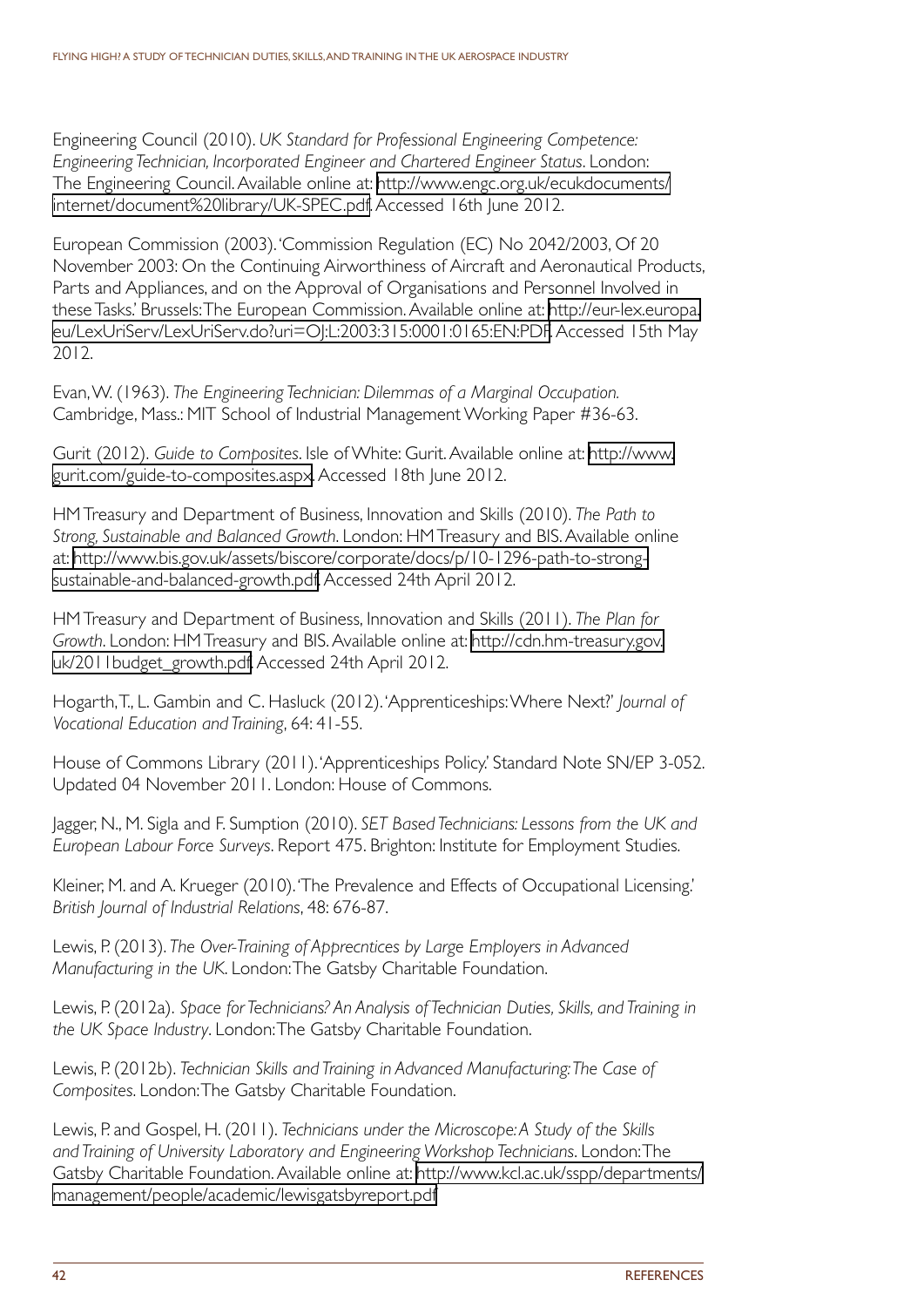Lewis, P., P. Ryan and H. Gospel (2008). 'A Hard Sell? The Prospects for Apprentice Training in British Retailing.' *Human Resource Management Journal*, 18: 3-19.

Liepmann, K. (1960). *Apprenticeship: An Enquiry into its Adequacy under Modern Conditions*. London: Routledge & Kegan Paul.

LSIS (2011). *Employer Reference Group – Simplifying End-to-End Apprenticeship Processes for Employers*. Coventry: Learning and Skills Improvement Service. Available online at: [http://www.cbi.org.uk/media/1121626/lsis\\_simplifying\\_apprenticeships.pdf](http://www.cbi.org.uk/media/1121626/lsis_simplifying_apprenticeships.pdf). Accessed 9th June 2012.

Marsden, D. and P. Ryan (1995). 'Work, Labour Markets and Vocational Preparation: Anglo-German Comparisons of Training in Intermediate Skills.' In L. Bash and A. Green (eds.), *Youth, Education and York.* London: Kogan Page.

Mason, G. (2012). *Science, Engineering, and Technology (SET) Technicians in the UK Economy.*  London: The Gatsby Charitable Foundation.

OECD (2009). *A Learning for Jobs Review of England and Wales.* Paris: Organisation for Economic Cooperation and Development.

Roland Berger (2009). *Skills and Demographics in the Aerospace & Defence Industry: Discussion Document.* London: Roland Berger Strategy Consultants.

Rolls Royce (2012). 'Apprenticeships: Written Evidence Submitted by Rolls Royce.' House of Commons Select Committee on Business, Innovation and Skills. Available online at: http://www.publications.parliament.uk/pa/cm201012/cmselect/cmbis/writev/1843/app040. htm. Accessed 28th May 2012.

Royal Aeronautical Society (2012). 'Apprenticeships: Written Evidence Submitted by the Royal Aeronautical Society.' House of Commons Select Committee on Business, Innovation and Skills. Available online at: http://www.publications.parliament.uk/pa/ cm201012/cmselect/cmbis/writev/1843/app034.htm. Accessed 28th May 2012.

Ryan, P., P.A. Lewis and H. Gospel (2006). 'Educational and Contractual Attributes of the Apprenticeship Programmes of Large British Employers.' *Journal of Vocational Education and Training*, 58: 359-83.

Ryan, P., P.A. Lewis and H. Gospel (2007). 'Large Employers and Apprenticeship Training in the UK.' *British Journal of Industrial Relations*, 45: 127-53.

Sandford Smith, D., P. Lewis and H. Gospel (2011). 'Registration and Technical Education.' In *Technical Education for the 21st Century*. London: The Gatsby Charitable Foundation. Available online at: <http://www.gatsby.org.uk/techedu.html>.

SEMTA (2009). *Skills and the Future of Advanced Manufacturing: A Summary Skills Assessment for the SSC Advanced Manufacturing Cluster*. Available online at [http://www.](http://www.cogent-	ssc.com/research/Publications/ADVMFG_FINAL_March2010publish.pdf) [cogent-ssc.com/research/Publications/ADVMFG\\_FINAL\\_March2010publish.pdf.](http://www.cogent-	ssc.com/research/Publications/ADVMFG_FINAL_March2010publish.pdf) Accessed 15th June 2012.

SEMTA (2011). *Apprenticeship Framework: Higher Apprenticeship in Engineering Technology*. Watford: SEMTA.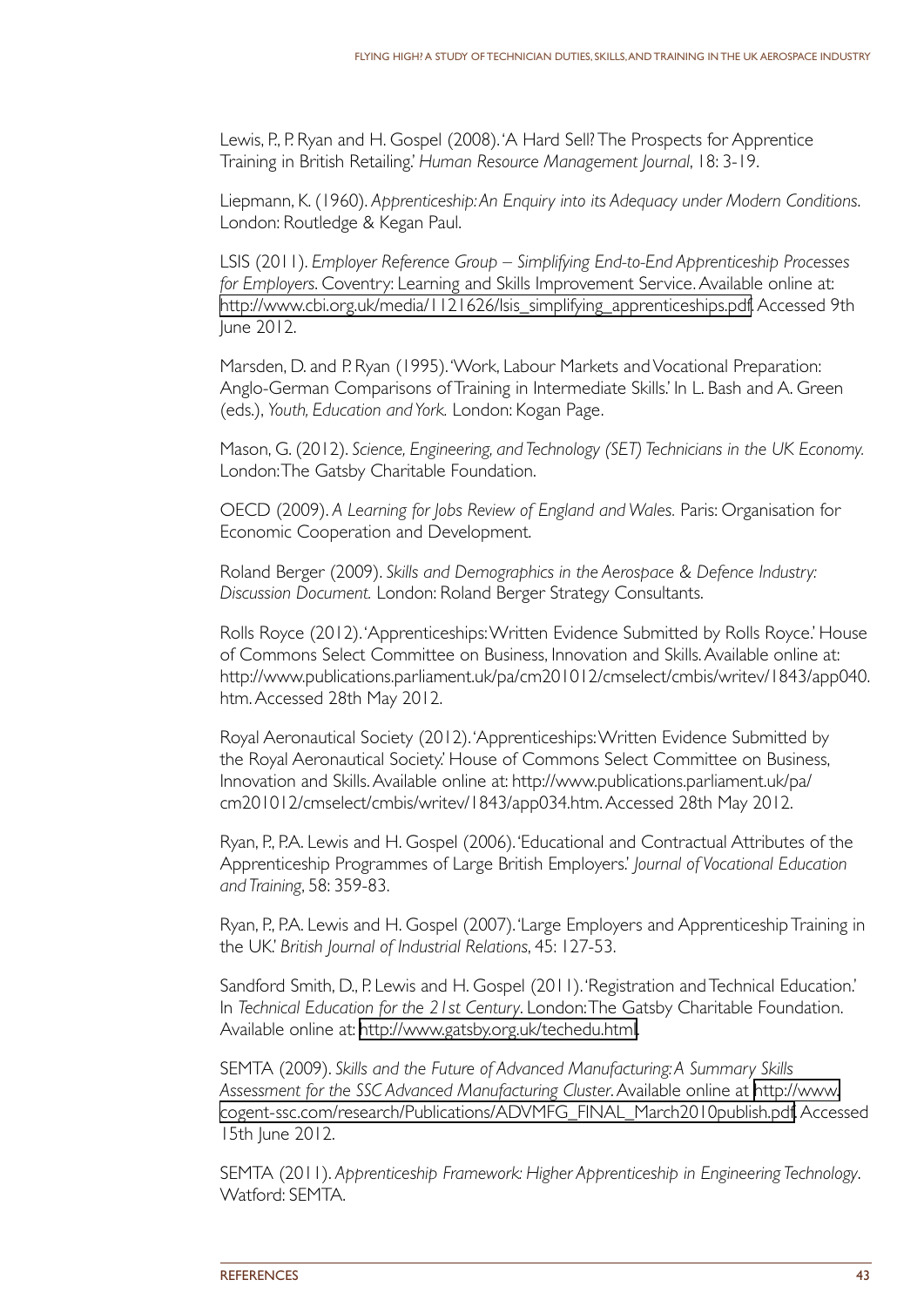SEMTA and NSAPI (2011). *Composites Skills Alliance*. Watford: SEMTA.

Skills Commission (2011). *Technicians and Progression*. London: Policy Connect. [http://](http://www.policyconnect.org.uk/sites/default/files/Technicians%20and%20Progression%20-colour%20final(2).pdf) [www.policyconnect.org.uk/sites/default/files/Technicians%20and%20Progression%20](http://www.policyconnect.org.uk/sites/default/files/Technicians%20and%20Progression%20-colour%20final(2).pdf) [-colour%20final\(2\).pdf.](http://www.policyconnect.org.uk/sites/default/files/Technicians%20and%20Progression%20-colour%20final(2).pdf) Accessed 28th April 2012.

Spilsbury, M. and R. Garrett (2011). 'The Future Demand for Technicians and Underlying STEM Skills.' London: The Gatsby Foundation. Available online at [http://www.gatsby.org.](http://www.gatsby.org.uk/pdfs/Technical_Education_21C/The%20future%20demand%20for%20technicians.pdf) [uk/pdfs/Technical\\_Education\\_21C/The%20future%20demand%20for%20technicians.pdf](http://www.gatsby.org.uk/pdfs/Technical_Education_21C/The%20future%20demand%20for%20technicians.pdf). Accessed 13th June 2011.

Steedman, H. (2011). *Apprenticeship Policy in England: Increasing Skills Versus Boosting Young People's Job Prospects*. London: London School of Economics Centre for Economic Performance.

Steedman, H. Gospel and P. Ryan (1998). *Apprenticeships: A Strategy for Growth*. London: Centre for Economic Performance (LSE). Available online at: [http://eprints.lse.](http://eprints.lse.ac.uk/20248/1/Apprenticeship_A_Strategy_For_Growth.pdf) [ac.uk/20248/1/Apprenticeship\\_A\\_Strategy\\_For\\_Growth.pdf.](http://eprints.lse.ac.uk/20248/1/Apprenticeship_A_Strategy_For_Growth.pdf) Accessed 18th May 2012.

Technician Council (2012). *Professional Technician*. London: The Technician Council. Available online at: [http://www.professional-technician.org.uk/about.php.](http://www.professional-technician.org.uk/about.php) Accessed 24th April 2012.

The Economist (2012). 'Britain's Mittelstand: The Thriving Middle Class.' *The Economist,* 16th June 2012. Available online at: [http://www.economist.com/node/21556971.](http://www.economist.com/node/21556971) Accessed 18th June 2012.

UKCES (2010a). *Skills for Jobs: Today and Tomorrow. Volume 1*: Key Findings. Wath-upon-Dearne: UKCES. Available online at: [http://www.ukces.org.uk/assets/ukces/docs/](http://www.ukces.org.uk/assets/ukces/docs/publications/national-strategic-skills-audit-for-england-2010-volume-1-key-findings.pdf) [publications/national-strategic-skills-audit-for-england-2010-volume-1-key-findings.pdf](http://www.ukces.org.uk/assets/ukces/docs/publications/national-strategic-skills-audit-for-england-2010-volume-1-key-findings.pdf). Accessed 24th April 2012.

UKCES (2010b). *Skills for Jobs: Today and Tomorrow. Volume 2*: the Evidence Report. Wathupon-Dearne: UKCES. Available online at: [http://www.ukces.org.uk/assets/ukces/docs/](http://www.ukces.org.uk/assets/ukces/docs/publications/national-strategic-skills-audit-for-england-2010-volume-1-key-findings.pdf) [publications/national-strategic-skills-audit-for-england-2010-volume-2-the-evidence](http://www.ukces.org.uk/assets/ukces/docs/publications/national-strategic-skills-audit-for-england-2010-volume-1-key-findings.pdf)[report.pdf](http://www.ukces.org.uk/assets/ukces/docs/publications/national-strategic-skills-audit-for-england-2010-volume-1-key-findings.pdf).

UKCES (2011). *Employer Ownership of Skills: Securing a Sustainable Partnership for the Long Term*. Wath-upon-Dearne: UKCES.

UKTI (2010). *UK Composites Supply Chain Study*. London: UK Trade & Investment.

Wolf, A. (2011). *Review of Vocational Education – The Wolf Report.* London: Department for Education.